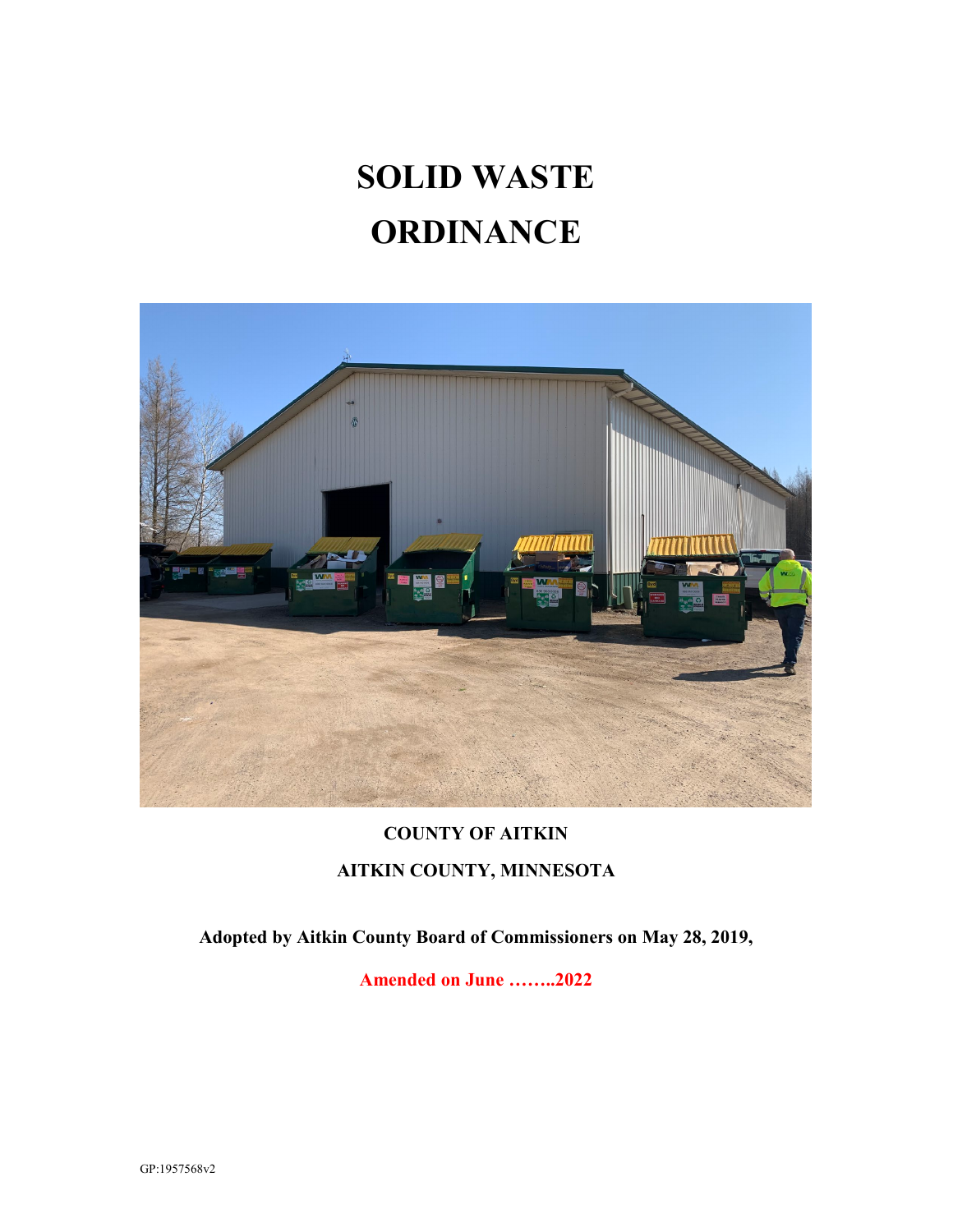# **TABLE OF CONTENTS**

| <b>ARTICLE I</b>   |            | REPEAL, PURPOSE, AUTHORITY, & POLICY 1            |  |
|--------------------|------------|---------------------------------------------------|--|
| <b>SECTION</b>     | 1.0        |                                                   |  |
| <b>SECTION</b>     | 2.0        |                                                   |  |
| <b>SECTION</b>     | <b>3.0</b> |                                                   |  |
| <b>ARTICLE II</b>  |            |                                                   |  |
| <b>SECTION</b>     | 1.0        |                                                   |  |
| <b>SECTION</b>     | 2.0        |                                                   |  |
|                    |            |                                                   |  |
| <b>ARTICLE III</b> |            |                                                   |  |
| <b>SECTION</b>     | 1.0        |                                                   |  |
| <b>SECTION</b>     | 2.0        |                                                   |  |
| <b>SECTION</b>     | 3.0        |                                                   |  |
| <b>SECTION</b>     | 4.0        | <b>JURISDICTION OF THE SOLID WASTE MANAGEMENT</b> |  |
|                    |            |                                                   |  |
| <b>SECTION</b>     | 5.0        |                                                   |  |
| <b>SECTION</b>     | 6.0        |                                                   |  |
| <b>SECTION</b>     | 7.0        |                                                   |  |
| <b>SECTION</b>     | 8.0        |                                                   |  |
| <b>SECTION</b>     | 9.0        |                                                   |  |
| <b>SECTION</b>     | 10.0       |                                                   |  |
| <b>SECTION</b>     | 11.0       |                                                   |  |
| <b>SECTION</b>     | 12.0       |                                                   |  |
| <b>SECTION</b>     | 13.0       |                                                   |  |
| <b>ARTICLE IV</b>  |            | <b>WASTE ABATEMENT, STORAGE,</b>                  |  |
|                    |            | COLLECTION, PROCESSING, & DISPOSAL17              |  |
| <b>SECTION</b>     | 1.0        |                                                   |  |
| <b>SECTION</b>     | 2.0        |                                                   |  |
| <b>SECTION</b>     | 3.0        |                                                   |  |
|                    |            |                                                   |  |
| <b>ARTICLE V</b>   |            |                                                   |  |
| <b>SECTION</b> 1.0 |            |                                                   |  |
| <b>SECTION</b>     | 2.0        |                                                   |  |
| <b>SECTION</b>     | 3.0        |                                                   |  |
| <b>SECTION</b>     | 4.0        | <b>EQUIPMENT &amp; OPERATIONS REQUIREMENTS 27</b> |  |
| <b>SECTION</b>     | 5.0        |                                                   |  |
| <b>SECTION</b>     | 6.0        | ADDITIONAL RECYCLABLE MATERIALS REPORTING         |  |
|                    |            |                                                   |  |
|                    |            |                                                   |  |
| <b>ARTICLE VI</b>  |            | <b>FACILITY REQUIREMENTS AND LICENSES 32</b>      |  |
| <b>SECTION</b>     | 1.0        |                                                   |  |
| <b>SECTION</b>     | 2.0        |                                                   |  |
|                    |            |                                                   |  |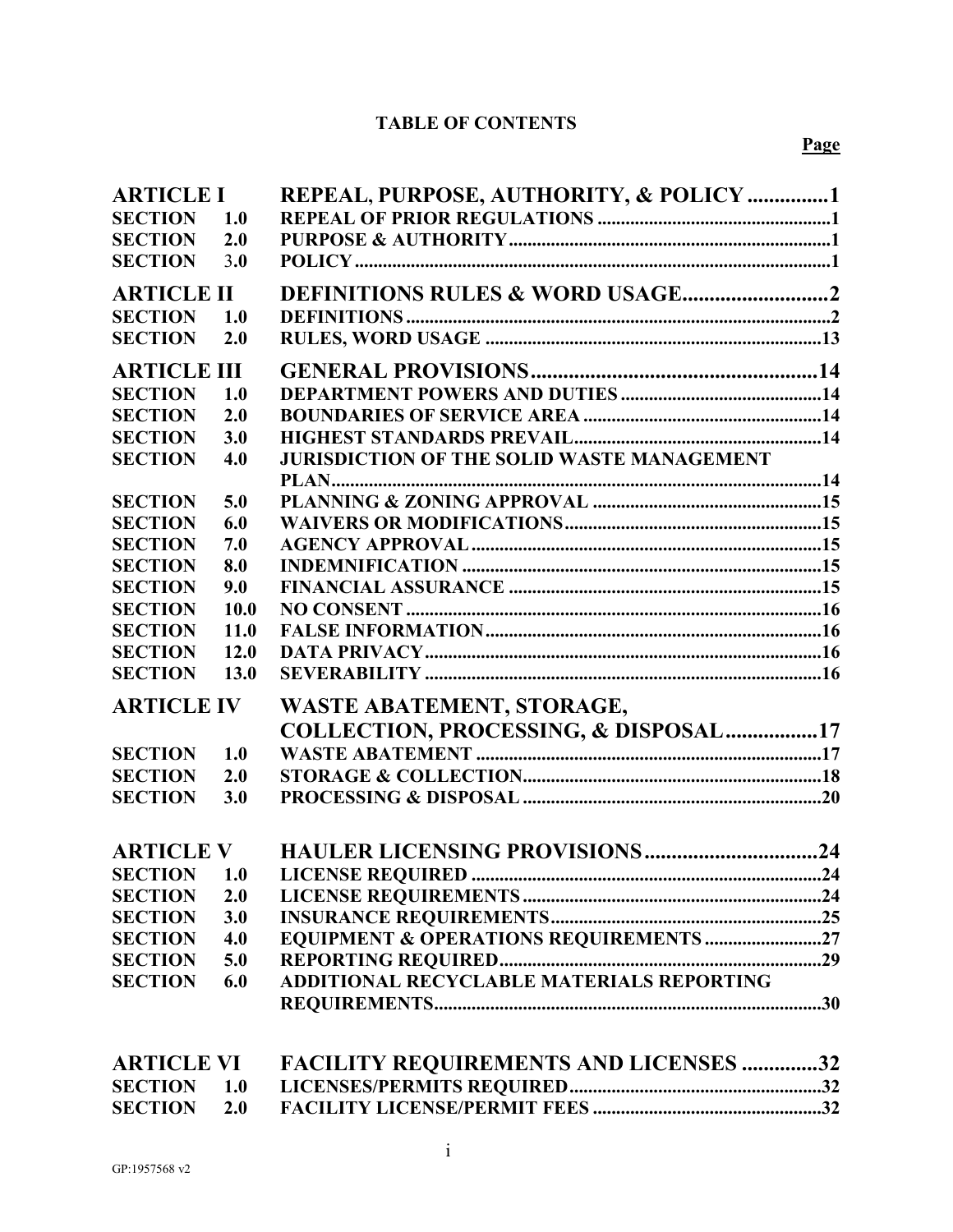| <b>SECTION</b>     | 3.0         |                                                  |  |
|--------------------|-------------|--------------------------------------------------|--|
| <b>SECTION</b>     | 4.0         | REVIEW OF FACILITY LICENSE/PERMITAPPLICATION 34  |  |
| <b>SECTION</b>     | 5.0         | TERM OF FACILITY LICENSE/PERMIT; RENEWAL;        |  |
|                    |             |                                                  |  |
| <b>SECTION</b>     | 6.0         |                                                  |  |
| <b>SECTION</b>     | 7.0         |                                                  |  |
| <b>SECTION</b>     | 8.0         | <b>GENERAL REQUIREMENTS FOR ALL FACILITIES39</b> |  |
| <b>SECTION</b>     | 9.0         | <b>MIXED MUNICIPAL SOLID WASTE LAND DISPOSAL</b> |  |
|                    |             |                                                  |  |
| <b>SECTION</b>     | 10.0        | <b>CONSTRUCTION AND DEMOLITION DEBRIS LAND</b>   |  |
|                    |             |                                                  |  |
| <b>SECTION</b>     | <b>11.0</b> | <b>INDUSTRIAL SOLID WASTE LAND DISPOSAL</b>      |  |
|                    |             |                                                  |  |
| <b>SECTION</b>     | 12.0        |                                                  |  |
| <b>SECTION</b>     | <b>13.0</b> |                                                  |  |
| <b>SECTION</b>     | <b>14.0</b> |                                                  |  |
| <b>ARTICLE VII</b> |             | <b>INSPECTIONS, VIOLATIONS AND</b>               |  |
|                    |             |                                                  |  |
| <b>SECTION</b> 1.0 |             |                                                  |  |
| <b>SECTION</b>     | 2.0         |                                                  |  |
| <b>SECTION</b>     | 3.0         |                                                  |  |
|                    |             |                                                  |  |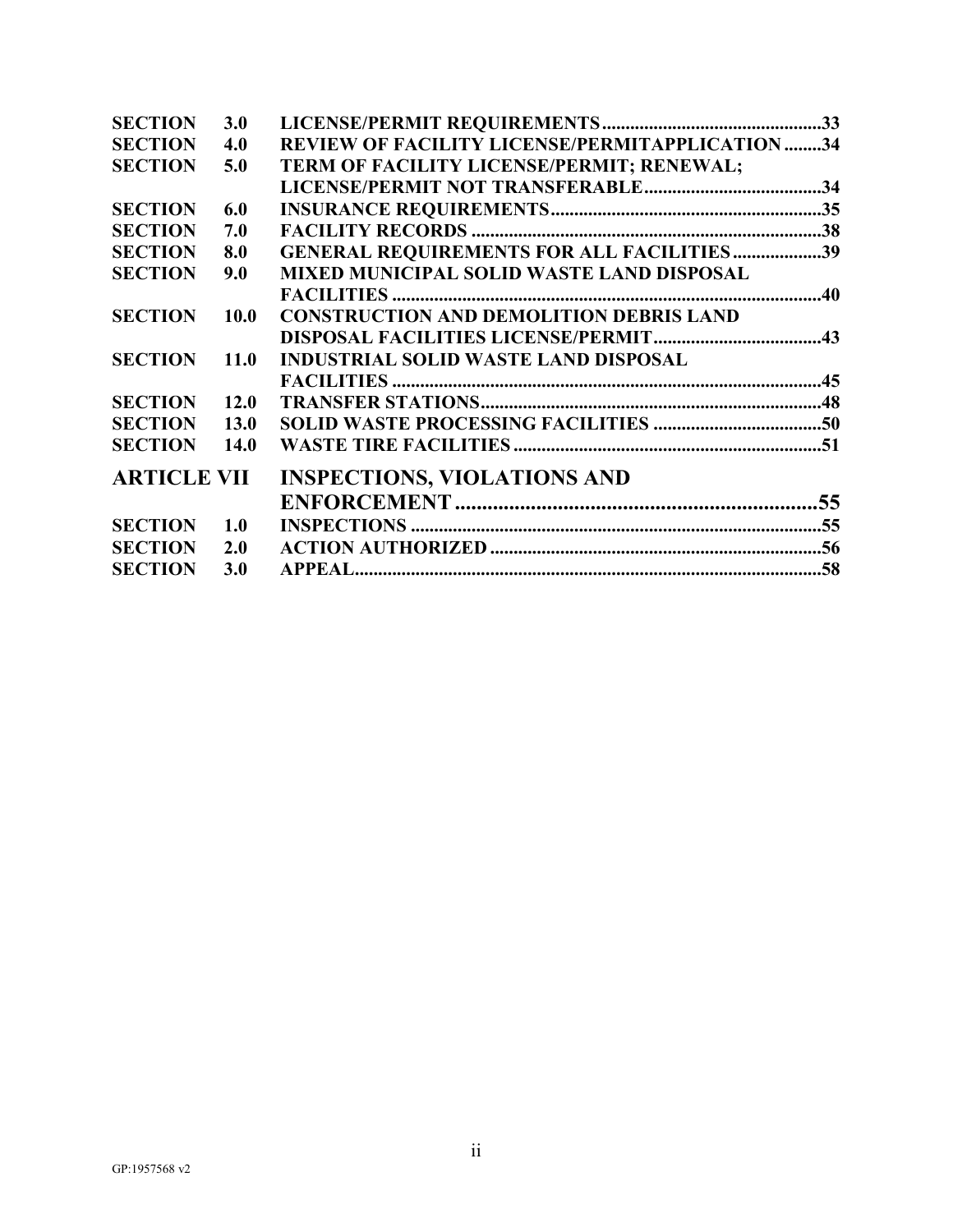# <span id="page-3-0"></span>**ARTICLE I PURPOSE, AUTHORITY, & POLICY**

# <span id="page-3-1"></span>**SECTION 1.0 REPEAL OF PRIOR REGULATIONS**

The Aitkin County Solid Waste Ordinance, effective March 28, 1990, is hereby repealed.

#### **SECTION 2.0 PURPOSE & AUTHORITY**

An Ordinance establishing standards and procedures governing Solid Waste Management; establishing Solid Waste Management Charges and programs; requiring licenses and license fees; establishing penalties for lack of compliance; all in order to promote the health, welfare and safety of the public, and to protect the environment. This Ordinance is enacted pursuant to Minn. Stat. Chapters 400, 145, 115A and 116.

#### <span id="page-3-2"></span>**SECTION 3.0 POLICY**

The policy of Aitkin County is to provide for the management of Solid Waste in a manner that will protect the public health, welfare and safety, prevent the spread of disease, prevent the creation of nuisances, conserve natural resources, and protect the State's water, air and land resources. It is also the policy of the County to conform to the purposes outlined in Minn. Stat. §115A.02 and to establish and implement a County Solid Waste Management Plan pursuant to Minn. Stat. §115A.46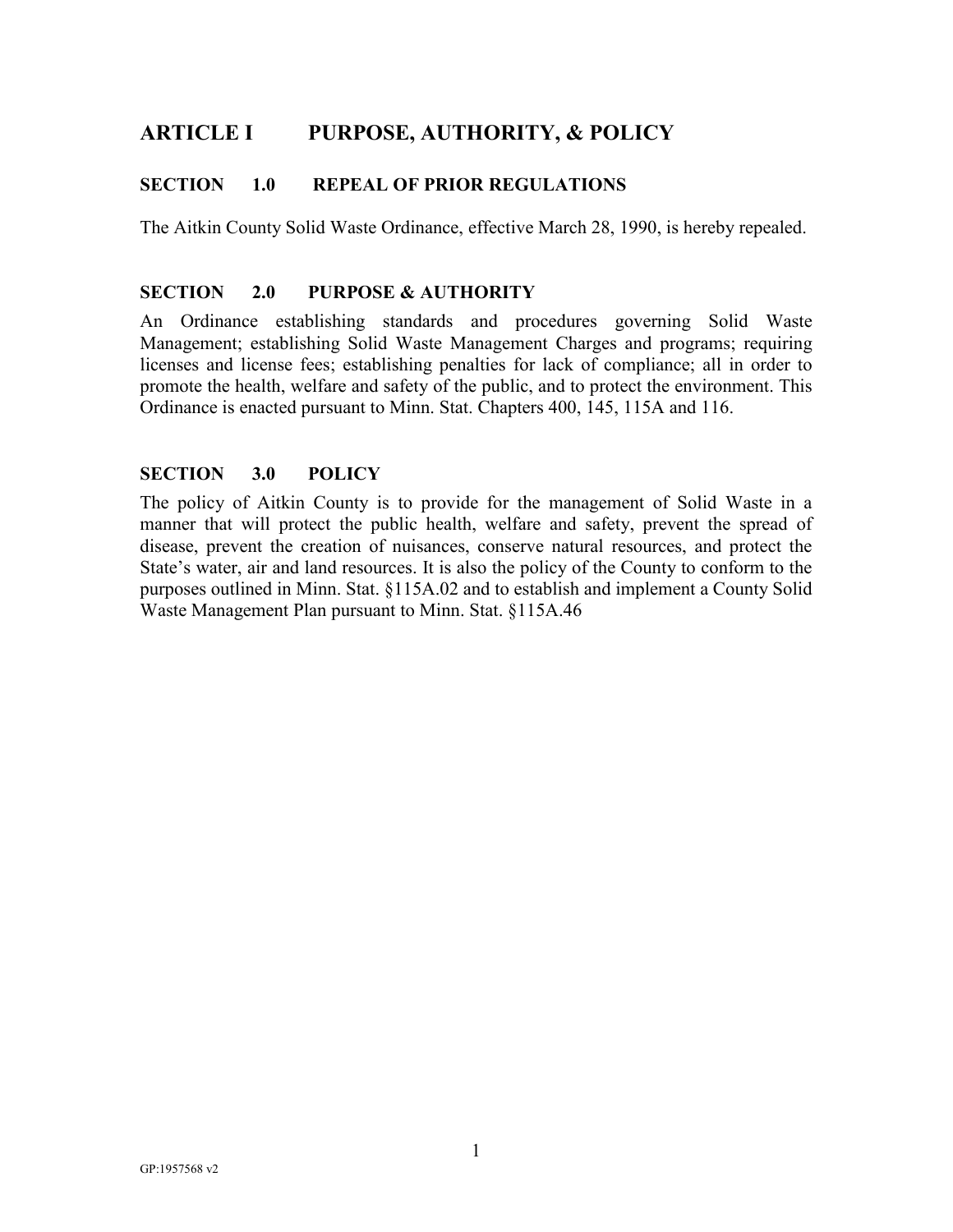# <span id="page-4-0"></span>**ARTICLE II DEFINITIONS RULES & WORD USAGE**

# <span id="page-4-1"></span>**SECTION 1.0 DEFINITIONS**

Unless the context clearly indicates otherwise, the following words and phrases shall have the meanings ascribed to them in this Article. Unless specifically defined herein, terms used in this Ordinance shall have the same definition as provided in the Waste Management Act, Minn. Stat. § 115A.01 *et seq.* and if not defined there, shall have common usage meaning. For purposes of this Ordinance, the words "must" and "shall" are mandatory and not permissive.

**Acceptable Waste:** means those Solid Wastes that are not prohibited from Processing or Disposal as defined by a Solid Waste Management Facility pursuant to local, State and federal laws and the requirements of the Facility.

**Agency**: means the Minnesota Pollution Control Agency.

**Agricultural Site:** means land zoned and/or operated for agricultural purposes, but excludes the Residential Site on said premises.

**Authorized Representative:** means an employee or agent of the Aitkin County Environmental Services/Solid Waste Department.

**Certificate of Need (CON):** an issuance from the State of Minnesota to certify needed Disposal capacity.

**City:** a statutory or home rule charter City or town located within the County.

**Charge:** means a Solid Waste Management Charge.

**Closure:** means actions to prevent or minimize the threat to public health and the environment posed by a closed Facility including removing contaminated soil and equipment, removing liners, applying final cover, grading and seeding final cover, installing monitoring devices, constructing ground water and surface water diversion structures, and installing gas control systems, as necessary.

**Collection or Collects:** means the aggregation of Solid Waste from the place at which it is generated and includes all activities up to the time the Solid Waste is delivered to a Solid Waste Management Facility.

**Commercial Site:** means any business, commercial, industrial, institutional or governmental establishment. These include home-operated businesses, industries, commercial and institutional enterprises, and such non-residential institutions as churches, nursing homes, nonprofit associations, schools, and the like. If a Site has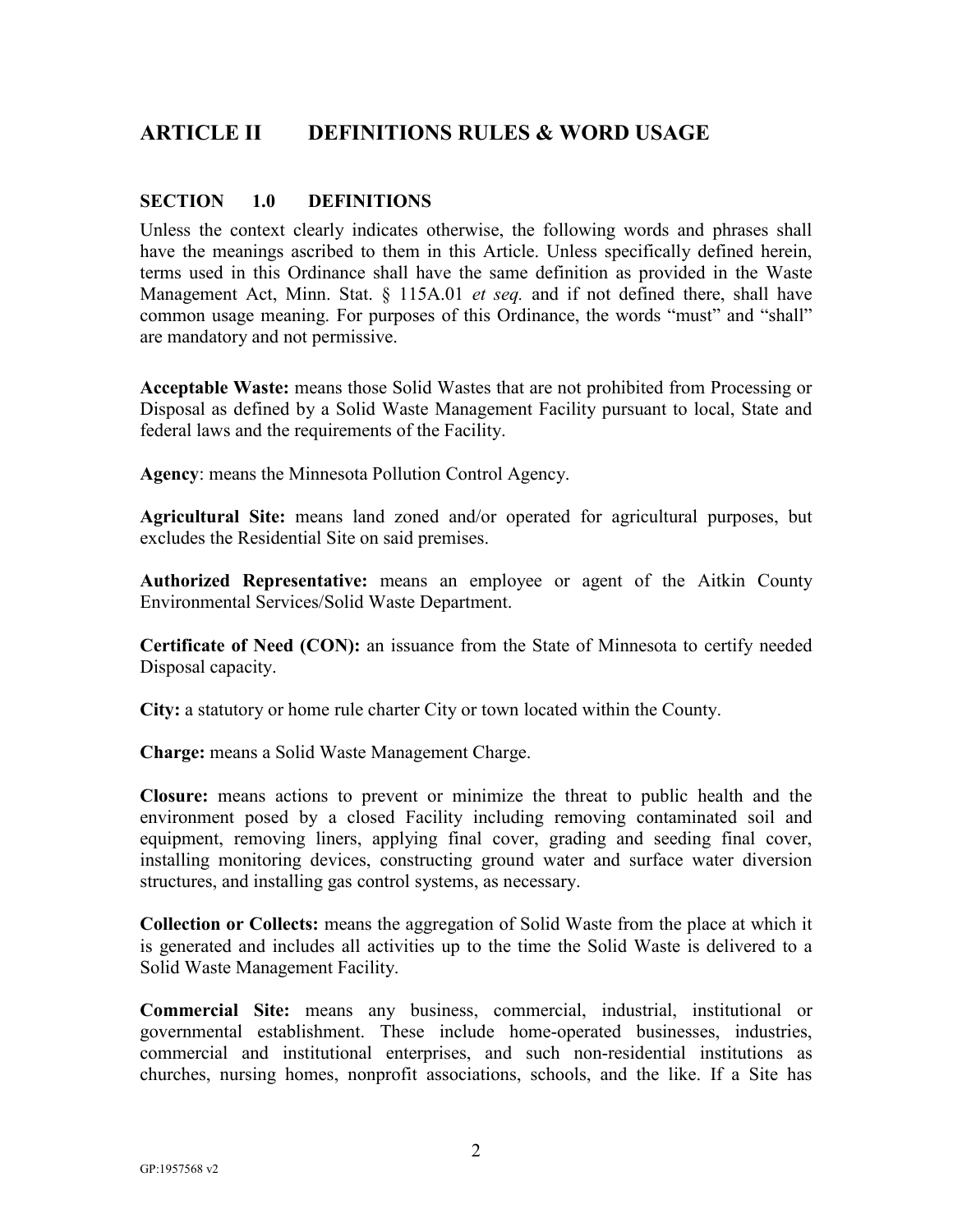dwelling units, but also has one or more units not used for dwelling purposes, such as a store or a restaurant, then it is considered a Commercial Site.

**Compost or Composting:** means the controlled microbial degradation of organic waste to yield a humus-like product.

**Compost Facility:** means a site used to compost or co-compost Solid Waste, including all structures or Processing equipment used to control drainage, collect and treat Leachate, and storage areas for the incoming waste, the final product, and residuals resulting from the composting process.

**Construction and Demolition Debris:** means Solid Waste resulting from construction, remodeling, repair, erection and demolition of buildings, roads and other artificial structures, including: concrete, brick, bituminous concrete, untreated wood, masonry, glass, trees, rock, plastic building parts, plumbing fixtures, roofing materials, wallboard, and built-in cabinetry. Construction and Demolition Debris does not include: asbestos waste; auto glass; wood treated with chemical preservatives; furniture; lighting equipment; vermiculite; contaminated soil; firebrick; food waste; machinery; engine parts; liquid paints; paint thinners or solvents; varnishes; street sweepings; tar; carpet/padding if not affixed to a structure; mattresses; adhesives, caulking, sealants and applicators, brushes, containers, tubes, filters contaminated with these materials; sandblasting materials; agricultural chemicals or containers (including empty pesticide, herbicide, and insecticide containers); chemical containers; animal carcasses, parts, or rendering and slaughterhouse wastes; appliances (including white goods and brown goods); ashes or hot wastes that could spontaneously combust or ignite other wastes due to high temperatures; ash from incinerators, resource recovery facilities and power plants; batteries; carbon filters; fluorescent tubes and ballasts; high-intensity discharge lamps; foundry wastes; Hazardous Waste; household Refuse or garbage; infectious waste; liquids (any type), liquid non-hazardous materials; medical waste; mercury containing wastes (thermostats, switches); PCB contaminated wastes; petroleum products and their containers or filters (including oil, grease or fuel); radioactive waste (unless natural materials at normal background levels); septic tank pumpings; sludges (including ink, lime, wood, sewage or paper); live coal tar (including applicators, containers, and tubes); Waste Tires; vehicles; Yard Waste; and packaging materials, including cardboard, paper, shrink-wrap and Styrofoam. Mixtures of Construction and Demolition Debris with other Solid Waste is not Construction and Demolition Debris.

**Construction and Demolition Debris Land Disposal Facility:** means a site used to Dispose of Construction and Demolition Debris.

**Construction Site:** means a place where the erection of buildings, roads or other improvements to real property is occurring.

**County:** means Aitkin County, Minnesota.

**County Board:** means the Aitkin County Board of Commissioners.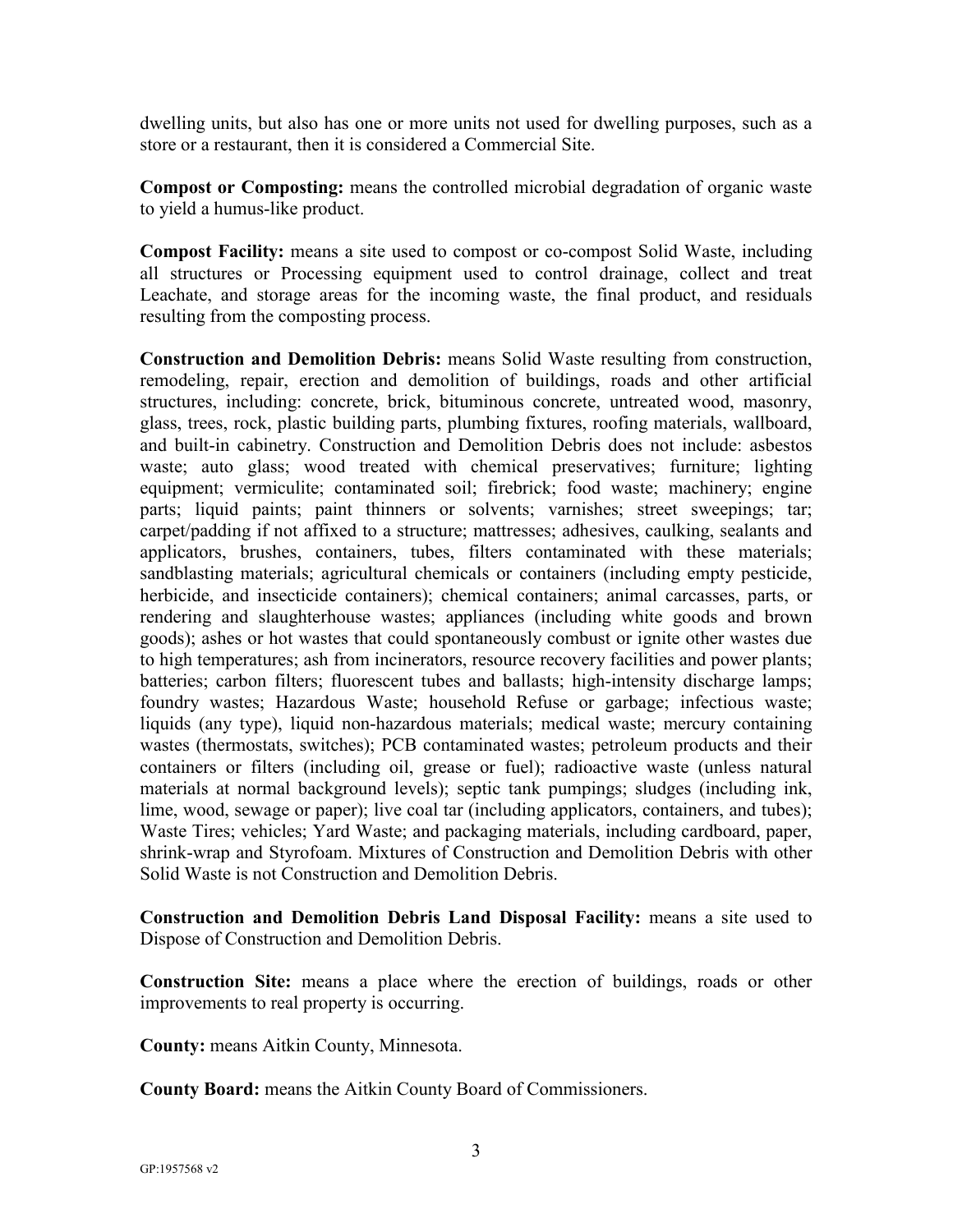**Curbside Collection:** means a Mixed Municipal Solid Waste, Yard Waste, and/or Recyclable Materials Collection system whereby the Generators set Solid Waste containers at the curb adjacent to a roadway or, where this is not practical, in locations easily accessible for Collection by a Hauler.

**Department:** means the Aitkin County Environmental Services/Solid Waste Department.

**Disposal or Dispose:** means the discharge, deposit, injection, Dumping, spilling, leaking, or placing of any waste into or on any land or water so that the waste or any constituent thereof may enter the environment or be emitted into the air, or discharged into any waters, including ground waters.

**Dumping:** means the illegal placement of any Solid Waste, including Construction and Demolition Debris, Hazardous Waste, Industrial Solid Waste, Mixed Municipal Solid Waste, or Recyclable Materials, anywhere other than in an approved container or at a Solid Waste Management Facility during hours of operation.

**Environmental Services Department or Department:** means the Aitkin County Environmental Services/Solid Waste Department.

**Environmental Services Director:** means the Solid Waste Administrator; and Planning and Zoning Administrator.

**Financial Assurance:** means monetary mechanisms that are used to assure proper Closure, post Closure care, and contingency action at a Site or Solid Waste Management Facility.

**Generator:** means any Person who generates or aggregates Solid Waste.

**Hauler:** means any Person who Collects or Transports Solid Waste, Recyclable Materials or Yard Waste, but does not include a Self-Hauler or haulers of just construction/demolition debris.

**Hauler Services:** means the Mixed Municipal Solid Waste Services provided by a Hauler or Self-Hauler.

**Hazardous Waste:** means any Refuse, sludge, or other waste material or combinations of Refuse, sludge or other waste materials in solid, semisolid, liquid, or contained gaseous form which because of its quantity, concentration, or chemical, physical, or infectious characteristics may:

- A. Cause or significantly contribute to an increase in mortality or an increase in serious irreversible, or incapacitating reversible illness; or
- B. Pose a substantial present or potential hazard to human health or the environment when improperly treated, stored, transported, or Disposed of, or otherwise managed. Categories of Hazardous Waste materials include, but are not limited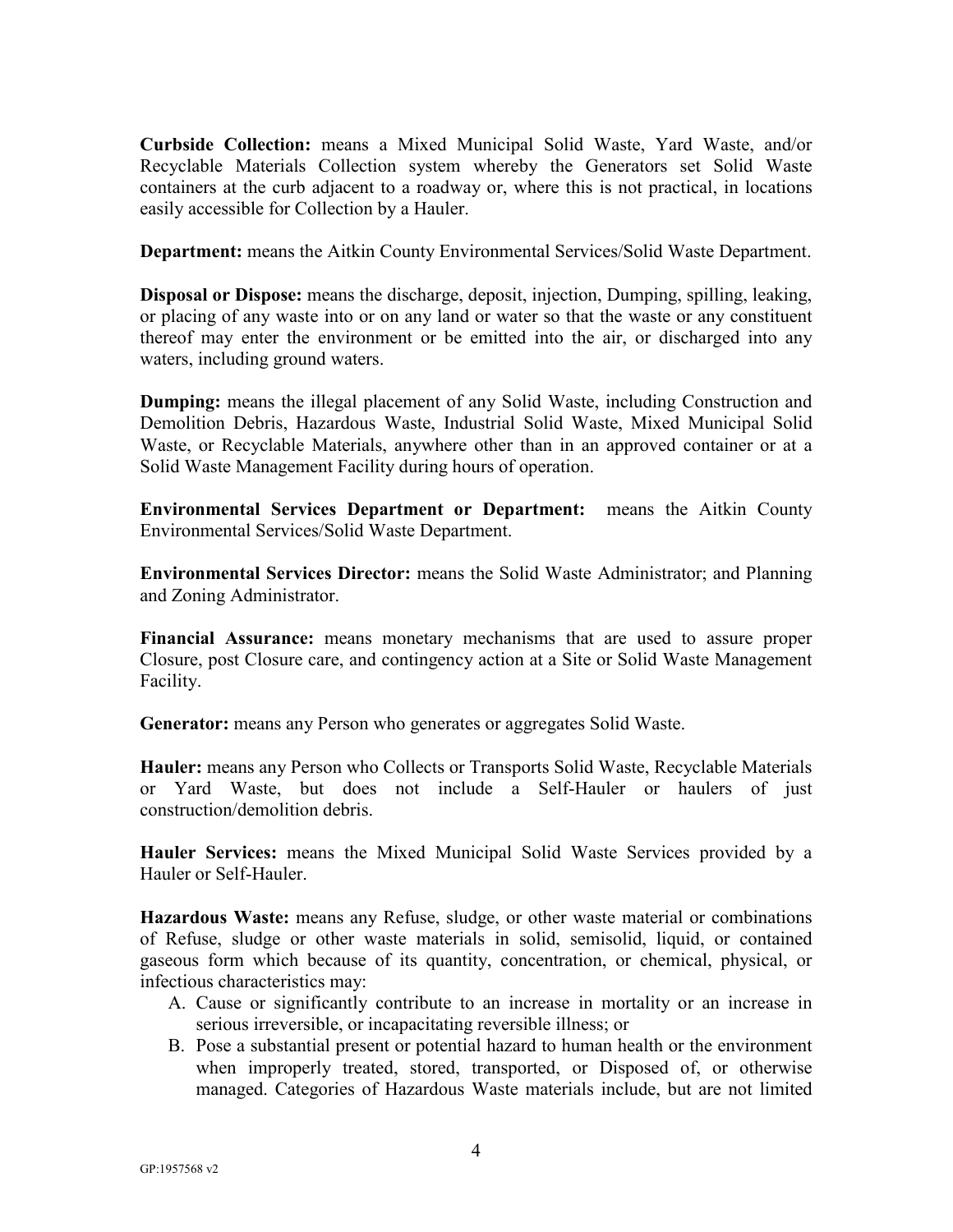to: explosives, flammables, oxidizers, poisons, irritants, and corrosives. Hazardous Waste does not include source, special nuclear, or by-product material as defined by the Atomic Energy Act of 1954, as amended.

**Imminent Hazard:** means an actual or potential immediate threat to the health, safety, or well being of humans or livestock, or that may cause environmental degradation.

**Industrial Solid Waste:** means Solid Waste generated from an industrial or manufacturing process and Solid Waste generated from non-manufacturing activities that is Collected, Processed, or Disposed of as a separate waste stream. Industrial Solid Waste does not include office materials, restaurant and food preparation waste, discarded machinery, Construction and Demolition Debris, Mixed Municipal Solid Waste, or Mixed Municipal Solid Waste combustor ash.

**Industrial Solid Waste Land Disposal Facility:** means a site used to Dispose of Industrial Solid Waste in or on the land.

**Leachate:** means liquid that has contacted or percolated through Solid Waste and has extracted, dissolved, or suspended materials from it.

**Leachate Management System:** means the structures constructed and operated to contain, transport, and treat Leachate, including liners, collection pipes, detection systems, holding areas, and treatment Facilities.

**License/Permit:** means authorization by the County Board to conduct business services that may be limited to a specific period of time, specific person, and or a specific site in the County.

**Licensee/Permittee:** means the Person who has been issued a license/permit by the County to carry out any of the activities for which a license/permit is required under the provisions of this Ordinance.

**Major Appliance:** means clothes washers and dryers, dishwashers, hot water heaters, heat pumps, furnaces, garbage disposals, trash compactors, conventional and microwave ovens, ranges and stoves, air conditioners, dehumidifiers, refrigerators, freezers and other appliances designated by State law or this Ordinance.

**Medical Waste:** means biological waste originating from the diagnosis, care, or treatment of a Person or animal, or waste resulting from biological research, whether or not the waste has been rendered non-infectious.

#### **Mixed Municipal Solid Waste:** means,

A. garbage, Refuse, and other Solid Waste from residential, Non-Residential, industrial, and community activities, except as provided in paragraph B.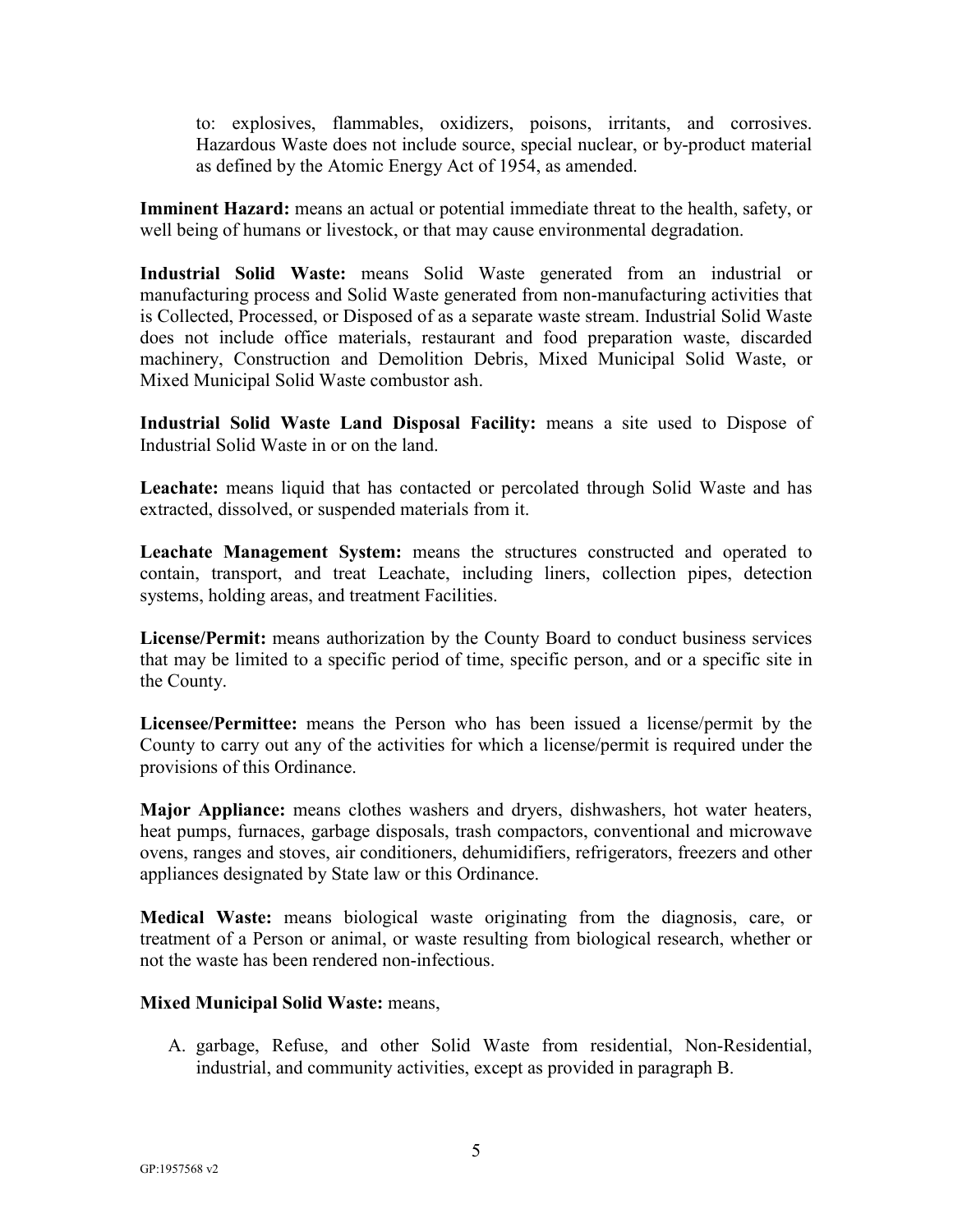B. Mixed Municipal Solid Waste does not include auto hulks, street sweepings, ash, Construction and Demolition Debris, mining waste, sludges, tree and agricultural wastes, Waste Tires, lead acid batteries, motor and vehicle fluids and filters, and other materials collected, processed, and Disposed of as separate waste streams, but does include Source-Separated Compostable Materials.

**Mixed Municipal Solid Waste Fee:** means a fee established by the County Board and paid by Generators to the County for Solid Waste Management Services.

**Mixed Municipal Solid Waste Land Disposal Facility:** means a Solid Waste Disposal Facility used for Mixed Municipal Solid Waste.

**Mixed Municipal Solid Waste Services:** means Collection, Transportation, Processing, or Disposal of Mixed Municipal Solid Waste Generated in the County, including but not limited to regularly scheduled service, on-call service, one-time service, rental and other use of equipment such as Solid Waste containers, compactors, compactor boxes, and the like, and any other service that involves or facilitates Collection, Transportation, Processing, or Disposal of Solid Waste materials as Mixed Municipal Solid Waste. It does not include the sale of equipment used for the Collection, Transportation, Processing, or Disposal of Mixed Municipal Solid Waste. It does not include Collection, Transportation, or management of Recyclable Materials, Yard Waste, food waste, source separated compostable materials, problem materials, or other waste materials when these materials are segregated by the Generator for the purpose of Recycling or composting and are delivered to a Recycling Facility or Compost Facility, or the sale, rental, or other use of equipment necessary to facilitate Collection, transportation, or management of these materials.

**Multi-Unit Residential Building:** means any building with four or more residential units.

**Municipality:** means an incorporated city or town within the County.

**Non-Residential Accounts:** means Solid Waste Management Services provided to any non-Residential Building or parcel.

**Non-Residential Property:** means all property that generates waste within the County that is not defined as a Residential Property as determined by the County.

**Non-Residential Rate:** means the rate of the Fee imposed on any Person who pays for Mixed Municipal Solid Waste Services for Mixed Municipal Solid Waste Generated from any source in the County other than a Residential Building.

**Open Area:** means areas outside of a building or structure.

**Open Burning:** means burning any Solid Waste whereby the resultant combustion products are emitted directly to the open atmosphere.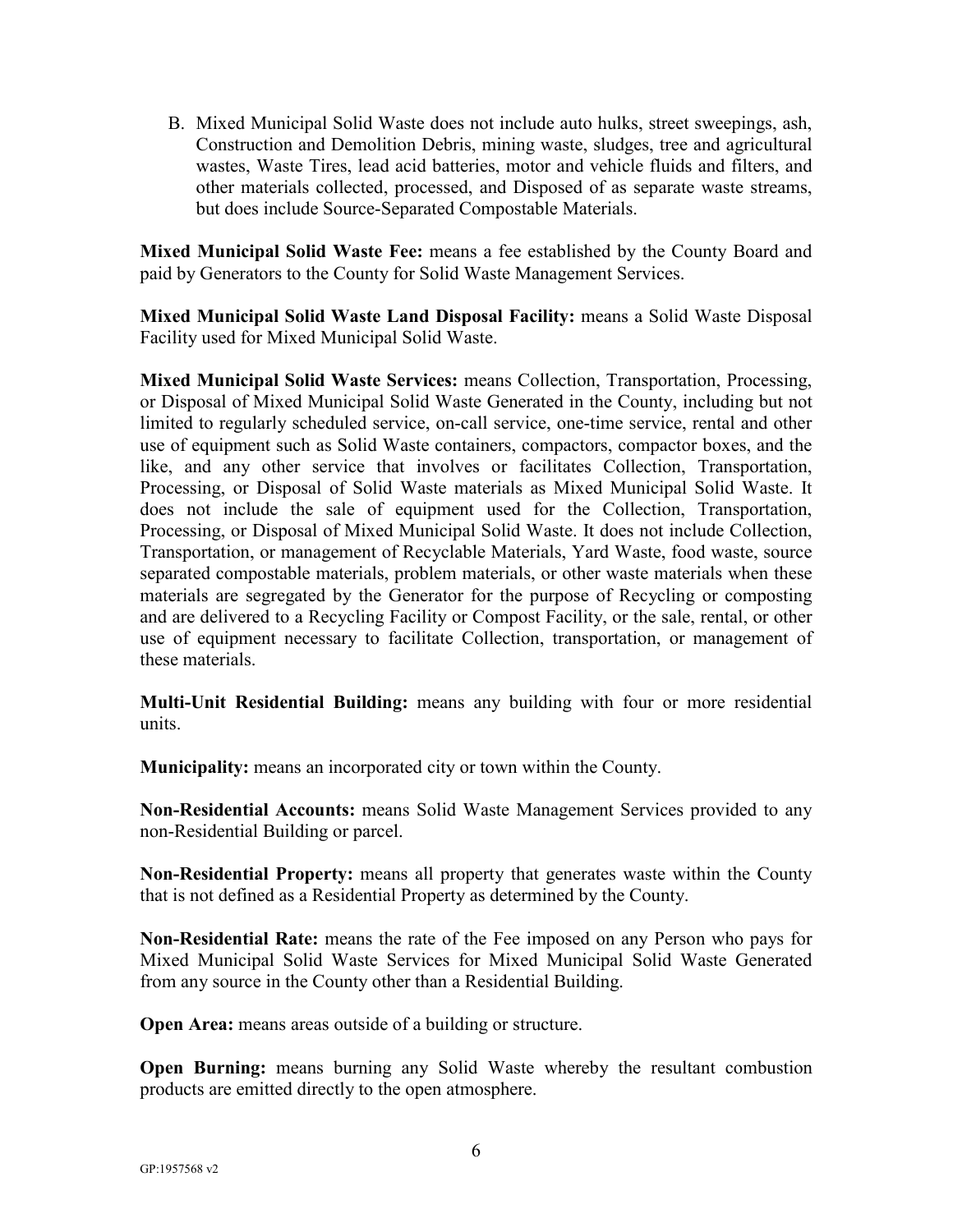**Operating License:** means the license required by this Ordinance.

**Operator:** means the Person responsible for the operation of a Solid Waste Management Facility.

**Owner:** means any person or persons having a legal interest in real or personal property or any persons in possession or control of real or personal property including, but not limited to, mortgages, contract for deed vendees, and contract for deed vendors.

**Permit:** mean the same as a license.

**Person:** means any human being, any municipality or other governmental or political subdivision or other public agency, any public or private corporation, any partnership, firm, association, or other organization, any receiver, trustee, assignee, agent, or other legal representative of any of the foregoing, or any other legal entity, unless exempted by statute or rule.

**Problem Material:** means a material that, when processed or disposed of with Mixed Municipal Solid Waste, contributes to one of the following results: 1) the release of a hazardous substance, or pollutant or contaminant as defined in Minn. Stat. §115B.02; 2) pollution of water as defined in Minn. Stat. §115.01; 3) air pollution as defined in Minn. Stat. §116.06; or 4) a significant threat to the safe or efficient operation of a Solid Waste Management Facility.

**Processing:** means the treatment of Solid Waste after Collection and before Disposal. Processing includes but is not limited to reduction, separation, exchange, resource recovery, physical, chemical, or biological modification.

**Public Health Nuisance:** means the creation of conditions or acts that unreasonably annoy, injure, or endanger the safety, health, comfort, or repose of any number of members of the public.

**Putrescible Material:** means Solid Waste that is capable of rotting or is in a foul state of decay or decomposition.

**Radioactive Waste Management Facility:** means a geographic site, including buildings, structures, and equipment in or upon which radioactive waste is retrievably or irretrievably Disposed by burial in soil or permanently stored. An independent spent-fuel storage installation located on the site of a Minnesota nuclear Generation Facility for dry cask storage of spent nuclear fuel Generated solely by that Facility is not a Radioactive Waste Management Facility.

# **Real Property:**

A. For the purposes of taxation, "Real Property" includes the land itself, rails, ties, and other track materials annexed to the land, and all buildings, structures, and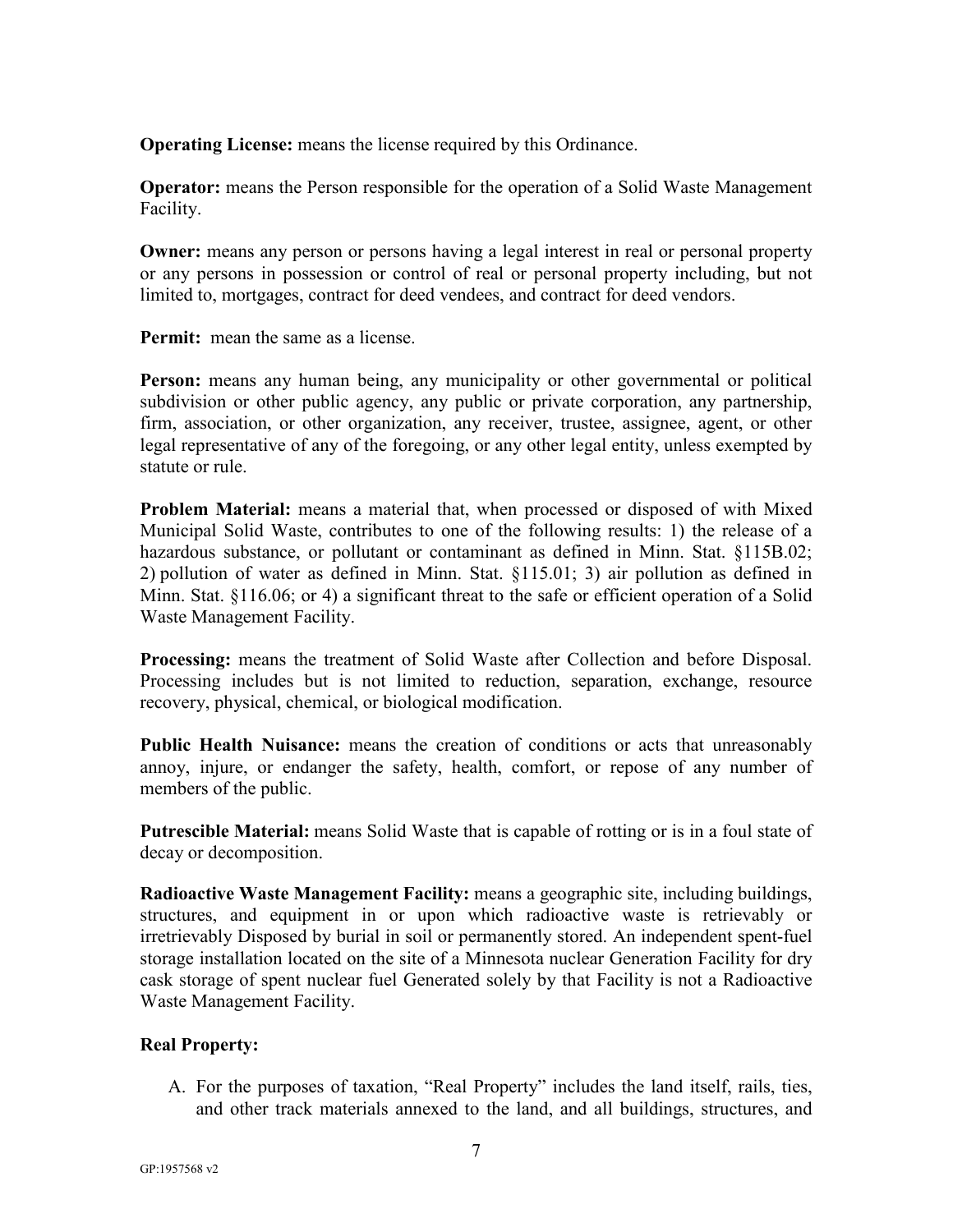improvements or other fixtures on it, bridges of bridge companies, and all rights and privileges belonging or appertaining to the land, and all mines, iron ore and taconite minerals not otherwise exempt, quarries, fossils, and trees on or under it.

- B. A building or structure shall include the building or structure itself, together with all improvements or fixtures annexed to the building or structure, which are integrated with and of permanent benefit to the building or structure, regardless of the present use of the building, and which cannot be removed without substantial damage to itself or to the building or structure.
- C. Real Property does not include;
	- (i) Tools, implements, machinery, and equipment attached to or installed in Real Property for use in the business or production activity conducted thereon, regardless of size, weight or method of attachment, and mine shafts, tunnels, and other underground openings used to extract ores and minerals taxed under chapter 298 together with steel, concrete, and other materials used to support such openings.
	- (ii) The exclusion provided in clause (i) shall not apply to machinery and equipment includable as real estate by paragraphs (a) and (b) even though such machinery and equipment is used in the business or production activity conducted on the Real Property if and to the extent such business or production activity consists of furnishing services or products to other buildings or structures which are subject to taxation under this chapter.
	- (iii)The exclusion provided in clause (i) does not apply to the exterior shell of a structure, which constitutes walls, ceilings, roofs, or floors if the shell of the structure has structural, insulation, or temperature control functions or provides protection from the elements. Such an exterior shell is included in the definition of Real Property even if it also has special functions distinct from that of a building.
- D. The term Real Property does not include tools, implements, machinery, equipment, poles, lines, cables, wires, conduit, and station connections which are part of a telephone communications system, regardless of attachment to or installation in Real Property and regardless of size, weight, or method of attachment or installation. (Minn. Statute § 272.03, subdivision 1)

**Recyclable Materials:** means marketable materials that are separated from Solid Waste for the purpose of Recycling, including paper, glass, plastics, metals, automobile oil, and batteries. Refuse-derived fuel or other material that is destroyed by incineration is not a Recyclable Material. Recyclable Materials also refers to marketable materials separated from Industrial Solid Wastes and Construction and Demolition Debris for the purpose of recycling.

**Recycling:** means the process of Collecting and preparing Recyclable Materials and reusing the materials in their original form or using them in manufacturing processes that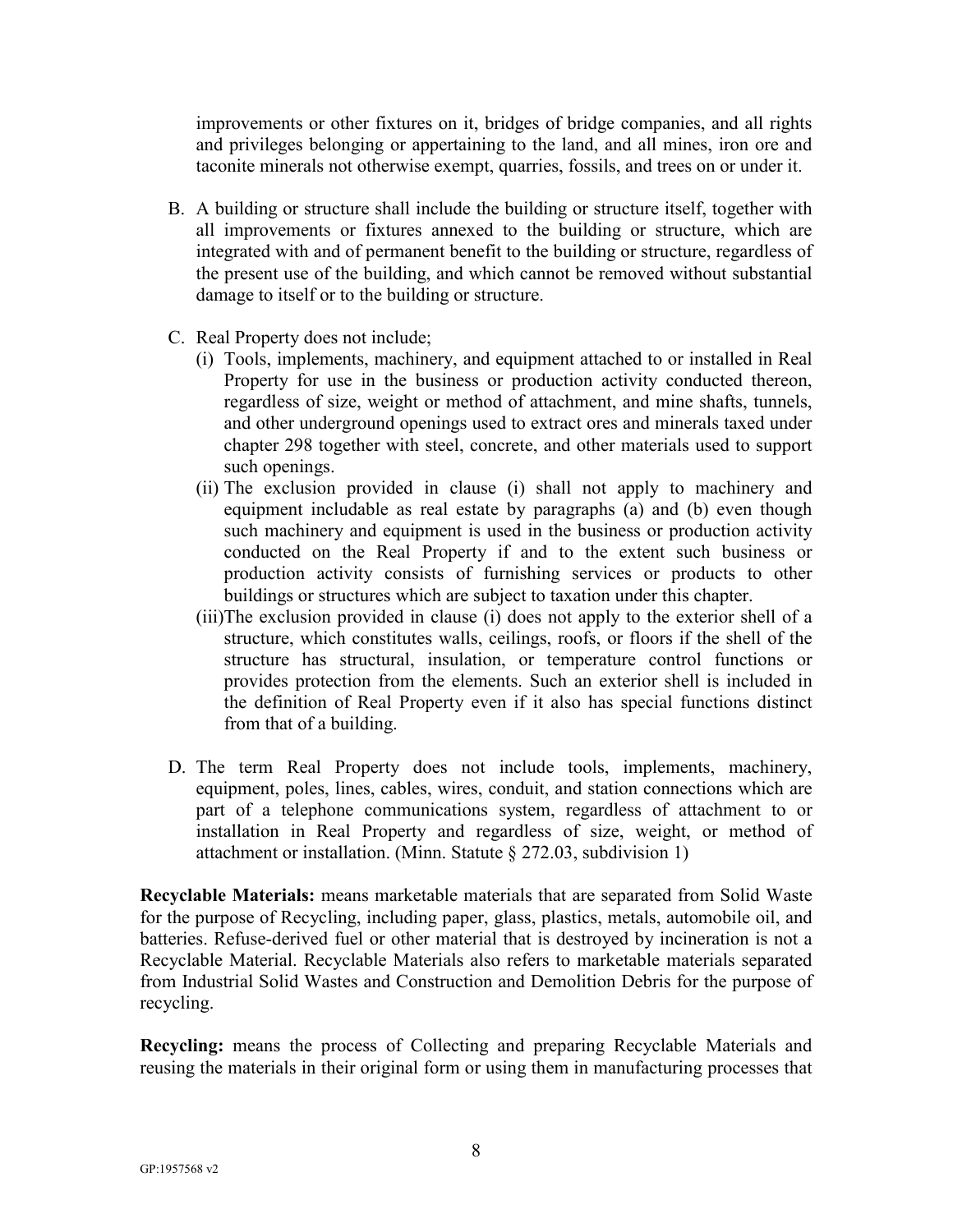do not cause the destruction of Recyclable Materials in a manner that precludes further use.

**Recycling Facility:** means a facility used to aggregate, process, or market Recyclable Materials, and motorized vehicle/scrap material salvage yards. Recycling Facility does not include an individual generator of Recyclable Materials, such as a homeowner or business and it does not include a manufacturer using Recyclable Materials as feedstock.

**Recycling Opportunities:** An opportunity to recycle must include:

- A. A local Recycling center in the County and sites for collecting Recyclable Materials that are located in areas convenient for Persons to use them;
- B. Curbside pickup, centralized drop-off, or a local Recycling center for at least four broad types of Recyclable Materials in cities with a population of 5,000 or more Persons; or
- C. Monthly pickup of at least four broad types of Recyclable Materials in cities of the first and second class and cities with 5,000 or more population in the metropolitan area.

**Refuse:** means putrescible and non-putrescible Solid Wastes, including garbage, rubbish, ashes, incinerator ash, incinerator residue, waste combustor ash, street cleanings, and Industrial Solid Wastes, and including municipal treatment wastes which do not contain free moisture.

**Release:** means any spilling, leaking, pumping, pouring, emitting, emptying, discharging, injecting, escaping, leaching, Dumping, or Disposing into the environment which occurred at a point in time or which continues to occur.

Release does not include:

- A. Emissions from the engine exhaust of a motor vehicle, rolling stock, aircraft, watercraft, or pipeline pumping station engine;
- B. Release of source, by-product, or special nuclear material from a nuclear incident, as those terms are defined in the Atomic Energy Act of 1954, under United States Code, title 42, section 2014, if the Release is subject to requirements with respect to financial protection established by the federal Nuclear Regulatory Commission under United States Code, title 42, section 2210;
- C. Release of source, by-product or special nuclear material from any Processing site designated pursuant to the Uranium Mill Tailings Radiation Control Act of 1978, under United States Code, title 42, section 7912(a)(1) or 7942(a); or
- D. Any Release resulting from the application of fertilizer or agricultural or silvicultural chemicals, or Disposal of emptied pesticide containers or residues from a pesticide as defined in section 18B.01, subdivision 18.

**Residential Building:** means a single family home, a duplex, a tri-plex, a four-plex, an apartment building, a mobile home, a condominium, a townhouse, a cooperative housing unit, or any other Residential Building as determined by the County.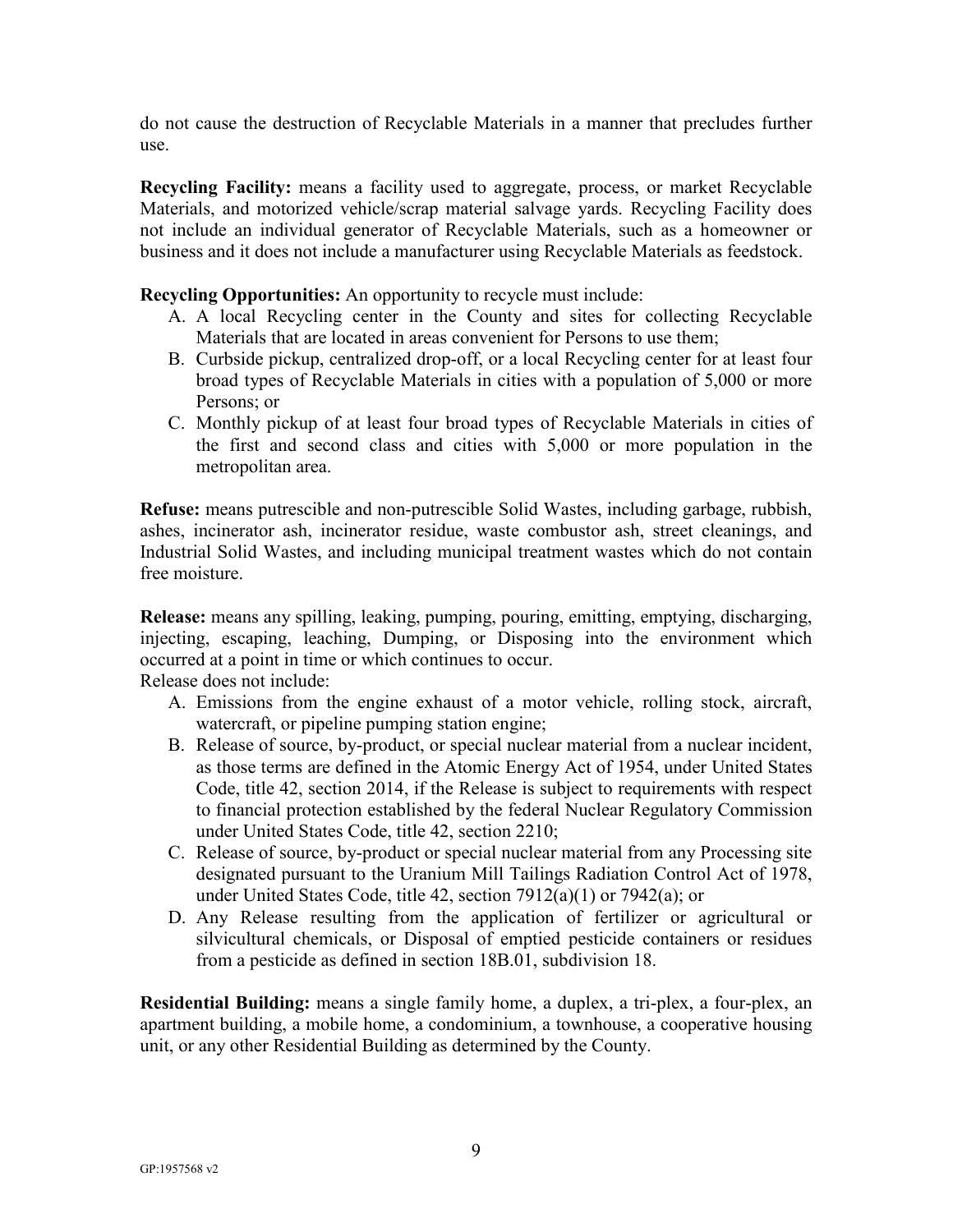**Residential Property:** means property on which a single family home, a duplex, a triplex, a four-plex, an apartment building, a mobile home, a condominium, a townhouse, a cooperative housing unit, or any other Residential Building as determined by the County is located.

**Residential Rate:** means the rate of the Fee imposed on a Person who pays for Mixed Municipal Solid Waste Services for Mixed Municipal Solid Waste Generated from a Residential Property.

**Residential Site:** means any dwelling unit including: (a) detached single family residences, and (b) buildings or sites containing multiple residences including apartment buildings, condominiums, manufactured home parks, or town-homes, none of which are used solely for commercial purposes.

**Self-Hauler:** means a Person who transports their own Solid Waste for Solid Waste Management purposes.

**Service Area:** means a geographical area within the County, established by resolution of the County Board, to receive Solid Waste Management Services.

**Site:** means the spatial location of a proposed or actual Solid Waste Management Activity or Solid Waste Management Facility.

**Solid Waste:** means garbage, Refuse, mixed municipal solid waste, construction and demolition debris, sludge from a water supply treatment plant or air contaminant treatment Facility, and other discarded waste materials and sludges, in solid, semisolid, liquid, or contained gaseous form, resulting from industrial, mining, and agricultural operations and from residential and Non-Residential Property, and from community activities, but does not include Hazardous Waste; animal waste used as fertilizer; earthen fill, boulders, rock; sewage sludge; solid or dissolved material in domestic sewage or other common pollutants in water resources, such as silt, dissolved or suspended solids in industrial waste water effluents or discharges which are point sources subject to permits under Section 402 of the federal Water Pollution Control Act, as amended; dissolved materials in irrigation return flows; or source, special nuclear, or by-product material as defined by the Atomic Energy Act of 1954, as amended.

**Solid Waste Administrator:** means the individual assigned by the County to oversee and direct Solid Waste Management Activities.

**Solid Waste Department or Department:** means the Aitkin County Environmental Services/Solid Waste Department.

**Solid Waste Management Activity:** means an activity related to the Generation, storage, Collection, Transportation, Processing or reuse, conversion, or Disposal of Solid Waste.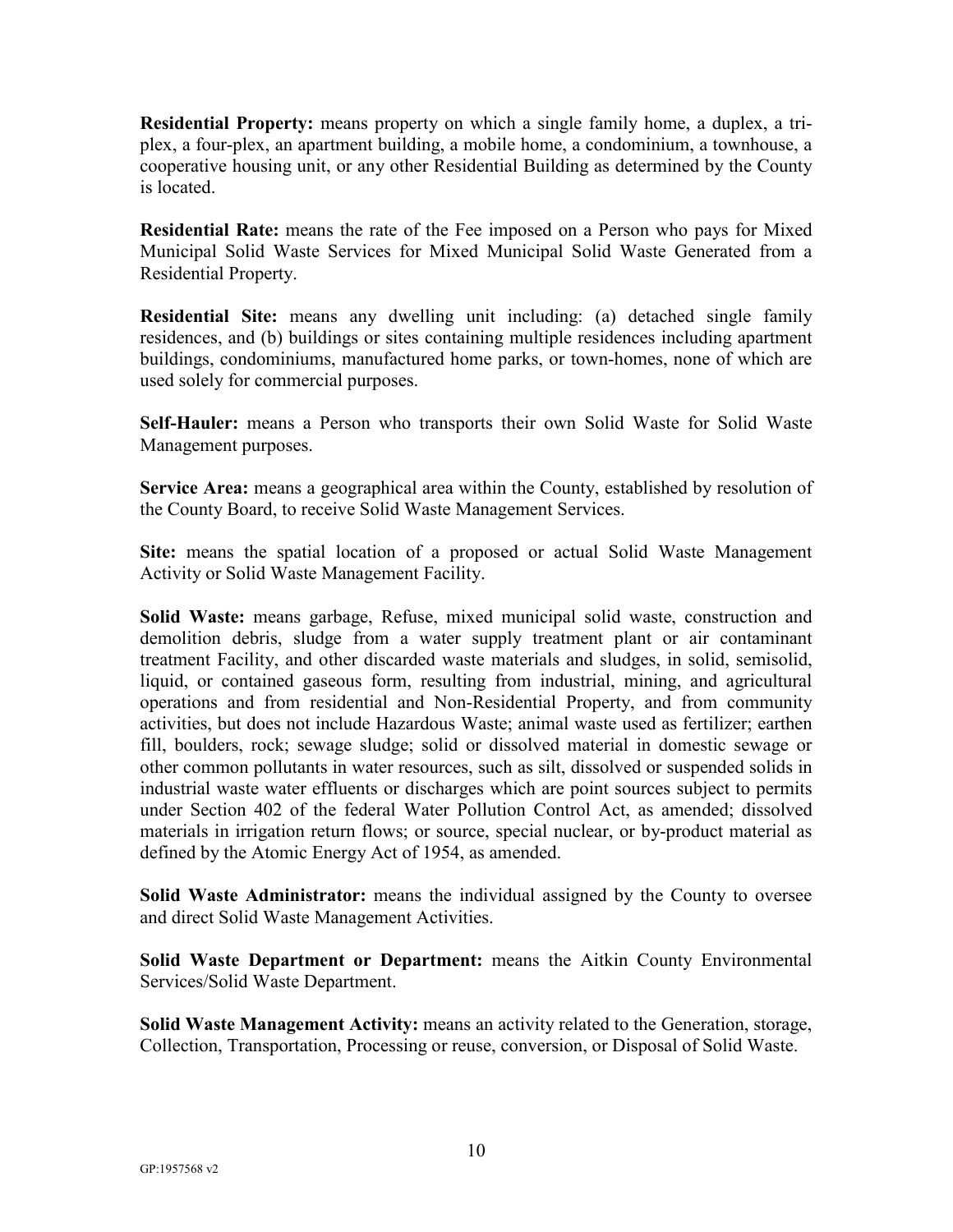**Solid Waste Management Facility:** means a Solid Waste Land Disposal Facility, a Construction and Demolition Debris Land Disposal Facility, an Industrial Solid Waste Land Disposal Facility, a Compost Facility, a Transfer Station, a Solid Waste Processing Facility, a Waste Tire Facility, a Waste Tire Collection Site, a Waste Tire Facility, a Waste Tire Processing Facility, or a Recycling Facility.

**Solid Waste Land Disposal Facility:** means a Solid Waste Land Disposal Facility permitted by the Agency that is designed or operated for the purpose of disposing of Solid Waste on or in the land, together with any appurtenant facilities.

**Solid Waste Management:** means activities that are intended to affect or control the Generation of Solid Waste and activities which provide for or control the Collection, Transportation, Processing, Storage, treatment, and/or Disposal of waste.

**Solid Waste Management Service Charge:** means a service charge imposed pursuant to Minn. Stat. §400.08 or §437.811, subd. 3a.

**Solid Waste Management Facility Fee:** means the fee imposed on a Person who pays for Services of a Solid Waste Management Facility.

**Solid Waste Management Plan:** means the County Solid Waste Management Plan developed, adopted, and approved under Minn. Stat. §115A.46 or Minn. Stat. §473.149.

**Solid Waste Management Services:** means all activities provided by the County, by Persons under contract with the County, or by other Persons that support the waste management responsibilities described in Minn. Stat. Chapters 115A, 116, 400 and 473, including, but not limited to, waste reduction and reuse; waste recycling; composting of Yard Waste and food waste; Resource Recovery through Mixed Municipal Solid Waste composting or incineration; land disposal; management of problem materials and household hazardous waste; Collection, Processing, and Disposal of Solid Waste, Closure and post-closure care of a Solid Waste Management Facility, and response, as defined in Minn. Stat. §115B.02, to Releases from a Solid Waste Management Facility.

**Solid Waste Ordinance or Ordinance:** means the Solid Waste Ordinance adopted by Aitkin County.

**Solid Waste Processing Facility:** means a facility for the Processing of Solid Waste.

**Solid Waste Reduction; Source Reduction:** means an activity that reduces Generation of Solid Waste or the inclusion of toxic materials in Solid Waste, including:

- A. Reusing a product in its original form,
- B. Increasing the life span of a product,
- C. Reducing material or the toxicity of material used in production or packaging; or
- D. Changing procurement, consumption, or Solid Waste Generation habits to result in smaller quantities or lower toxicity of Solid Waste Generated.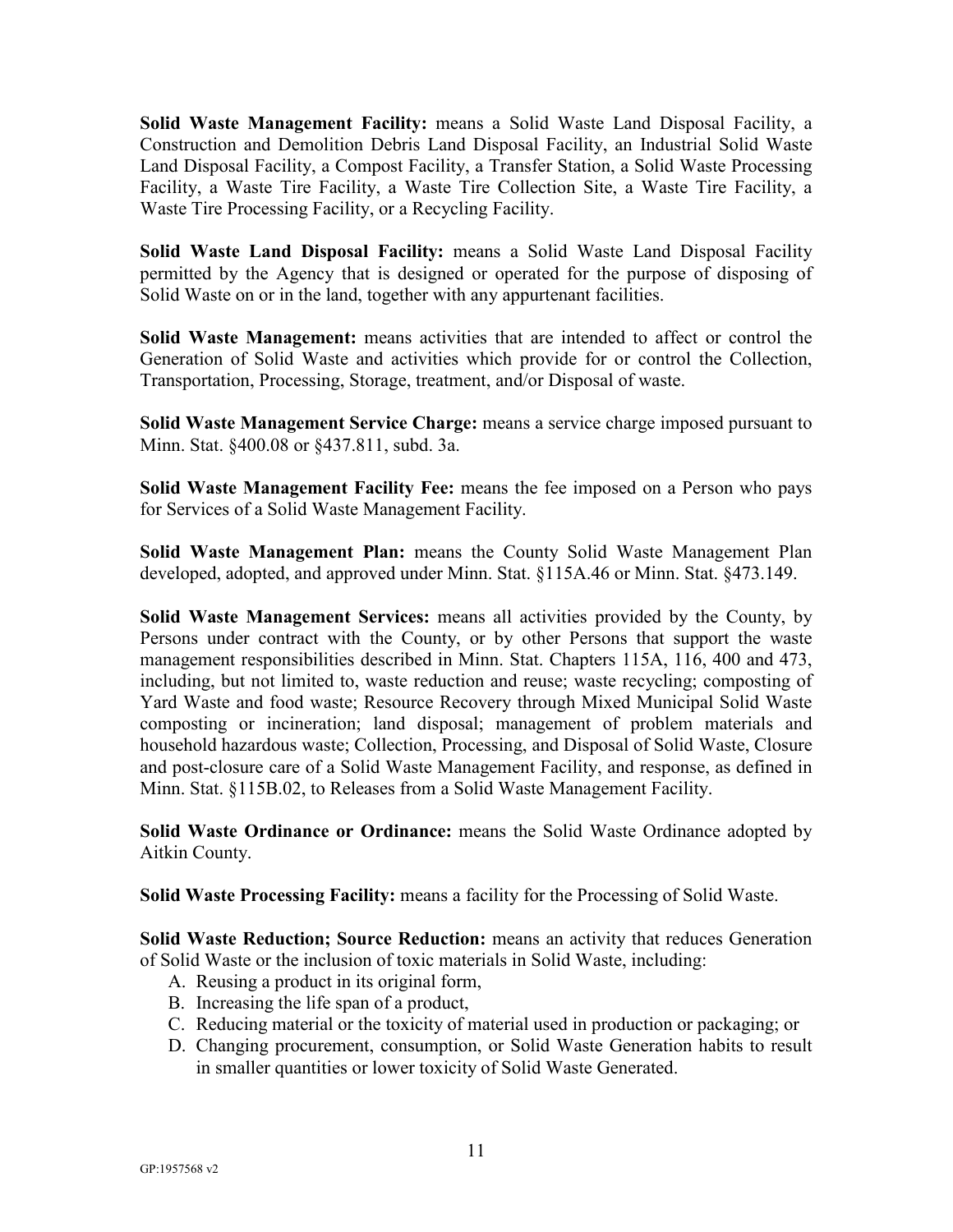**Solid Waste Subcommittee:** means a group of individuals, authorized by the County Board to accomplish a specific Solid Waste Management objective.

**Source-Separated Compostable Material**: means Mixed Municipal Solid Waste that:

- A. Is separated at the source by Solid Waste generators for the purpose of preparing it for use as Compost;
- B. Collected separately from other Mixed Municipal Solid Wastes;
- C. Is comprised of food wastes, fish and animal waste, plant materials, diapers, sanitary products, and paper that is not recyclable because the Solid Waste Administrator has determined that no other person is willing to accept the paper for recycling; and
- D. Is delivered to a Facility to undergo controlled microbial degradation to yield a humus-like product meeting the Agency's class I or class II, or equivalent, Compost standards and where process residues do not exceed 15 percent by weight of the total material delivered to the Facility.

**Source-Separated Recyclable Material:** means Recyclable Materials separated by the Generator prior to Collection for Recycling.

**Special Wastes:** are non-hazardous Solid Wastes that have been prohibited from disposal with Mixed Municipal Solid Waste or have had other specific management requirements prescribed by statute.

**State:** means the State of Minnesota.

**Transfer Station:** means an intermediate Solid Waste Management Facility in which Solid Waste collected from any source is temporarily deposited to await Transportation to another Solid Waste Management Facility.

**Transportation or Transports:** means the conveying of Solid Waste from one place to another.

**Unacceptable Waste:** means those Solid Wastes that cannot be accepted for management at a Solid Waste Management Facility pursuant to local, State and federal laws, and the practices of the Solid Waste Management Facility.

**Waste Tire:** means a pneumatic tire or solid tire for motor vehicles that has been discarded or that can no longer be used for its original intended purpose because of wear, damage, or defect.

**Waste Tire Collection Site:** means a County-licensed and Agency permitted site or a site exempt from such license or permit, used for the Collection and storage of Waste Tires.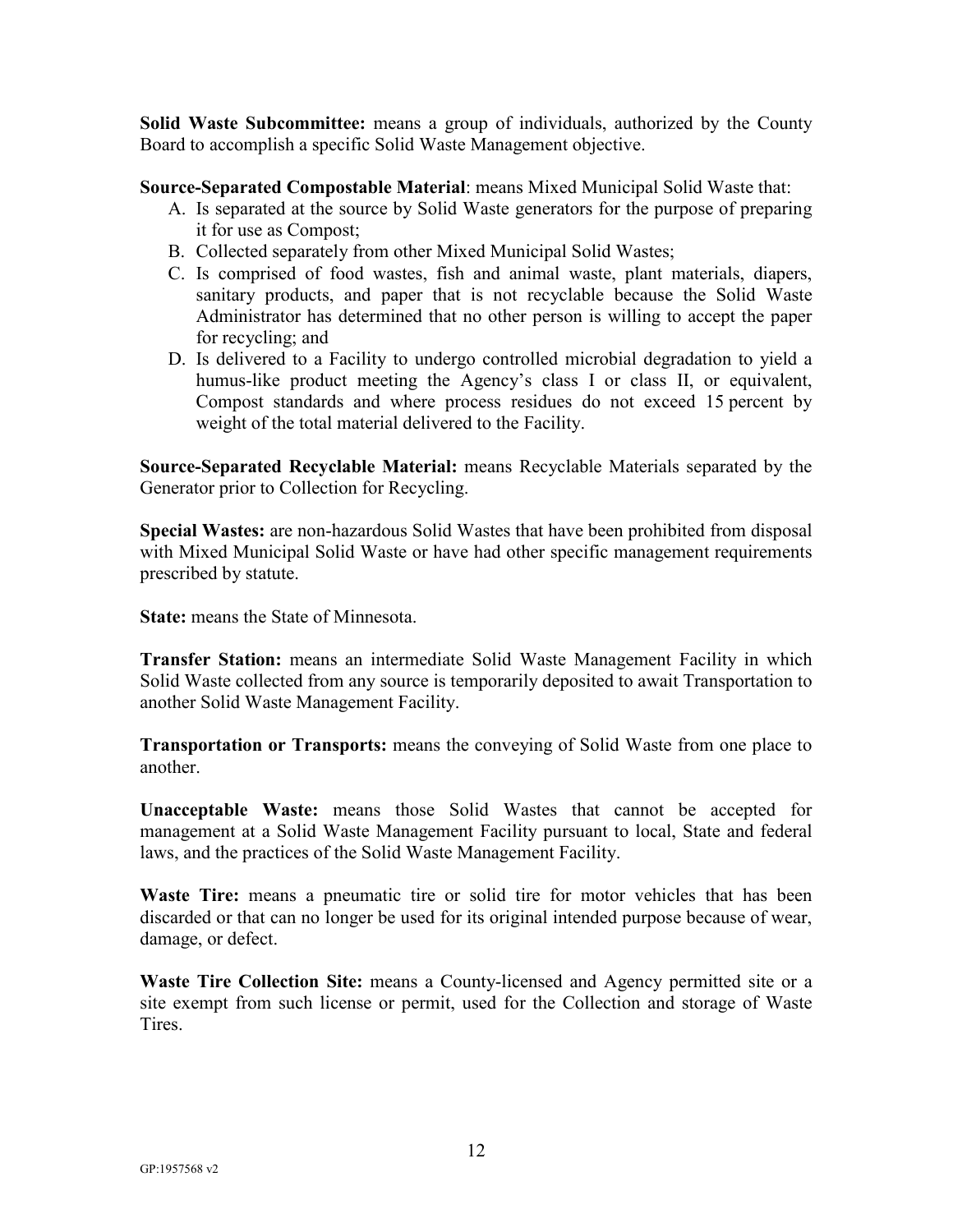**Waste Tire Dump:** means an unlicensed, unpermitted Site being maintained, operated, used, or allowed to be used for the Collection, storage, keeping, or depositing of unprocessed Waste Tires.

**Waste Tire Facility:** means a Site where more than fifty (50) Waste Tires or an equivalent amount of tire derived products are Collected, deposited, stored, or Processed. The incidental storage of tire-derived products at the site of final use does not make the site a Waste Tire Facility.

**Waste Tire Processing Facility:** means a licensed Solid Waste Management Facility used for the shredding, slicing, producing, or manufacturing of usable materials, including fuel, from Waste Tires including incidental temporary storage activity. Processing does not include the retreading of Waste Tires.

**Yard Waste:** means garden wastes, leaves, lawn cuttings, weeds, and prunings generated at Residential or Non-Residential Properties.

**Yard Waste Facility:** means a facility used to compost Yard Waste.

# <span id="page-15-0"></span>**SECTION 2.0 RULES, WORD USAGE**

Masculine and Feminine Gender: The masculine gender includes the feminine and neuter genders.

Normal Work Days: The days that County Departments are open to the public for business.

Singular and Plural: Words used in the singular include the plural, and the plural includes the singular.

Tenses: Words used in the present tense include the future.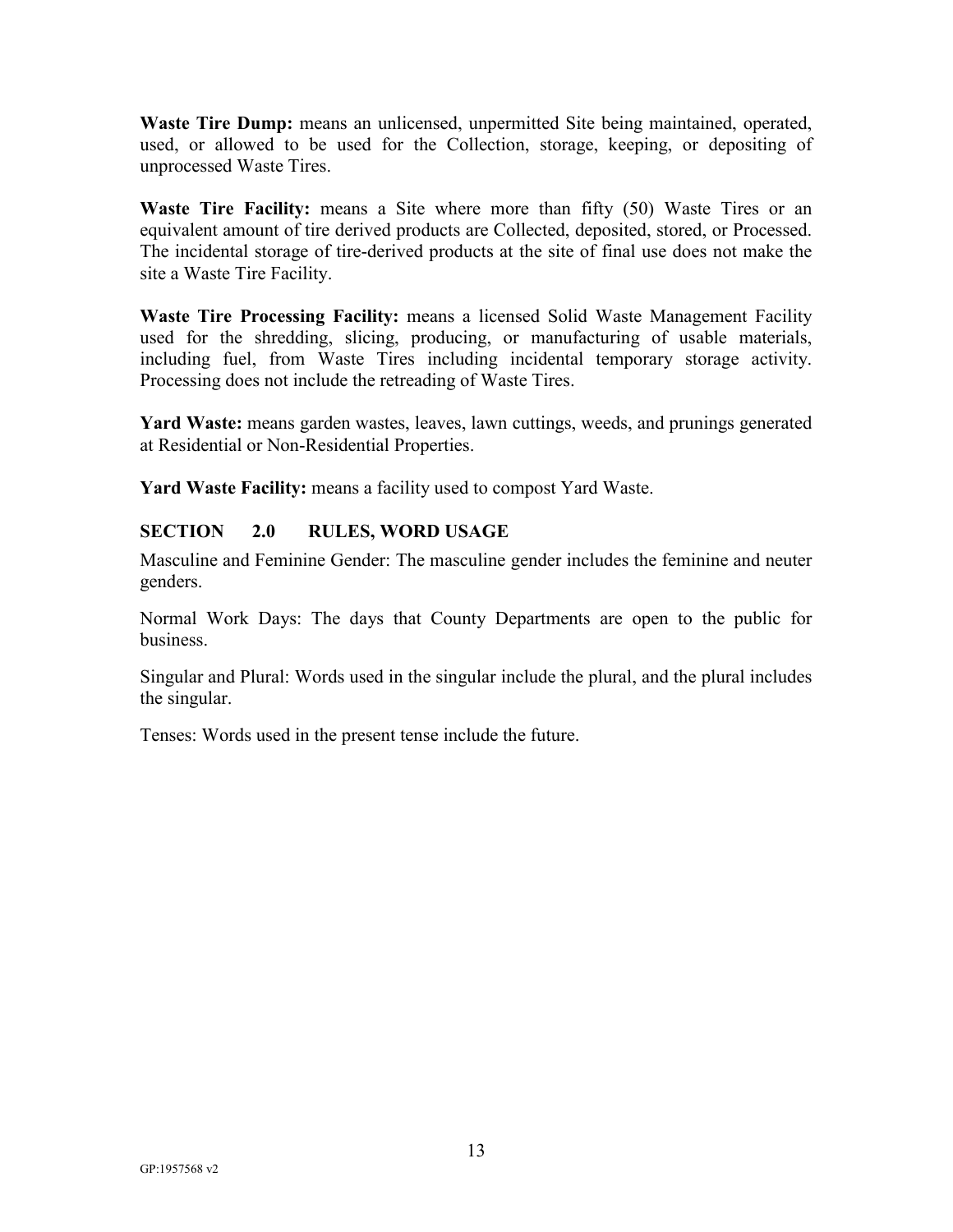# <span id="page-16-0"></span>**ARTICLE III GENERAL PROVISIONS**

#### <span id="page-16-1"></span>**SECTION 1.0 DEPARTMENT POWERS AND DUTIES**

The Aitkin County Solid Waste Department (Department) shall be responsible for the administration of this Ordinance. The Department's duties shall include, but shall not be limited to, the following:

- **1.01** To implement this Ordinance and review and consider all initial license/permit applications submitted to the Department for approval by the County Board for performance of Solid Waste Management Activities within the County.
- **1.02** To review and consider renewal license/permit applications, except as otherwise provided in this Ordinance.
- **1.03** To inspect Solid Waste Management Activities as herein provided, to investigate complaints, and to identify violations of this Ordinance.
- **1.04** To recommend, when necessary, to the County Attorney's Office, that legal proceedings be initiated against a certain Person or Solid Waste Management Activity to compel compliance with the provisions of this Ordinance or to terminate the operation of the same.
- **1.05** To encourage and conduct studies, investigations and research relating to aspects of Solid Waste Management such as methodology, chemical and physical considerations, and engineering.
- **1.06** To advise, consult, and cooperate with other governmental agencies in the furtherance of the purposes of this Ordinance.

#### <span id="page-16-2"></span>**SECTION 2.0 BOUNDARIES OF SERVICE AREA**

Pursuant to Minn. Stat. § 400.08, subd. 2, the County establishes one Solid Waste Management Service Area, with its boundaries being coterminous with the boundaries of the County.

#### <span id="page-16-3"></span>**SECTION 3.0 HIGHEST STANDARDS PREVAIL**

Where the conditions imposed by any provision of this Ordinance are either more restrictive or less restrictive than comparable conditions imposed by any other provision of this Ordinance or any other applicable law, ordinance, rule and regulation, the provision that establishes the higher standard for the promotion and protection of the public health, safety and general welfare shall prevail.

# <span id="page-16-4"></span>**SECTION 4.0 JURISDICTION OF THE SOLID WASTE MANAGEMENT PLAN**

Pursuant to Minn. Stat. §115A.46, subd. 5, a public entity within the County may not enter into a binding agreement nor develop nor undertake a Solid Waste Management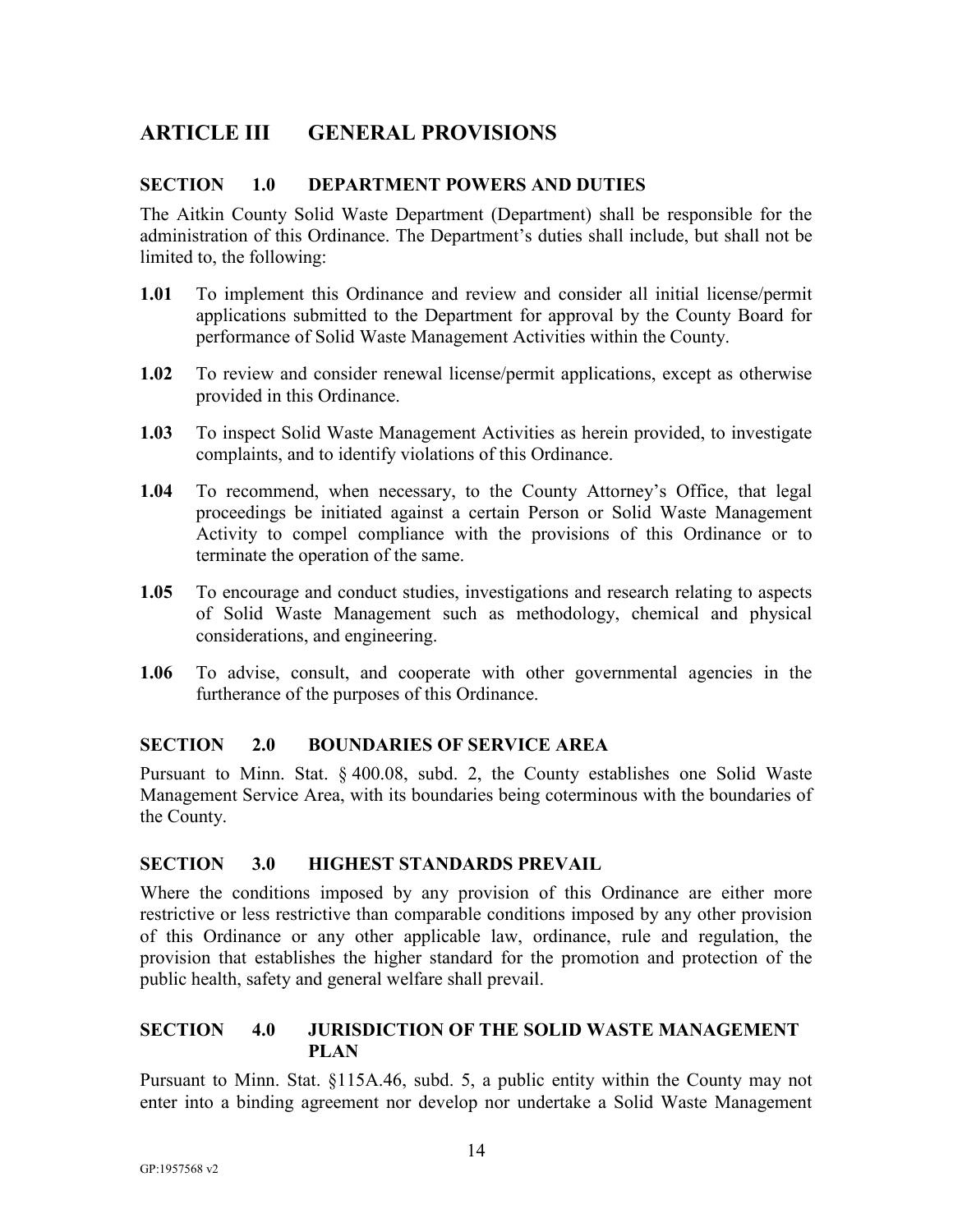Activity that is inconsistent with the County Solid Waste Management Plan without the express consent of the County.

# <span id="page-17-0"></span>**SECTION 5.0 PLANNING & ZONING APPROVAL**

Any use of land for Solid Waste Management Activities within the County shall comply with the applicable Zoning requirements of the County Zoning Ordinance, or the requirements of applicable municipal land use ordinances.

# <span id="page-17-1"></span>**SECTION 6.0 WAIVERS OR MODIFICATIONS**

Due to the great variability in the types of Solid Waste and their existing and potential management methods, the Solid Waste Administrator may in a written approval waive or modify the strict application of the provisions of this Ordinance by reducing or waiving certain requirements when, in the discretion of the Solid Waste Administrator, such requirements are unnecessary or impractical, provided such a waiver or modification will not endanger the health, safety, and welfare of the public, or the environment. The Department may impose additional requirements through specific license/permit conditions on a Solid Waste Management Activity when deemed necessary to protect the health, safety, and welfare of the public, or the environment.

# <span id="page-17-2"></span>**SECTION 7.0 AGENCY APPROVAL**

No modification or waiver may be granted if it would result in noncompliance with State and federal laws, unless such modification or waiver has been granted a variance by the Minnesota Pollution Control Agency.

# <span id="page-17-3"></span>**SECTION 8.0 INDEMNIFICATION**

To the fullest extent permitted by law, a Licensee/Permittee shall indemnify the County, its officers, employees, agents, and others acting on their behalf, to hold them harmless, and to defend and protect them, from and against any and all loss, damage, liability, cost and expense (specifically including attorneys' fees and other costs and expenses of defense), of any sort whatsoever, based upon, resulting from, or otherwise arising in connection with any actions, claims or proceedings (of any sort and from any source whatsoever) brought, or any loss, damage or injury of any type whatsoever sustained, by reason of any act or omission of a Licensee/Permittee, its officers, employees or agents, or any other Person(s) or entity(ies) for whose acts or omissions a Licensee/Permittee may be legally responsible, in the performance of any of a Licensee's/Permittee's obligations (whether expressed or implied) under this Ordinance.

# <span id="page-17-4"></span>**SECTION 9.0 FINANCIAL ASSURANCE**

A performance bond, letter of credit or other financial assurance consistent with County policy shall be required prior to issuances of any Licenses/Permits to engage in Solid Waste Management Activity.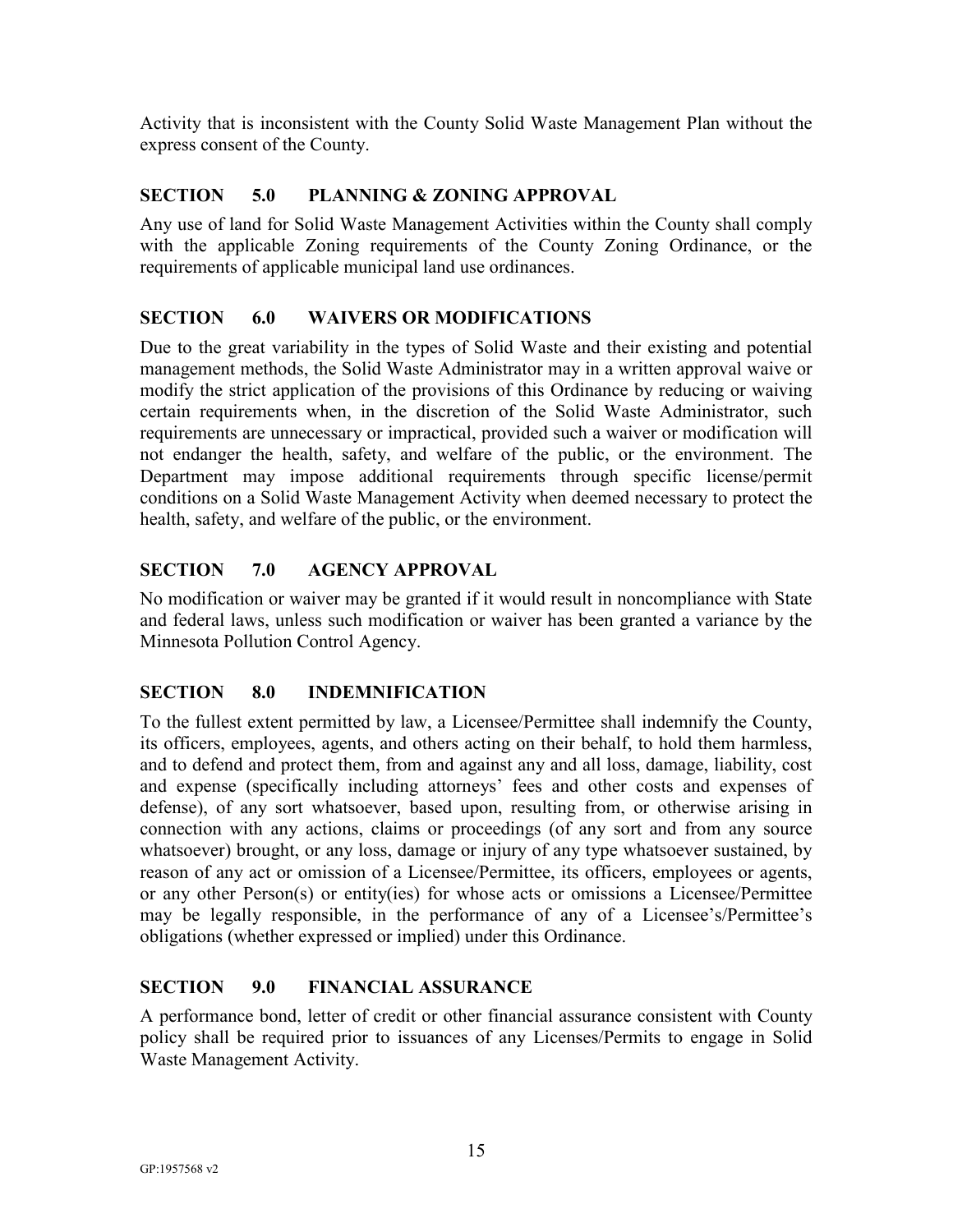# <span id="page-18-0"></span>**SECTION 10.0 NO CONSENT**

Nothing contained in this Ordinance shall be deemed to be a consent, license, or permit to locate, construct, operate, or maintain any Solid Waste Management Activity, or to carry on any Activity prior to issuance of a license/permit, when a license/permit is required hereunder.

## <span id="page-18-1"></span>**SECTION 11.0 FALSE INFORMATION**

Intentional submission of false information shall be deemed a violation of this Ordinance.

# <span id="page-18-2"></span>**SECTION 12.0 DATA PRIVACY**

The Department shall require that any data received by the Department or any entity acting on behalf of the Department shall be maintained in accordance with the provisions of the Minnesota Government Data Practices Act, Minn. Stat. Ch. 13.

# <span id="page-18-3"></span>**SECTION 13.0 SEVERABILITY**

It is hereby declared to be the intention of the County Board that the sections, paragraphs, sentences, clauses and phrases of this Ordinance are severable, and if any phrase, clause, sentence, paragraph or section of this Ordinance shall be declared unconstitutional, invalid or unenforceable, such unconstitutionality, invalidity or unenforceability shall not affect any of the remaining phrases, clauses, sentences, paragraphs and sections of this Ordinance.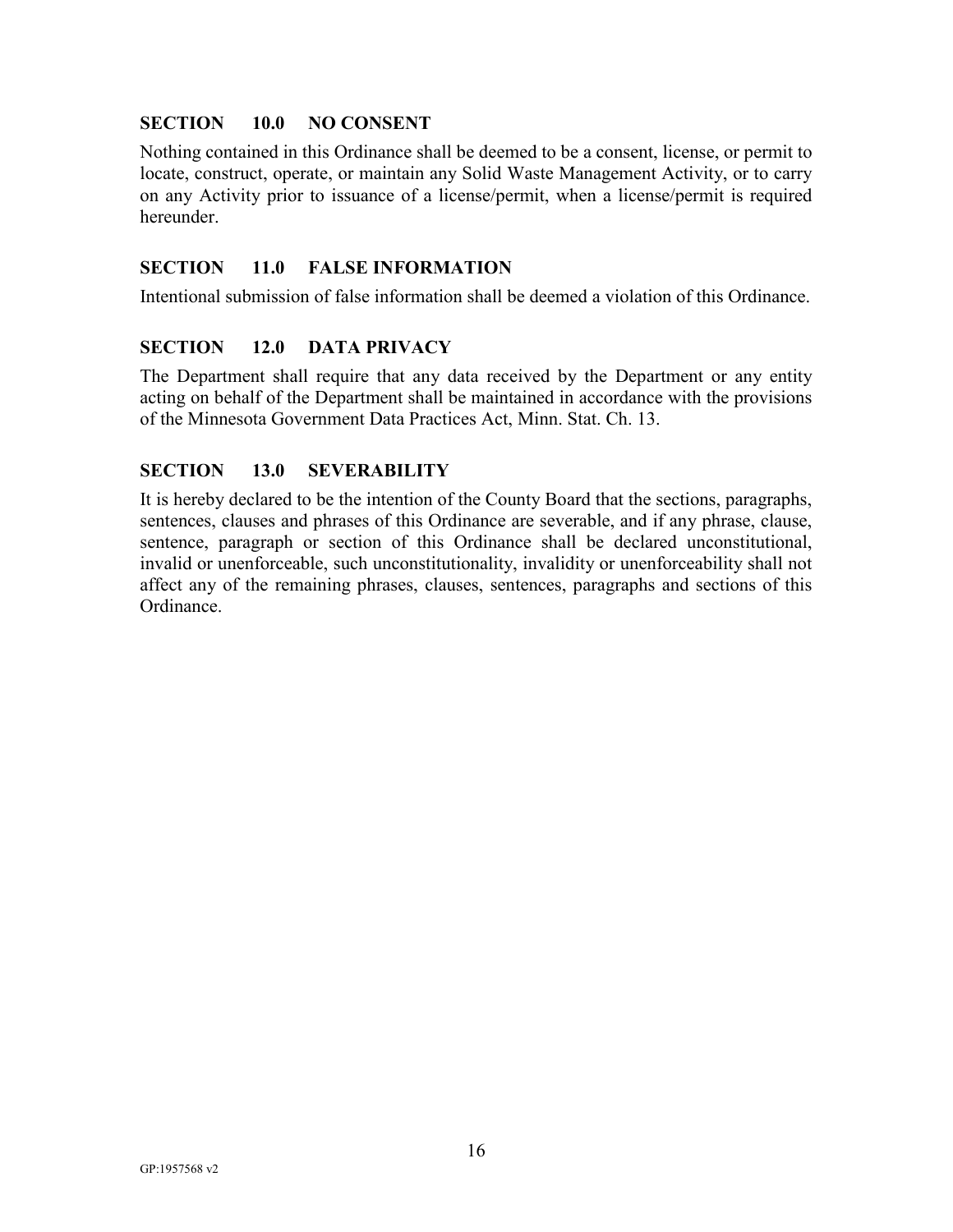# <span id="page-19-0"></span>**ARTICLE IV WASTE ABATEMENT, STORAGE, COLLECTION, PROCESSING, & DISPOSAL**

#### <span id="page-19-1"></span>**SECTION 1.0 WASTE ABATEMENT**

#### **1.01 Purpose**

The purpose of this section is to abate the need for land disposal of Solid Waste by requiring the source-separation of Yard Waste to create a beneficial Compost product and for recovery of Recyclable Materials to conserve natural resources and meet the State-mandated Recycling goal. This section also requires the delivery of Recyclable Materials to a Recycling Facility and Yard Waste to a Yard Waste Facility when on-site composting is not practiced.

# **1.02 Prohibition of Yard Waste and Recyclable Materials from the Mixed Municipal Solid Waste Stream; Management of Yard Waste and Recyclable Materials**

Yard Waste shall not be placed in Mixed Municipal Solid Waste. When aggregated for Collection, Yard Waste **and Recyclable Materials** shall be placed in storage containers that are easily distinguishable from Mixed Municipal Solid Waste storage containers. Once source-separated, Yard Waste **and Recyclable Materials** shall not be recombined with Mixed Municipal Solid Waste.

A. Yard Waste Management

Generators must manage Yard Waste by one of the following methods:

- 1. Mulching it and spreading it on the ground,
- 2. Composting it on-site; or
- 3. Transporting it to a permitted Yard Waste Facility, either by Self-Hauling or by contract with a licensed Hauler.
- B. Recycling

The recycling requirements of this Ordinance represent the minimum responsibility of Generators and do not limit the type or quantity of Recyclable Materials accepted by Recycling Facilities and Haulers. Generators are encouraged to recycle additional items to achieve and surpass the Recycling goal.

C. Residential Building Recycling

All Generators in Single Family Residential Buildings are encouraged to segregate and deliver the following Recyclable Materials to a Recycling Facility, either by Self-Hauling or by contract with a licensed Hauler: newsprint, glass containers, corrugated cardboard, plastic food and beverage containers, tin cans, aluminum cans and aluminum scrap.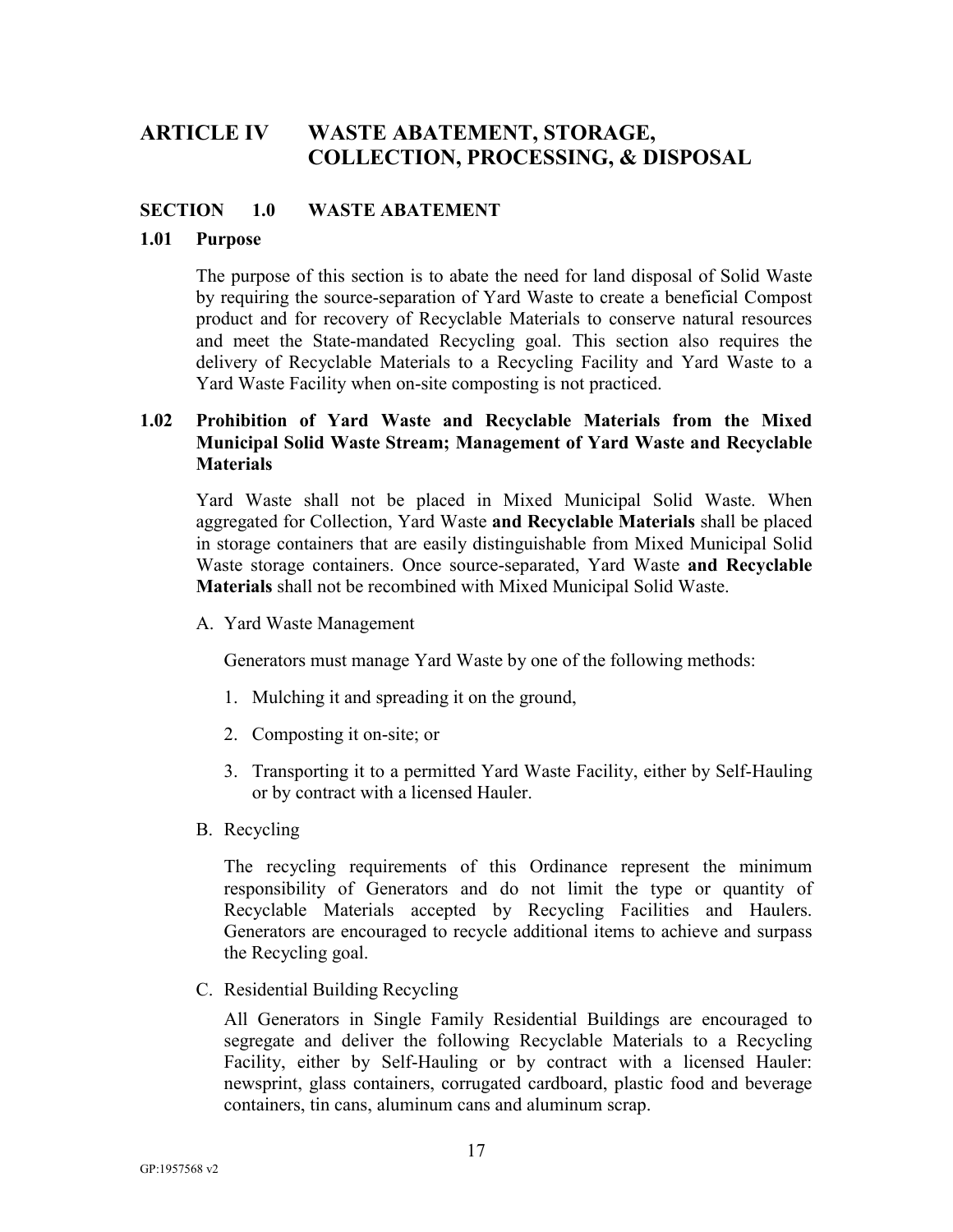Owners and/or managers of multi-unit Residential Buildings who provide for collection of Mixed Municipal Solid Waste must provide central collection locations for Recyclable Materials generated on their premises and must deliver the above listed Recyclable Materials to a Recycling Facility either by Self-Hauling or by contract with a licensed Hauler.

D. Non-Residential Property Recycling

Owners and/or managers of Non-Residential Property must provide central collection locations for at least three of the following Recyclable Materials generated on their premises: newsprint, glass containers, corrugated cardboard, plastic food and beverage containers, tin cans, aluminum cans and aluminum scrap. Owners and/or managers of Non-Residential Property shall ensure delivery of these Recyclable Materials to a Recycling Facility, either by Self-Hauling or by contract with a licensed Hauler.

E. Ownership of Yard Waste and Recyclable Materials

All Yard Waste and Recyclable Materials aggregated and offered for Collection shall remain the property and responsibility of the Generator until collected by a licensed Hauler or self-hauled to a Yard Waste Facility or Recycling Facility, at which time they shall become the property of the licensed Hauler, Yard Waste Facility or Recycling Facility, respectively. No Person, other than the Generator or the designated licensed Hauler, shall take said materials after aggregated for collection.

#### <span id="page-20-0"></span>**SECTION 2.0 STORAGE & COLLECTION**

#### **2.01 Purpose**

This section governs the storage, Collection, and Transportation of Solid Waste generated within the County, including but not limited to Mixed Municipal Solid Waste, Yard Waste and Recyclable Materials. This section also governs Curbside Collection and all Persons collecting and transporting Solid Waste within the County.

#### **2.02 Storage**

Property owners and managers shall maintain their Open Areas free of Solid Waste accumulations unless the Solid Waste is stored in an acceptable container as specified in this Ordinance, or unless otherwise specified by this Ordinance. Solid Waste shall be stored in a manner to prevent the loss of Solid Waste to the environment and to preclude the development of vector, odor, and Public Health Nuisance problems.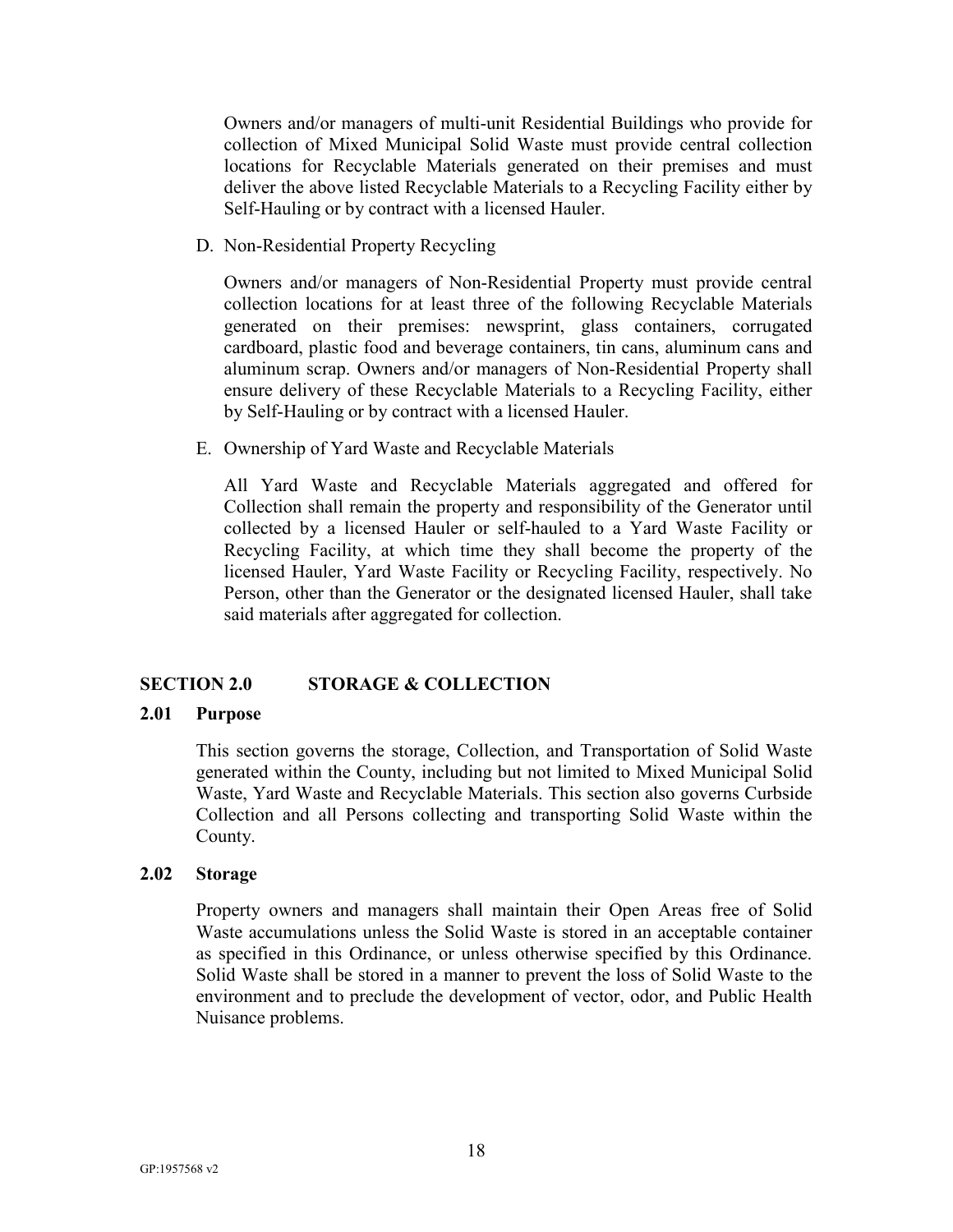A. Residential Sites

No Person shall place or store in Open Areas of any Residential Site; 2 or more inoperable motor vehicles, machinery, appliances, fixtures or equipment so damaged, deteriorated or obsolete such that there is no substantial potential further use consistent with usual function or reasonable reuse; lumber piles and building materials not being used in actual construction on the premises; refuse; problem materials; and Mixed Municipal Solid Waste including, but not limited to, Recyclable Materials, broken furniture, Tires and other debris.

B. Commercial Sites

No Person shall place or store upon the Open Areas of any Commercial Site 2 or more inoperable motor vehicles, machinery, appliances, fixtures or equipment so damaged, deteriorated or obsolete such that there is no substantial potential further use consistent with usual function or reasonable reuse; refuse; problem materials; and Mixed Municipal Solid Waste including, but not limited to, Recyclable Materials, broken furniture, tires and other debris. Nothing in this section is designed to restrict activities of automobile, scrap iron, and metal Recycling or salvage businesses that are operating in accordance with State, County, and municipal or township laws, rules and regulations.

C. Agricultural Sites

No Person shall place or store upon the Open Areas of any Agricultural Site 2 or more inoperable motor vehicles, machinery, appliances, fixtures or equipment so damaged, deteriorated or obsolete such that there is no substantial potential further use consistent with usual function or reasonable reuse; refuse; problem materials; and Mixed Municipal Solid Waste including, but not limited to, Recyclable Materials, broken furniture, tires and other debris, unless such activity is otherwise permitted by the County.

D. Construction Sites

Any Solid Waste generated at Construction Sites shall be placed in acceptable containers as specified in this Ordinance. No burning, burying or dumping of Solid Waste generated at Construction Sites shall occur at locations other than licensed/permitted Solid Waste Management Facilities, including brush and tree waste. **Generators of Solid Waste at Construction Sites must ensure the separation of Mixed Municipal Solid Waste and Recyclable Materials either on-site or through the use of a service provider offering such separation.**

E. Solid Waste Storage Containers

While being accumulated and stored for Collection and Transportation to a licensed/permitted Solid Waste Management Facility, Solid Waste shall be stored in reusable, covered containers (e.g., cans, dumpsters, compactors, roll-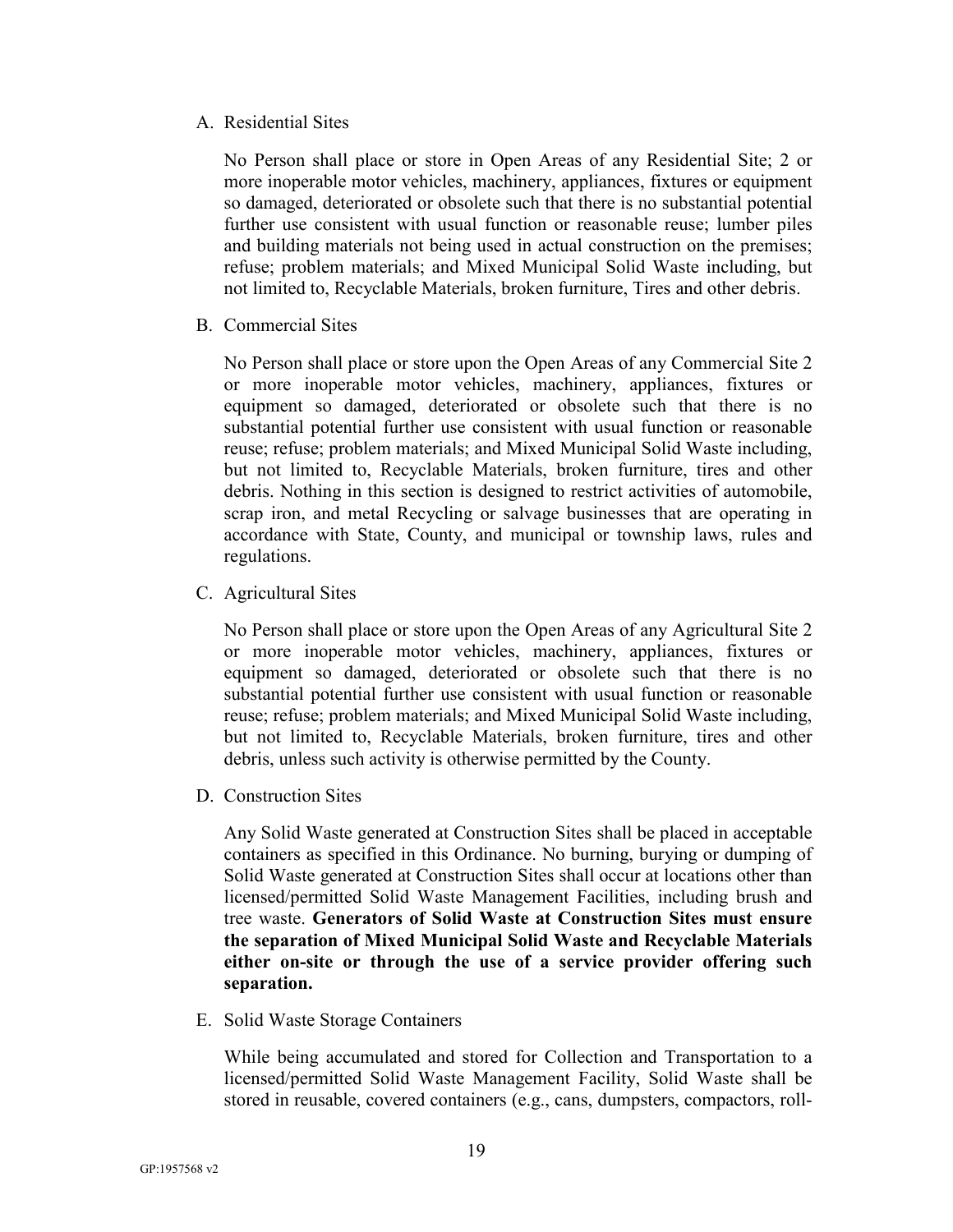off containers, etc.) that are rust, impact, vermin, and leak resistant. When aggregated for Collection, Yard Waste and Recyclable Materials shall be placed in storage containers that are easily distinguishable from Mixed Municipal Solid Waste storage containers. Plastic bags designed for containing manageable quantities of Solid Waste shall only be used for temporary storage and may only be placed outdoors for Collection no sooner than the evening prior to the scheduled Collection day.

F. Mixed Municipal Solid Waste Storage in Vehicles

Mixed Municipal Solid Waste shall be removed from Hauler Collection or Transportation vehicles at least every forty-eight (48) hours, except when allowed by the Solid Waste Administrator.

#### **2.03 Collection**

Every Commercial and Residential Site in the County, except Self-Haulers, shall engage a licensed Hauler for the Collection of Mixed Municipal Solid Waste.

A. Collection Charges

Haulers shall establish charges for the Collection of Mixed Municipal Solid Waste on a volume or weight basis to provide Generators the financial incentive to reduce their production of Mixed Municipal Solid Waste.

#### B. Secure all Loads

A Person who collects or transports Solid Waste must do so in a safe and sanitary manner and must secure all loads so as to prevent escape of any waste material.

C. Title to Non-Hazardous Mixed Municipal Solid Waste

Title to non-hazardous Mixed Municipal Solid Waste shall remain with the Generator until released to a licensed Hauler or by Self-Hauling to a licensed/permitted Facility. In cases where a Generator chooses not to utilize a licensed/permitted Solid Waste Management Facility, title to the nonhazardous Mixed Municipal Solid Waste and its associated environmental liability shall remain with the Generator.

#### <span id="page-22-0"></span>**SECTION 3.0 PROCESSING & DISPOSAL**

#### **3.01 Purpose**

This section governs the processing and disposal of Solid Waste and regulates Solid Waste accumulations within the County.

#### **3.02 Yard Waste**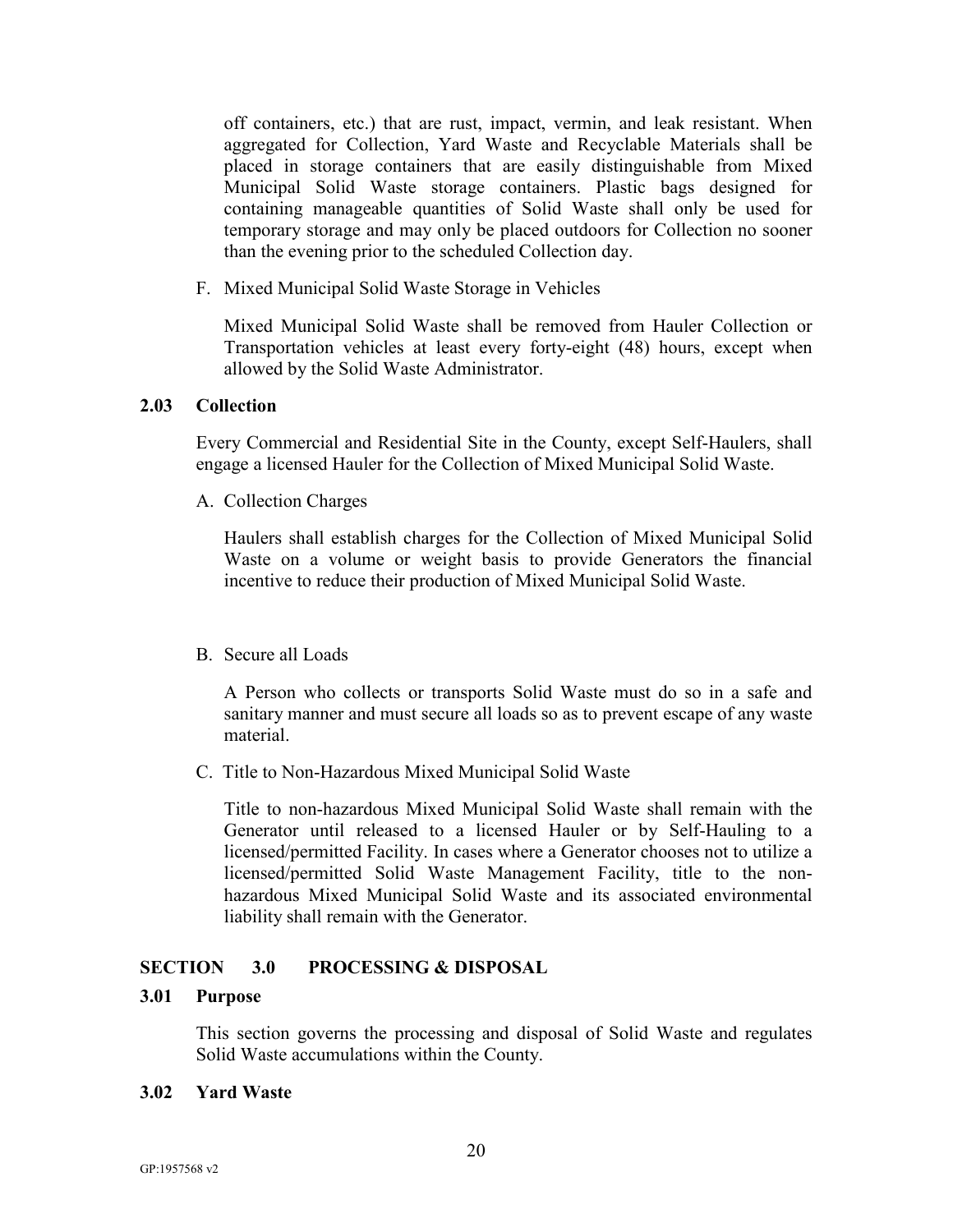A. On-Site Yard Waste Composting

On-site Compost Sites are allowed if the site is managed in such a manner to prevent annoying odors, Public Health Nuisances, or unsafe conditions. Compostable organic materials suitable for backyard Compost Sites include: Yard Waste, straw, vegetable and fruit scraps, coffee grounds and filters, and eggshells. The County accepts the methods and guidelines published by the University of Minnesota Extension Service as suitable for on-site composting. On-site composting that does not comply with these methods and guidelines is not permitted.

B. Permitted Yard Waste Facilities

Yard Waste Facilities located in the County, except on-site Compost Sites, shall comply with the License/Permit requirements in this Ordinance.

#### **3.03 Recyclable Materials**

Recycling Facilities must comply with the requirements of Minnesota Rules Part 7035.2845, as amended from time to time, and a License/Permit for Recycling Facilities is required by this Ordinance. Recycling Facilities must operate in accordance with the provisions outlined in this Ordinance and Minnesota statutes and regulations.

#### **3.04 Mixed Municipal Solid Waste**

Generators shall dispose of Mixed Municipal Solid Waste at a permitted Solid Waste Management Facility and if the Facility is within the County, licensed/permitted by the County. Generators shall either utilize the Collection services of a licensed Hauler or Self-Haul their own Mixed Municipal Solid Waste to a licensed and permitted Solid Waste Management Facility.

#### **3.05 Industrial Solid Waste**

Generators are responsible for identifying, characterizing and properly managing the Industrial Solid Waste that they produce.

#### **3.06 Unacceptable Waste, Problem Materials and Special Waste**

State and federal laws or regulations prohibit the Processing and/or Disposal of some types of Solid Waste. Regulations also restrict the Processing of other materials or waste types because they may present an operational hazard to a Solid Waste Management Facility. Each Solid Waste Management Facility shall identify its own list of Unacceptable Wastes, Problem Materials and Special Wastes. This list shall identify which waste types cannot be accepted under any circumstances, as well as those waste types that may require special handling and/or need approval prior to delivery. This list shall be posted at the Facility and a copy provided to the County. Generators are responsible for identifying any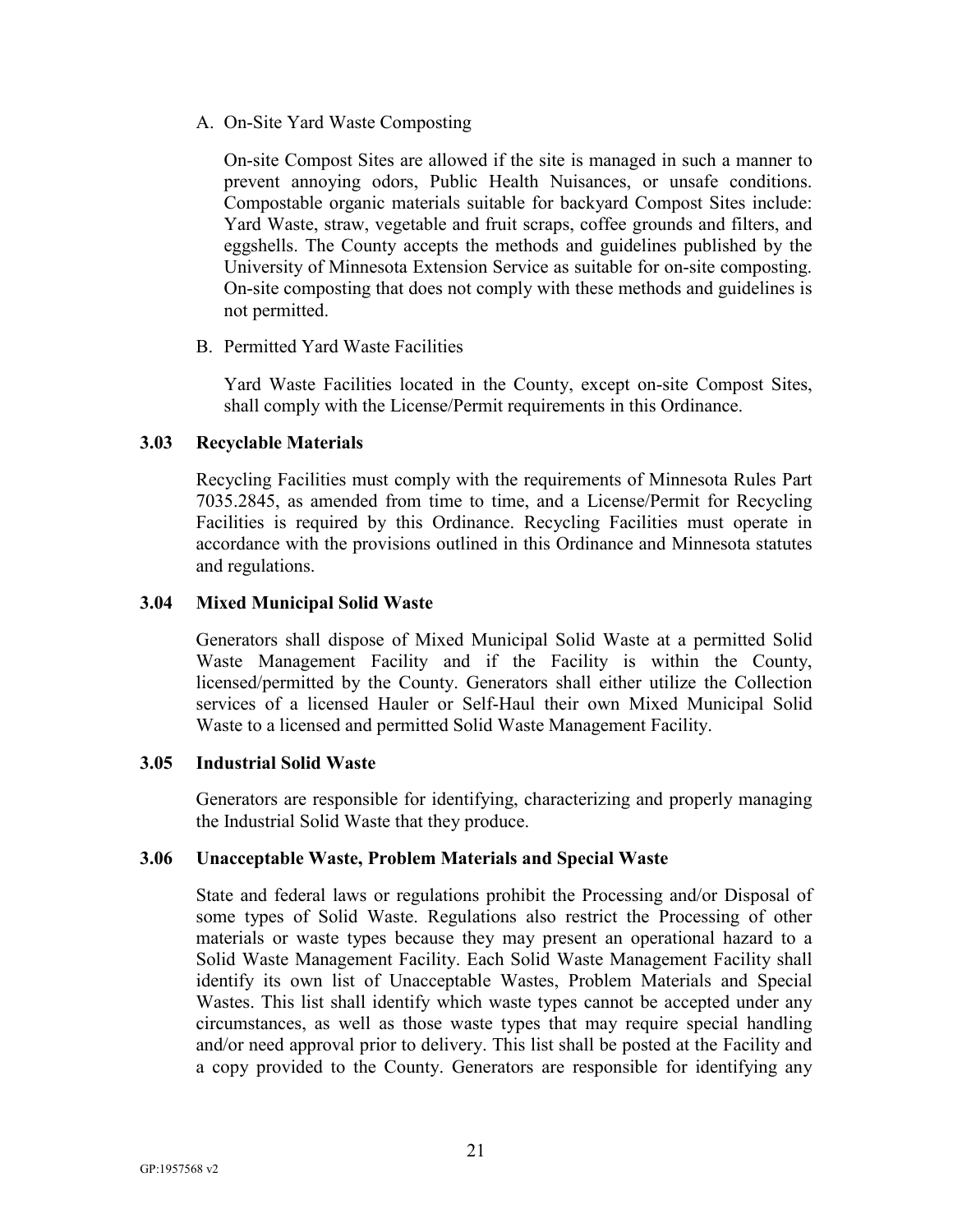Unacceptable Waste, Problem Materials, and/or Special Wastes, that they produce and for adhering to Facility-specific requirements for disposal.

## **3.07 Delivery of Acceptable Waste**

Each Person shall deliver only Acceptable Waste to a Solid Waste Management Facility. A Facility shall not be required to accept any Solid Waste that constitutes Unacceptable Waste and may, at its discretion, inspect all vehicles delivering Solid Waste to determine whether or not the Solid Waste contains Unacceptable Waste. The obligation of each Person not to deliver Unacceptable Waste to a Facility shall not be removed or in any way limited by an inspection of such Person's Solid Waste. Notwithstanding any prior acceptance of such Solid Waste as Acceptable Waste by a Facility, if the Facility, in the exercise of its reasonable judgment, identifies the presence of Unacceptable Wastes, Problem Materials, and/or Special Wastes, the Facility may reject the Solid Waste and the Person shall remove the rejected materials for proper management and Disposal at a permitted Facility. All costs of such removal, management, and Disposal shall be borne by the Person. Furthermore, if the presence of Unacceptable Wastes, Problem Materials and/or Special Wastes poses immediate operational difficulties for a Facility or if the Person fails to respond to a removal request, the Facility may remove and Dispose of the Unacceptable Wastes, Problem Materials, and/or Special Wastes and charge the costs of such removal, Disposal and special handling to the Person.

#### **3.08 Prohibitions**

A. Solid Waste Burning

Open Burning of Solid Waste is prohibited by this Ordinance, except as the site, date and time of the fire is specifically authorized by the U.S. Forest Service or pursuant to Minn. Stat. Chapter 88.

B. On-site Disposal of Solid Waste

It is a violation of this Ordinance for any Person to Dispose of Solid Waste, excluding Residential Yard Waste, on their property without a license/permit. The owner of any such Site shall prevent disposal of Solid Waste at the Site and if necessary take corrective actions to appropriately close and clean-up the Site, as determined by the County and/or the Agency. The existence of an unlicensed/unpermitted Solid Waste Site shall be reported to the Solid Waste Administrator upon discovery.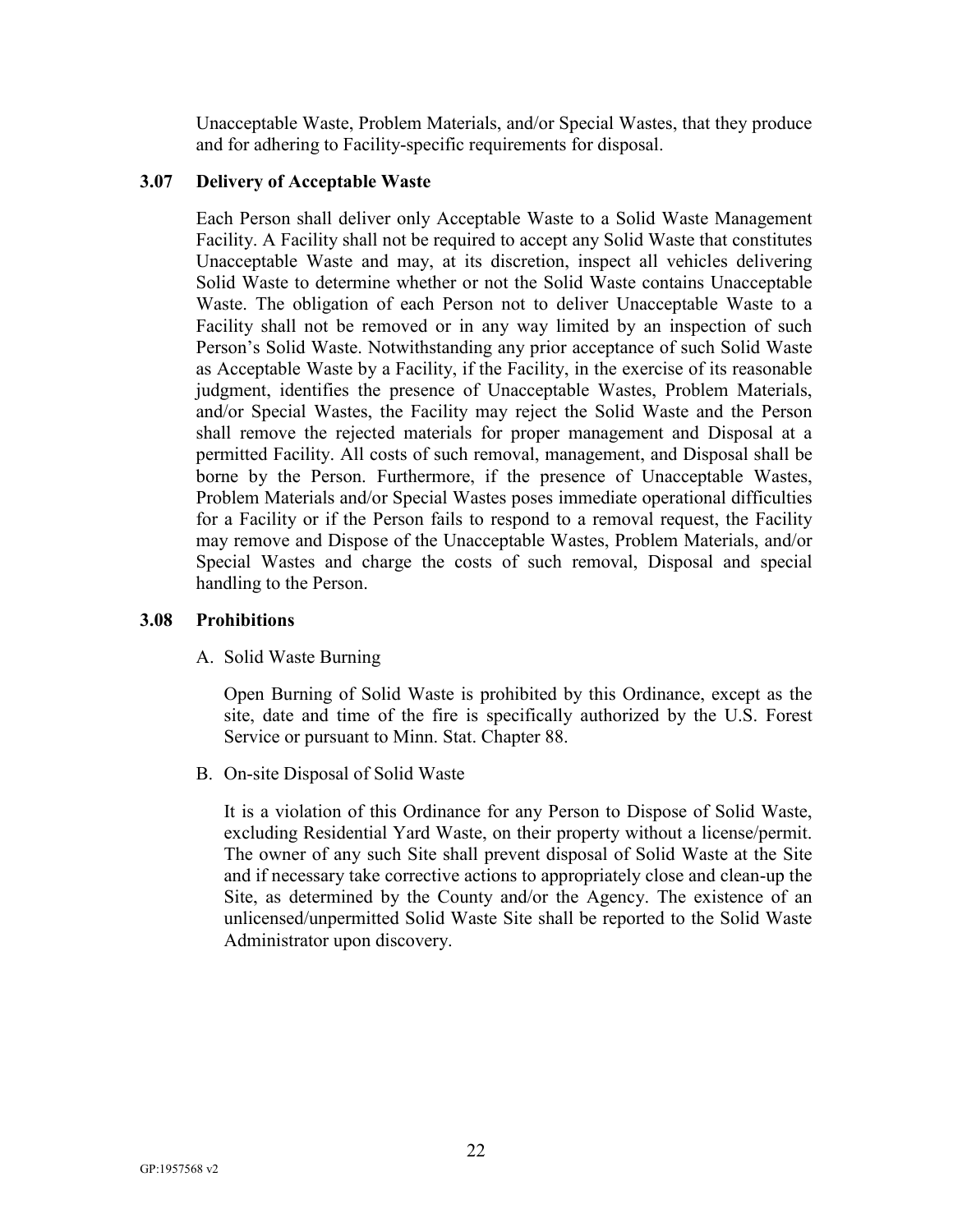- C. No person shall cause, permit or allow burying or open burning of Solid Waste in any portion of the county.
- D. Unauthorized Container Use

It shall be illegal to use another Person's Solid Waste storage container, inspect its contents, or remove its contents unless provided prior authorization by the owner or lawful custodian of the container.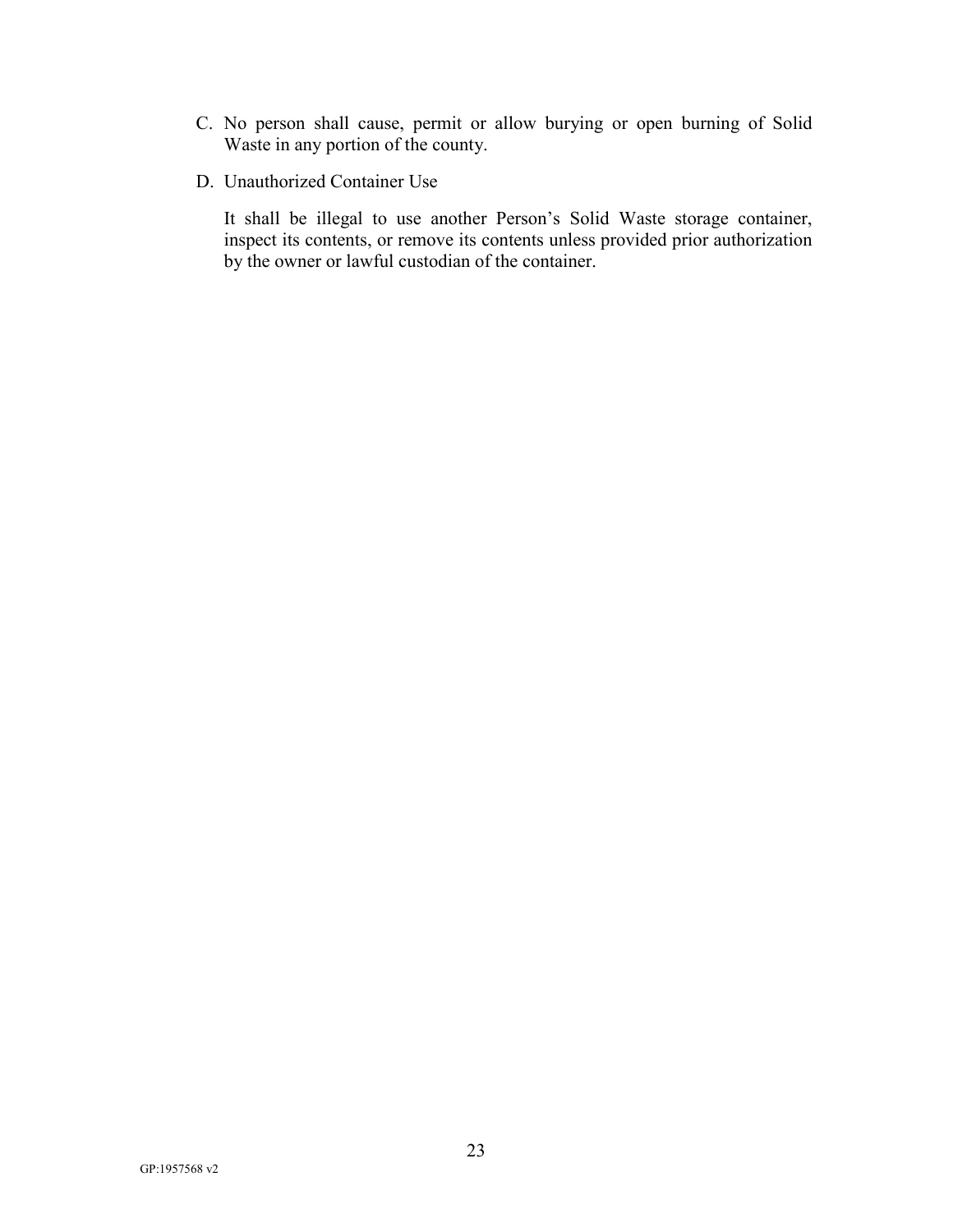# <span id="page-26-0"></span>**ARTICLE V HAULER LICENSING PROVISIONS**

## <span id="page-26-1"></span>**SECTION 1.0 LICENSE REQUIRED**

No Person may Collect, Transport or Dispose of Solid Waste generated within the County except in full compliance with this Ordinance after having obtained a license to do so by the County Auditor as specified in this Article. This Article does not apply to any Law Enforcement, Aitkin County Health & Human Services, Aitkin County Environmental Services, Self-Haulers, or to the transportation of Solid Waste through the County.

#### <span id="page-26-2"></span>**SECTION 2.0 LICENSE REQUIREMENTS**

Haulers shall comply with the following license requirements.

#### **2.01 License Application**

The Hauler shall submit a completed application to the County Auditor on a form provided by the County Auditor.

#### **2.02 License Fees**

The Hauler shall pay all license fees to the County with the License application and the license renewal application. The amounts of such license fees and late fees for submittal of a late application shall be established by November  $1<sup>st</sup>$  of each year by the County Board. No license fee shall be prorated for a portion of a year and no License fee shall be refunded.

#### **2.03 Incomplete or Non-Conforming Application**

An application will be deemed incomplete if information is omitted, incomplete, inaccurate, or does not comply with the application requirements, or if the required fees do not accompany the application. If a License application is incomplete or otherwise does not conform to the requirements set forth in this Ordinance, the County Auditor and/or Department shall advise the applicant of the reasons for non- acceptance and may request that the applicant resubmit, modify, or otherwise alter the application.

### **2.04 License Term and Renewal**

A. Unless otherwise provided by the County Board, the term of a Hauler License granted pursuant to the provisions of this Ordinance shall be up to one year but shall expire on December  $31<sup>st</sup>$  of the year the license is granted, unless sooner renewed, suspended or revoked.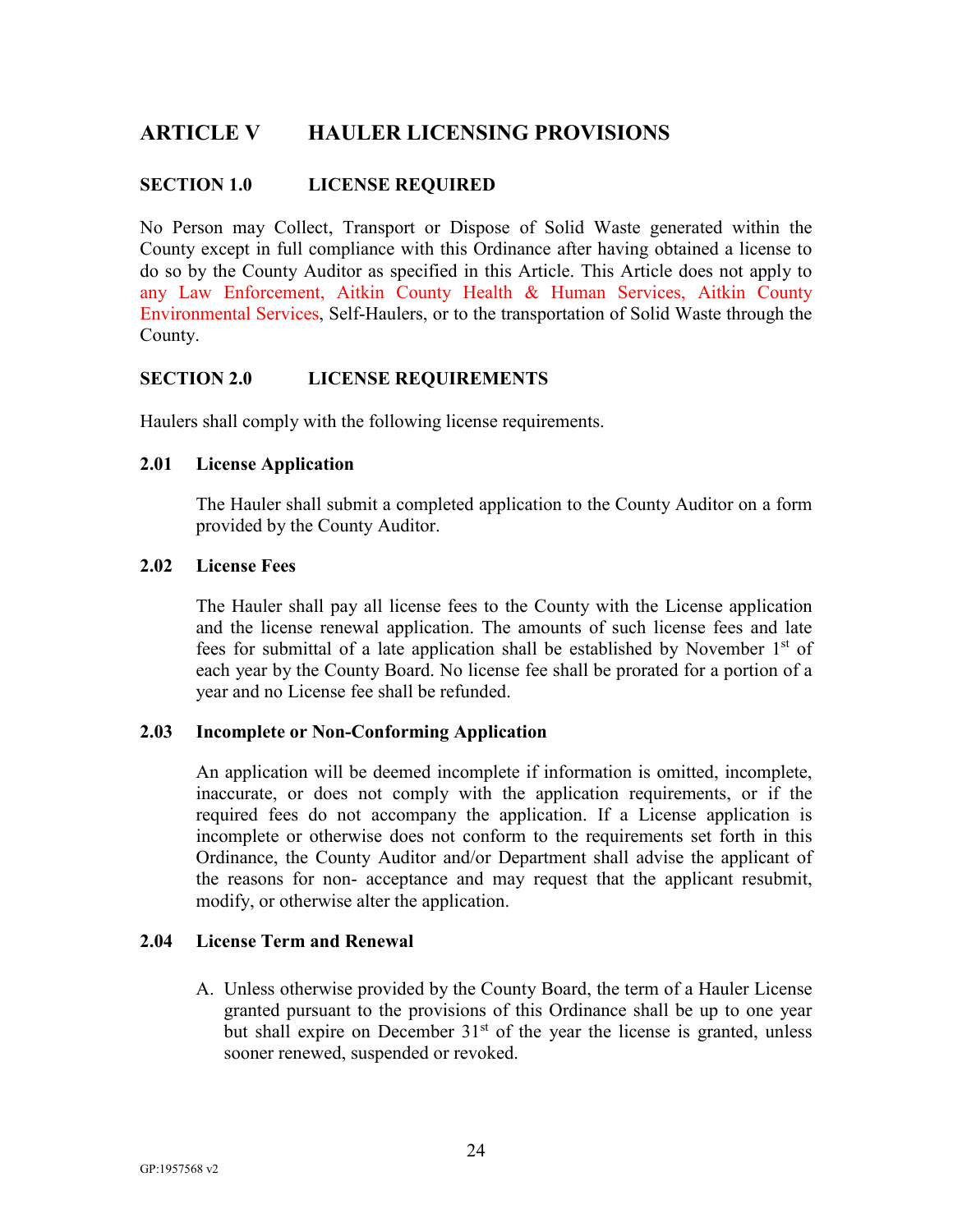B. License renewal applications must be submitted to the County Auditor by December 31<sup>st</sup> of each year. License renewal applications received after that date shall be subject to a late fee.

#### **2.05 License Non-Transferable**

Licenses granted by the County Auditor under this Section are not transferable to other Persons.

# <span id="page-27-0"></span>**SECTION 3.0 INSURANCE REQUIREMENTS**

The Hauler shall obtain, maintain, and submit with the License application certificates of insurance issued by insurers duly licensed by the State of Minnesota providing the following coverage, or a self-insurance plan certified by the Department of Commerce providing equivalent coverage:

#### **3.01 Worker's Compensation Insurance**

- A. Worker's compensation insurance shall be in compliance with all applicable State Statutes. Such policy shall include Employer's liability coverage in at least such amount(s) as are customarily issued in Minnesota and an All States or Universal Endorsement, if applicable.
- B. In the event a Licensee is a sole proprietor and has elected not to provide workers' compensation insurance, the Licensee shall be required to execute and submit to the County Auditor an affidavit of sole proprietorship in a form acceptable to the County Auditor.

#### **3.02 General Liability**

- A. Commercial General Liability Coverage, providing coverage on an "occurrence", rather than on a "claims made" basis, which policy shall include, but shall not be limited to, coverage for bodily injury, property damage, personal injury, contractual liability (applying to this contract), independent Licensees, "XC&U" and products-completed operations liability (if applicable). Such coverage may be provided under an equivalent policy form (or forms), so long as such equivalent form (or forms) affords coverage that is at least as broad. An Insurance Services Office "Comprehensive General Liability" policy that includes a "Broad Form Endorsement", shall be considered to be an acceptable equivalent policy form.
- B. The Licensee shall maintain at all times during the period of the license a total combined general liability policy limit of at least \$1,000,000 for each occurrence and \$2,000,000 aggregate, applying to liability for bodily injury, personal injury, and property damage, which total limit may be satisfied by the limit afforded under its "Commercial General Liability" policy, or equivalent policy, or by such policy in combination with the limits afforded by an "Umbrella" or "Excess Liability" policy (or policies), provided, that the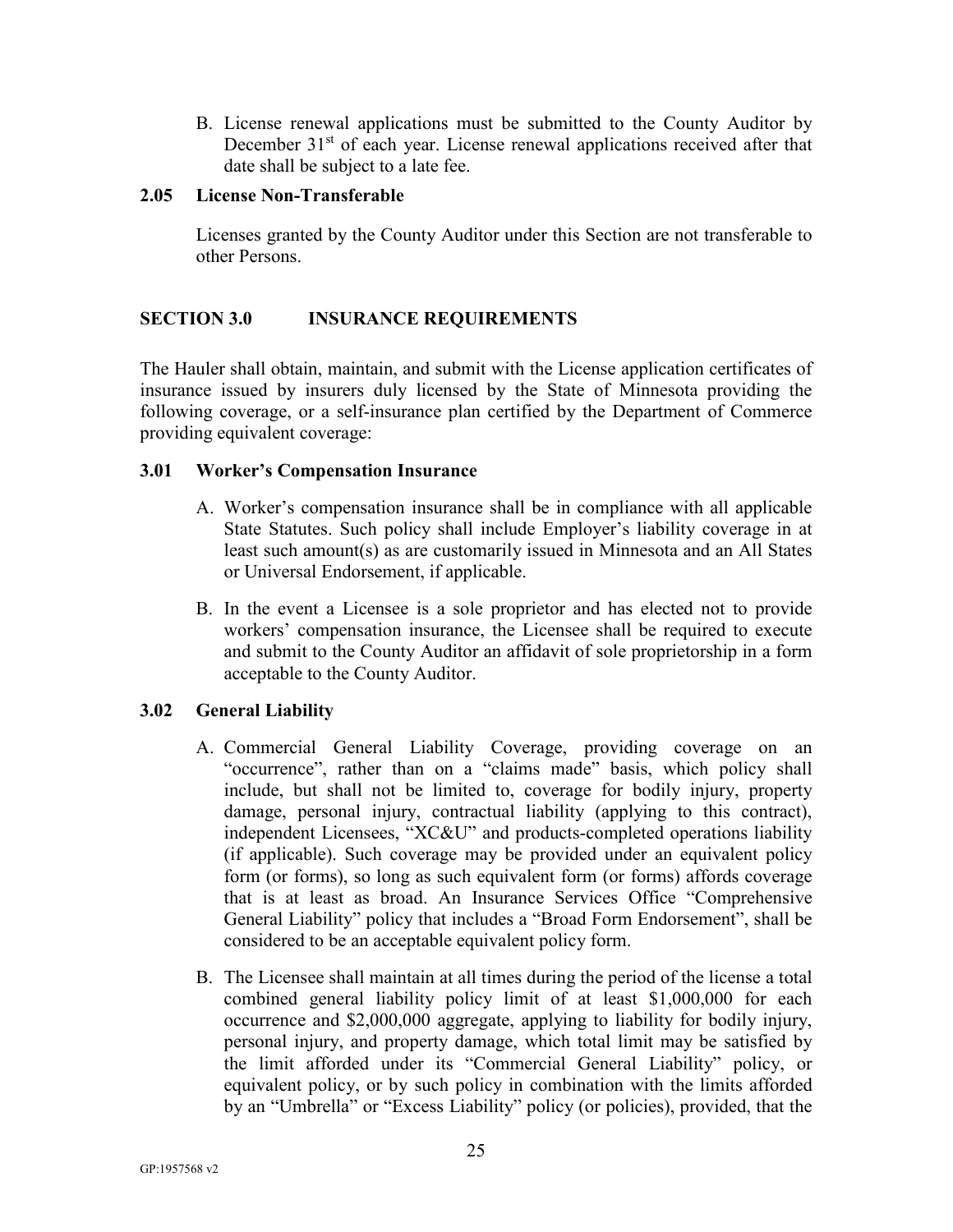coverage afforded under any such "Umbrella" or "Excess Liability" policy is at least as broad as that afforded by the underlying "Commercial General Liability" policy (or equivalent underlying policy).

C. Such commercial general liability policy and "Umbrella" or "Excess Liability" policy (or policies) may provide aggregate limits for some or all of the coverage afforded there under, so long as such aggregate limits have not, as of the beginning of the term or at any time during the term, been reduced to less than the total required limits stated above, and further, that the "Umbrella" or "Excess Liability" policy provides coverage from the point that such aggregate limits in the underlying comprehensive general liability policy become reduced or exhausted.

#### **3.03 Automobile Liability**

Business Automobile liability insurance shall be obtained and shall cover liability for bodily injury and property damage arising out of the ownership, use, maintenance, or operation of all owned, non-owned and hired automobiles and other motor vehicles utilized by the Licensee in connection with performance under this license agreement. Such policy shall provide total liability limits for combined bodily injury and/or property damage in the amount of at least \$1,000,000 per accident, which total limits may be satisfied by the limits afforded under such policy, or by such policy in combination with the limits afforded by an "Umbrella" or "Excess Liability" policy(ies), provided, that the coverage afforded under any such "Umbrella" or "Excess Liability" policy(ies) shall be at least as broad with respect to such business automobile liability insurance as that afforded by the underlying policy. Unless included within the scope of the Licensee's commercial general liability policy, such business automobile liability policy shall also include coverage for motor vehicle liability assumed under contract.

#### **3.04 Evidence of Insurance**

A Licensee shall promptly provide the County Auditor with evidence that the insurance coverage required hereunder is in full force and effect at least twenty (20) days prior to the granting of a license by the County Board. At least thirty (30) days prior to termination of any such coverage, Licensee shall provide the County Auditor with evidence that such coverage will be renewed or replaced upon termination with insurance that complies with these provisions. Such evidence of insurance shall be in the form of a "Certificate of Insurance", or in such other form as the County Auditor may reasonably request, and shall contain sufficient information to allow the County Auditor to determine whether there is compliance with these provisions. At the request of the County Auditor, the Licensee shall, in addition to providing such evidence of insurance, promptly furnish the County Auditor with a complete (and if so requested, insurer-certified) copy of each insurance policy intended to provide coverage required hereunder. All such policies shall be endorsed to require that the insurer provide at least a sixty (60) day notice to the County Auditor prior to the effective date of policy cancellation, non-renewal, or material adverse change in coverage terms. The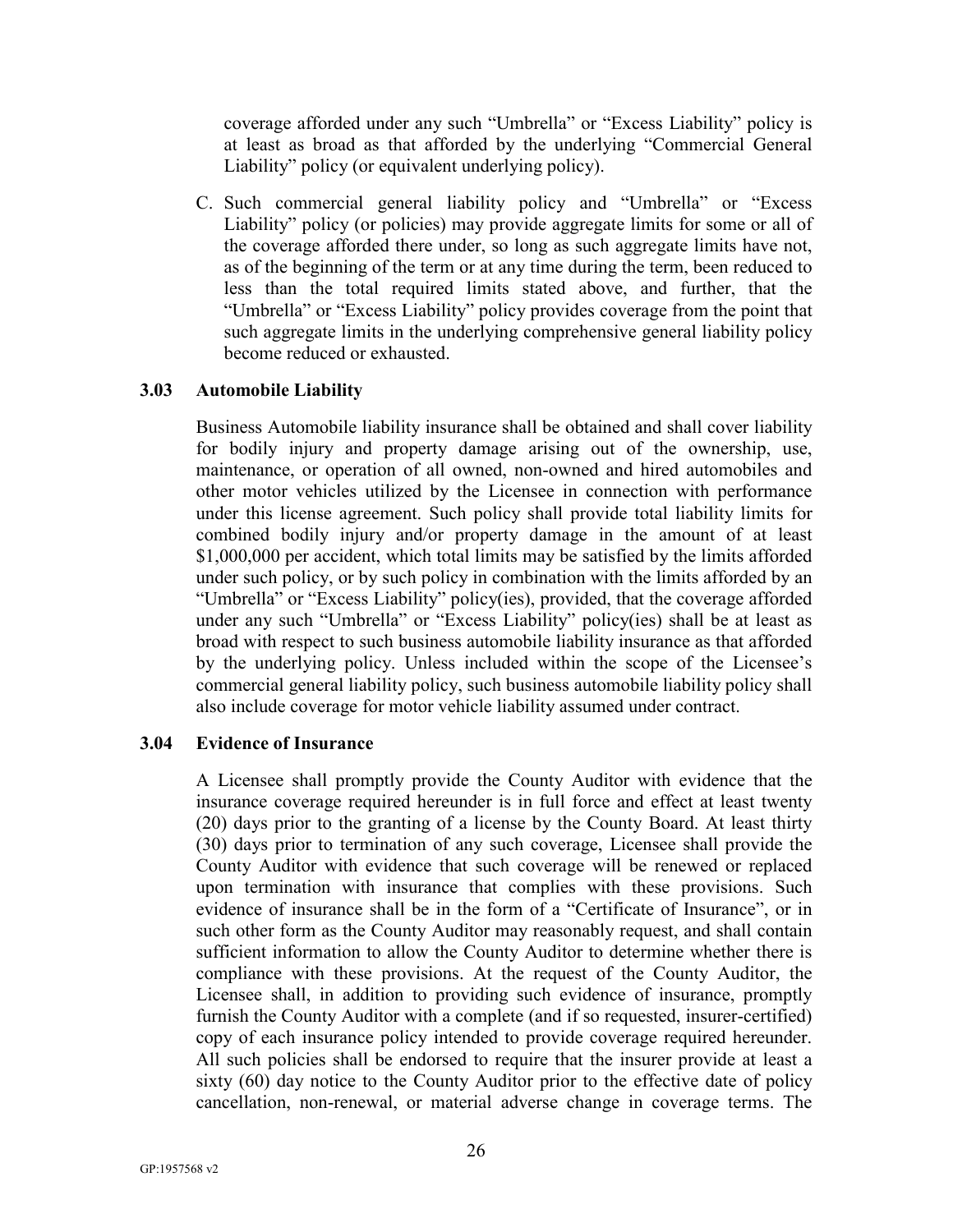Licensee's insurance agent shall certify on the certificate of insurance, that he/she has error and omissions coverage.

#### **3.05 Insurer Policies**

All policies of insurance required by this Ordinance shall be issued by financially responsible insurers licensed to do business in the State of Minnesota, and all such insurers must be acceptable to the County Auditor. Such acceptance shall not be unreasonably withheld or delayed. An insurer with a current A.M. Best Company rating of at least A: VII shall be conclusively deemed to be acceptable. In all other instances, the County Auditor shall have twenty (20) business days from the date of receipt of a Licensee's evidence of insurance to advise the Licensee in writing of any insurer that is not acceptable to the County. If the County Auditor does not respond in writing within such twenty (20) day period, the Licensee's insurer(s) shall be deemed to be acceptable to the County.

# **3.06 Loss Information**

At the request of the County Auditor, the Licensee shall promptly furnish loss information concerning all liability claims brought against a Licensee (or any other Insured under Licensee's required policies) that may affect the amount of liability insurance available for the benefit and protection of the County under this Ordinance. Such loss information shall include such specifics and be in such form as the County Auditor may reasonably require.

# <span id="page-29-0"></span>**SECTION 4.0 EQUIPMENT & OPERATIONS REQUIREMENTS**

# **4.01 Equipment Requirements**

All Solid Waste Collection and Transportation vehicles shall be easily cleanable, leak-proof, and be covered with metal, canvas, or a fishnet type material while in transit.

#### **4.02 Maintenance**

The Licensee shall maintain all Solid Waste Collection and Transportation vehicles in a safe and sanitary manner, and provide brooms and shovels on each vehicle for the purpose of cleaning up spilled material. All safety equipment including, but not limited to, horns, lights, and reflectors shall be operable.

#### **4.03 Labeling**

The Hauler shall print or paint in legible characters the capacity of each vehicle, and the name, address, and telephone number of the Hauler on each side of all vehicles or containers used by the Hauler to store, collect or transport Solid Waste in the County. Letters and numbers shall be at least four (4) inches high for all vehicles and at least two (2) inches high for all containers. This provision shall not apply to containers owned and maintained by a Solid Waste Generator.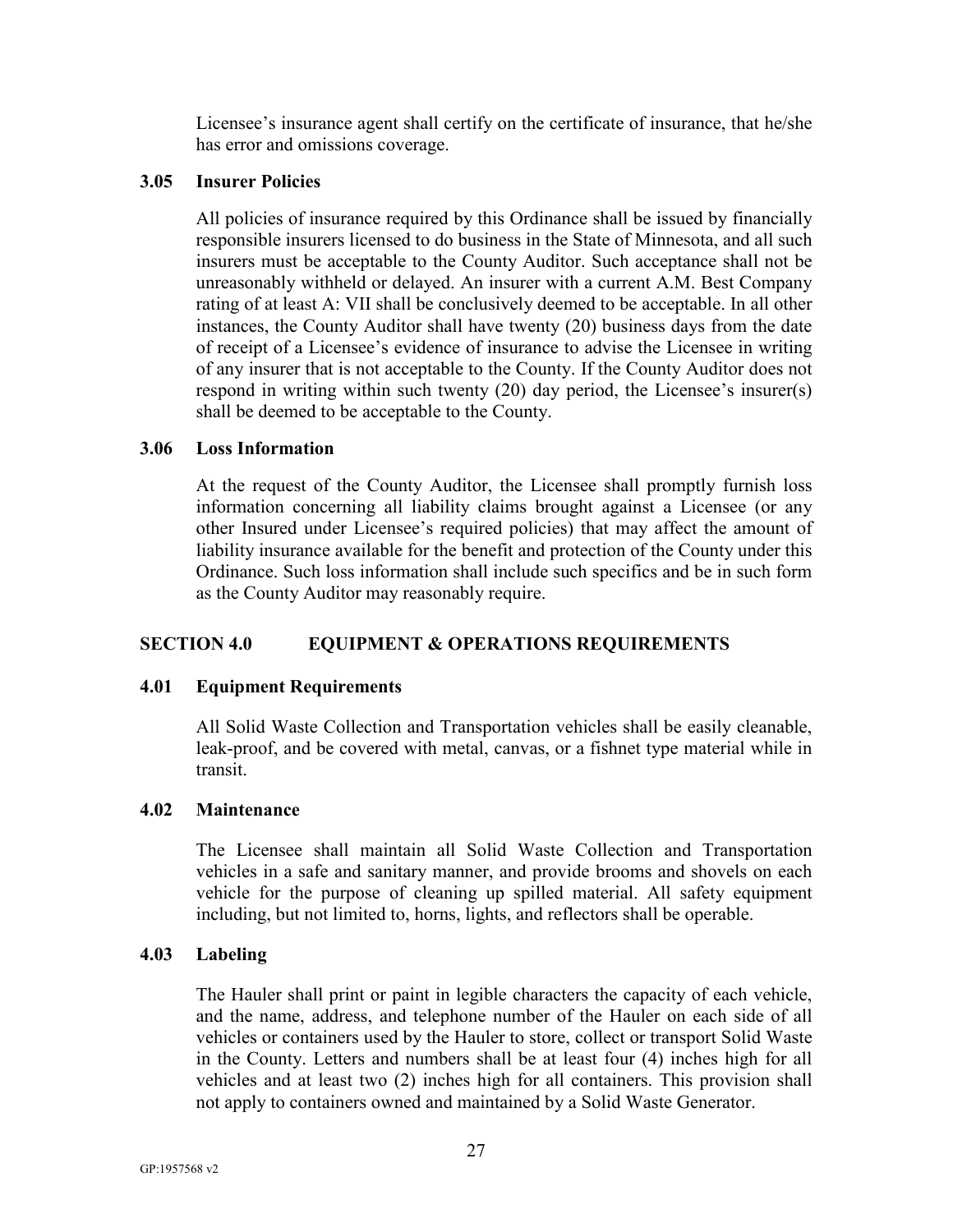#### **4.04 Inspection**

The Department may inspect and approve all Solid Waste Collection and transportation vehicles.

#### **4.05 Storage**

The Licensee shall not allow Solid Waste to remain or be stored in any Collection or Transportation vehicle, including roll-offs and other detachable containers, in excess of forty-eight (48) hours, except in the event of an emergency such as inclement weather, equipment breakdown or accident. Any storage of Solid Waste in containers must be done with a water impermeable cover.

#### **4.06 Protecting Private Property**

The Licensee shall take reasonable care to protect the property of customers being served. The Licensee shall be responsible for any damage or spillage of Solid Waste as a result of the Licensee or the Licensee's employees or agent's actions.

#### **4.07 Smoking, Smoldering or Burning Solid Waste**

The Licensee may not collect or transport Solid Waste that are smoking, smoldering, or burning.

#### **4.08 Dumping in an Emergency**

The Licensee shall be responsible for the cleanup of any Solid Waste that must be dumped in an emergency. The operator of the vehicle shall immediately notify the Department and the appropriate law enforcement agency and emergency service of such emergency dumping.

#### **4.09 Hours of Operation**

The Licensee may not collect or transport Solid Waste from Residential Property or Residential Buildings before 6:00 a.m. or after 9:00 p.m.

#### **4.10 Yard Waste Collection**

Haulers shall only accept for Collection Yard Waste that meets the following criteria:

- A. Has been placed in paper bags or other containers that will decompose within the time period it takes to produce a finished Compost product out of the material held by the container; or
- B. Is in a container that is not collected with the Yard Waste.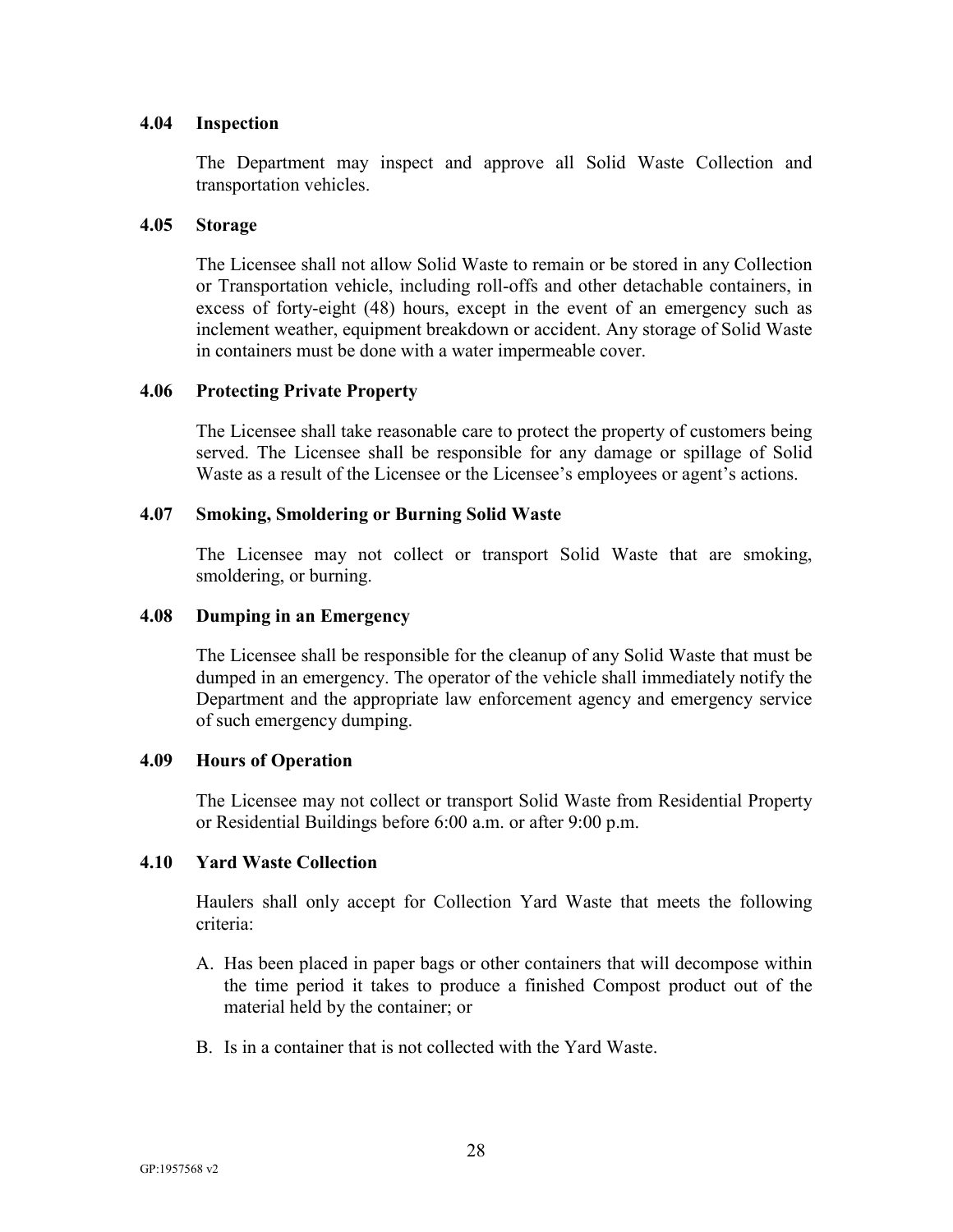# **4.11 Prohibited Wastes**

Haulers shall not accept for Collection in the County any Mixed Municipal Solid Waste that contains Yard Waste, Christmas trees, dry cell batteries (as prohibited by Minn. Stat. § 115A.9 155), Solid Wastes containing mercury (as prohibited by Minn. Stat. § 115A.932), motor vehicle fluids and filters (as prohibited in Minn. Stat. § 115A.9l6), or any material that has been banned from Solid Waste or Mixed Municipal Solid Waste by any State statute. Banned items include, but are not limited to, Waste Tires, Major Appliances, prohibited electronic wastes, telephone directories, and Medical Waste.

# **4.12 Mixing of Mixed Municipal Solid Waste and Recyclables Prohibited**

Haulers shall not mix Source Separated Recyclable Materials with Mixed Municipal Solid Waste or handle Source-Separated Recyclable Materials in any way that reduces the reusability or marketability of the Source Separated Recyclable Materials.

# **4.13 Hauler-Imposed Collection Fees**

- A. Hauler-imposed fees for the Collection of Mixed Municipal Solid Waste in the County shall increase with the volume or weight of the waste collected.
- B. Haulers of Mixed Municipal Solid Waste in the County are prohibited from imposing a greater Collection fee on residents who recycle than on residents, who do not recycle.
- C. Haulers shall offer a 64-gallon or less base container fee for Solid Waste generated at a Residential Building or at a Residential Property.
- D. If Collection of Yard Waste is provided, the Hauler-imposed fee for such Collection must be indicated as a separate line item on a customer's bill.

# <span id="page-31-0"></span>**SECTION 5.0 REPORTING REQUIRED**

A Hauler must keep records and report to the Department information relating to the Collection, Processing and Disposal of Solid Waste collected by the Hauler. The information shall be reported to the Department on an annual basis on a form provided by the Department.

#### **5.01 Solid Waste Records**

A Hauler shall keep records of the following information for at least 3 years. For purposes of this Ordinance, "origin" means a general geographic description that at a minimum names the local governmental unit within the County. "Type" means a best estimate of the percentage of each truckload that consists of residential, commercial, industrial, construction and demolition debris or any other general type of Solid Waste.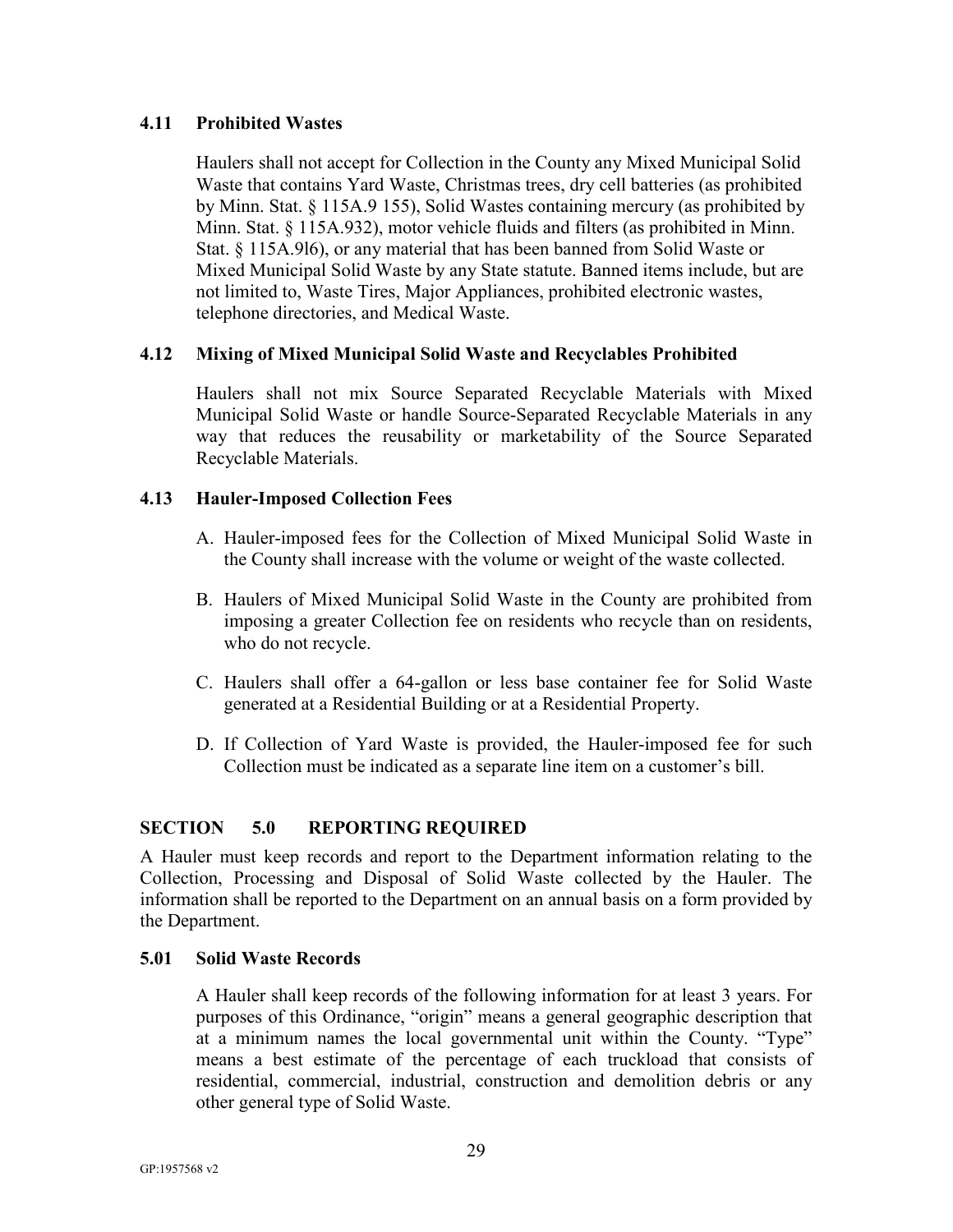A. Types and Quantities of Solid Waste

A Hauler shall maintain records regarding the volume or weight, type(s) and origin(s) of Solid Waste collected. For each vehicle, the Hauler shall keep a daily record of the origin(s), type(s), and weight of the waste collected that day, and the identity of the Solid Waste Management Facility at which collected waste is deposited. If the waste is measured by volume at the Solid Waste Facility at which it is deposited, the record may indicate the volume rather than the weight of the waste.

B. Number of Residential and Non-Residential Accounts

The Hauler shall maintain a record of the number of Residential and Non-Residential accounts serviced in each geographic origin. For reporting purposes, units in Multi-Unit Residential Buildings shall be considered residential accounts, and each individual unit shall be reported as a separate account.

C. Total Weight of Solid Waste

The Hauler shall maintain a record of the total weight of all Solid Waste collected from Residential accounts and Non-Residential accounts for each geographic region. The weight of the Solid Waste collected shall be reported and documented by scale or other County approved documentation method.

D. Management of Solid Waste

The Hauler shall maintain a record of the location(s) where Solid Waste was delivered, deposited, processed, or marketed and the total amount of waste delivered to each Solid Waste Management Facility or other location.

# <span id="page-32-0"></span>**SECTION 6.0 ADDITIONAL RECYCLABLE MATERIALS REPORTING REQUIREMENTS**

In addition to the Solid Waste reporting requirements in Section 5.0, the Collection of Recyclable Materials are subject to the following requirements.

#### **6.01 Weight of Individual Recyclable Materials**

The Hauler shall maintain a record of the weight of Recyclable Materials collected from residential and non-residential accounts, for each of the following Recyclable Materials: newsprint, corrugated cardboard, mixed paper, magazines, metal/aluminum, glass containers, plastic containers, boxboard, Major Appliances, scrap metal, and additional materials as from time to time mandated by the County Board. The weight of each type of Recyclable Material collected may be estimated based upon the percentage of each material type recorded in previously documented Collections. The amount of Recyclable Materials collected from each geographic origin may be estimated based on the proportion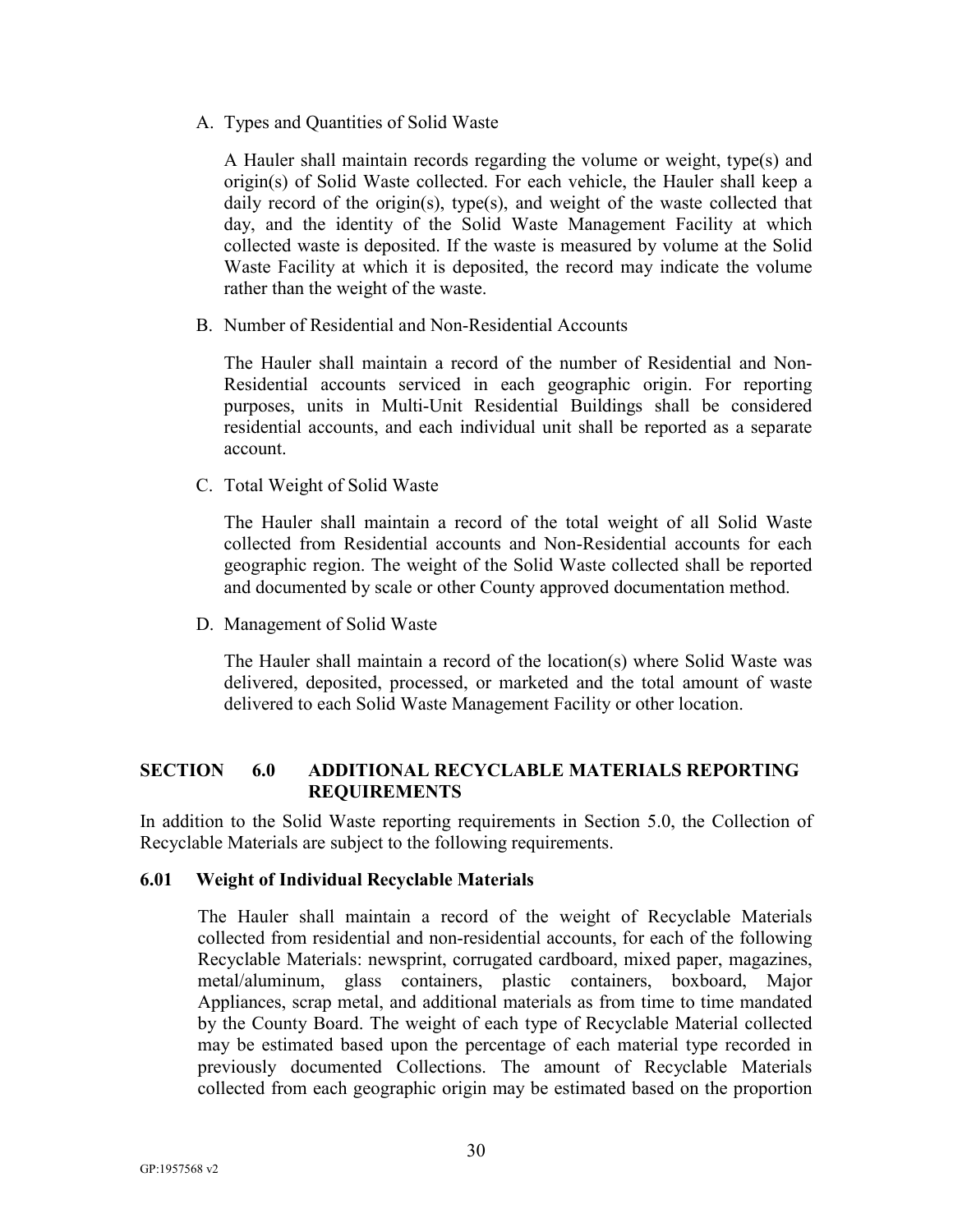of accounts in each community. The weights of the recyclable materials, for the previous calendar year, shall be reported to the Department, on a form provided by the Department, by January 31 of each year.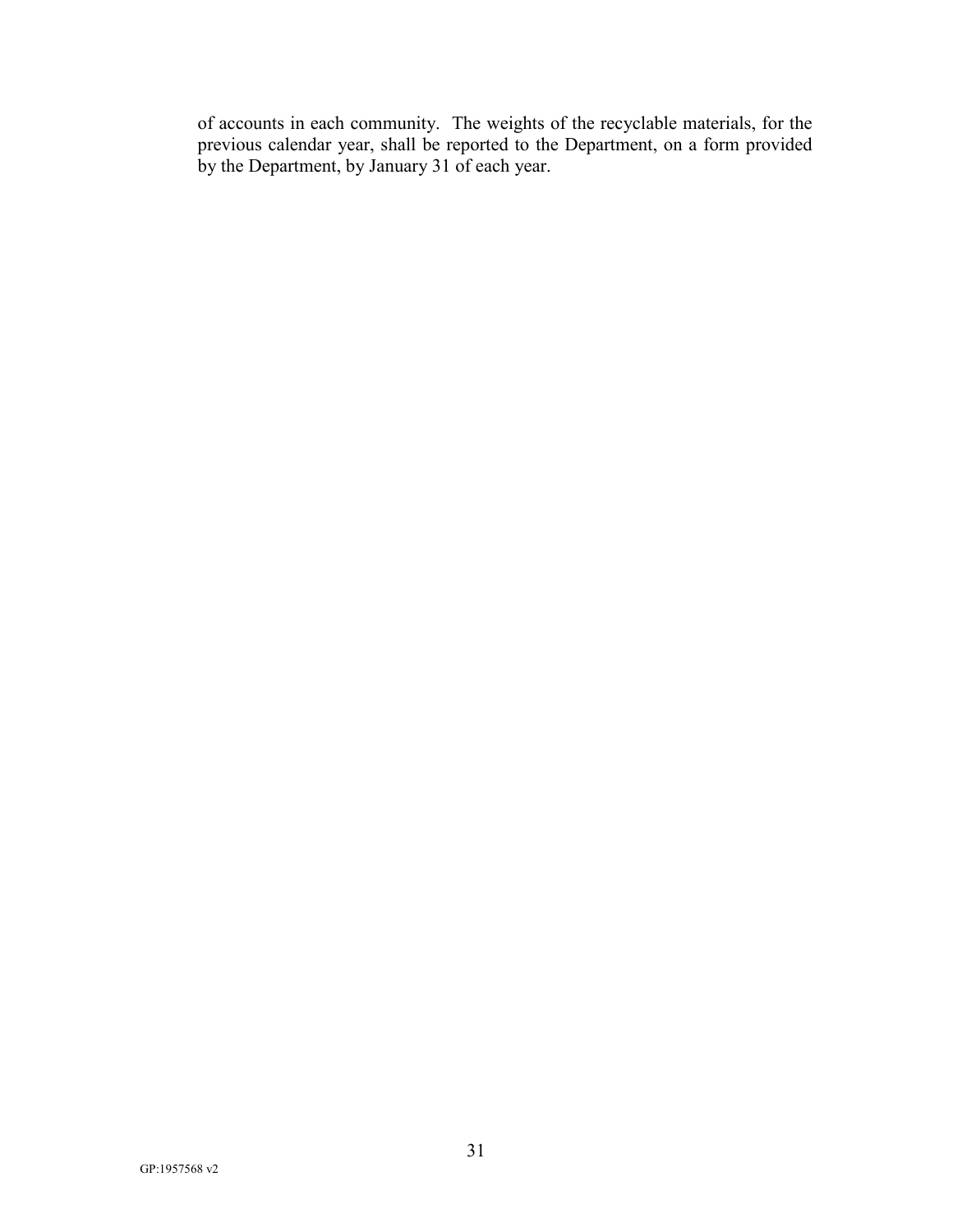# <span id="page-34-0"></span>**ARTICLE VI FACILITY REQUIREMENTS AND LICENSES**

## <span id="page-34-1"></span>**SECTION 1.0 LICENSES/PERMIT REQUIRED**

It is unlawful for any Person to establish, operate, or maintain a Solid Waste Management Facility without a license/permit from the County. No Person shall cause, permit, or allow land or property under that Person's control to be used for Solid Waste Processing, Disposal, Recycling Facility or Transfer Station purposes, except at a Site that complies with all County ordinances, regulations, local, State, and federal guidelines, statutes, rules and regulations.

#### **1.01 Disposal of Solid Waste**

No Person shall make nor allow land or property under their control to be used for Disposal of any Solid Waste unless it is a Solid Waste Management Facility for which a license/permit has been issued by the County Board or renewed by the Department, unless otherwise provided by this Ordinance. No Person shall dispose of any Solid Waste on any land or property, unless the County has issued a Solid Waste Management Facility license/permit for that land or property, unless otherwise provided by this Ordinance.

#### **1.02 Facility Licenses/Permits**

The following types of Facilities shall obtain a Solid Waste Management Facility License/Permit from the County:

- A. Solid Waste Land Disposal Facilities
- B. Construction and Demolition Debris Land Disposal Facilities
- C. Industrial Solid Waste Land Disposal Facilities
- D. Transfer Stations
- E. Solid Waste Processing Facilities
- F. Waste Tire Facilities
- G. Recycling Facilities

#### <span id="page-34-2"></span>**SECTION 2.0 FACILITY LICENSE/PERMIT FEES**

#### **2.01 Application Fee**

An application fee, the amount to be determined by the Department and approved by the County Board, shall be established to process the Facility License/Permit application and review all plans and specifications and shall accompany the application.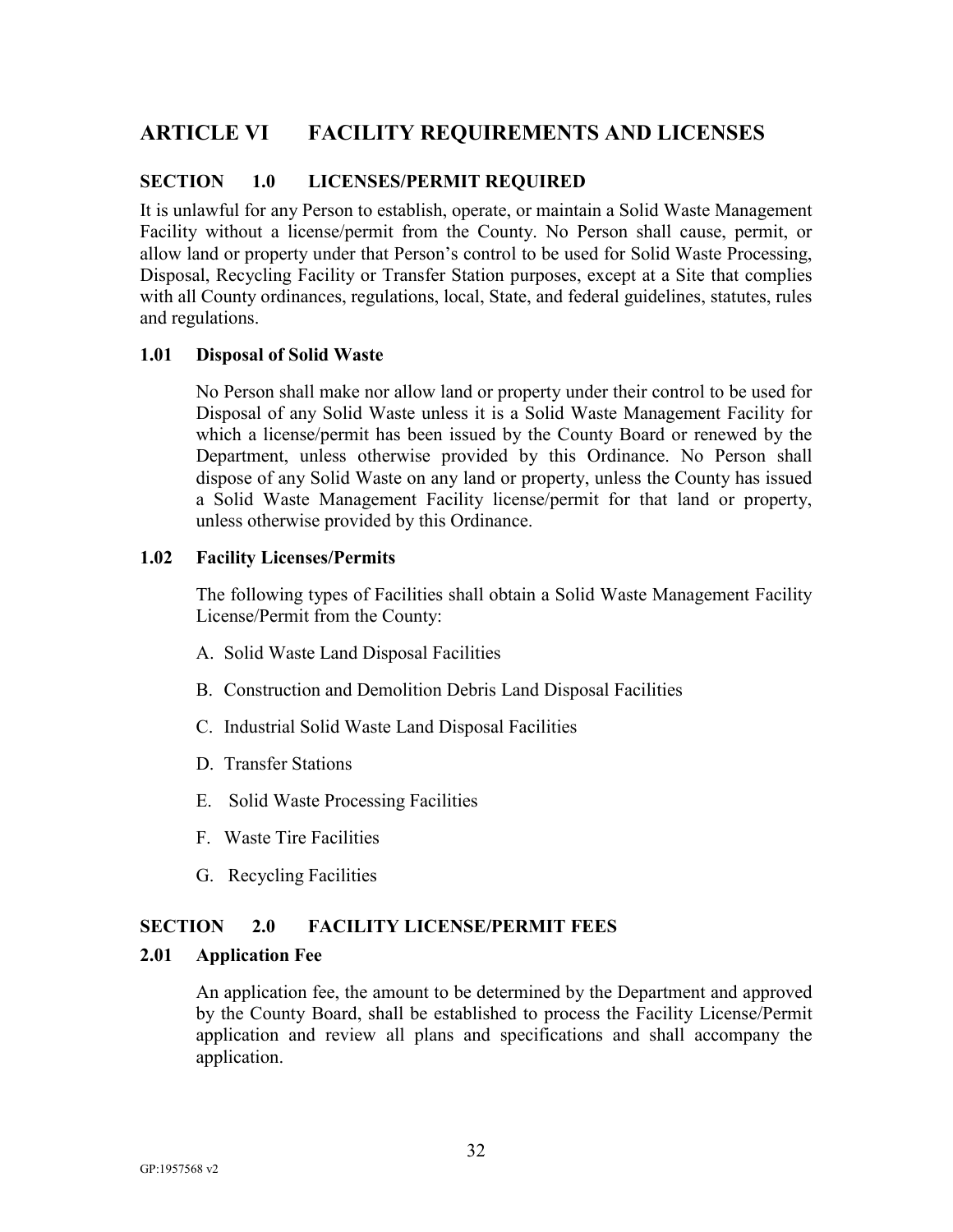#### **2.02 Facility License/Permit Fees**

Facility License/Permit fees shall be determined by the Department and approved by the County Board. License/Permit fees shall be established each year for the subsequent calendar year.

#### <span id="page-35-0"></span>**SECTION 3.0 LICENSE/PERMIT REQUIREMENTS**

An application for a License/Permit or License/Permit renewal shall be made to the Department on forms furnished by the Department. The application shall not be considered complete until the Department has received all information, materials, plans, Financial Assurance, certificates of insurance, and fees required under this Ordinance.

#### **3.01 Financial Assurance**

The County Board may require Financial Assurance as appropriate for any or all of those Solid Waste Management Facilities listed in Article VI, Section 1.02, based on their size, operating life, operational practices, and types of waste accepted.

#### **3.02. Planning and Zoning Approval**

Any use of land for Solid Waste Management Facilities within the County shall comply with the applicable zoning requirements of the County Zoning Ordinance, or the zoning requirements of municipalities, if applicable.

#### **3.03 Application Requirements**

The application for initial License/Permit shall include:

- A. A complete copy of the permit application submitted to the MPCA, including a set of complete plans, specifications, design data, and ultimate land use; and
- B. A land use permit as required by the County Zoning Ordinance or the zoning authority having jurisdiction over the proposed site; and
- C. A written statement of how the proposed facility is consistent with the County Solid Waste Management Plan and current Agency Certificate of Need (CON), if applicable; and
- D. An application fee as established by the County Board; and
- E. The License/Permit application shall include two sets of complete plans, specifications, design data, ultimate land use plan if applicable, proposed operating procedures and such other information as may be required by the County, all prepared by a professional engineer registered in Minnesota.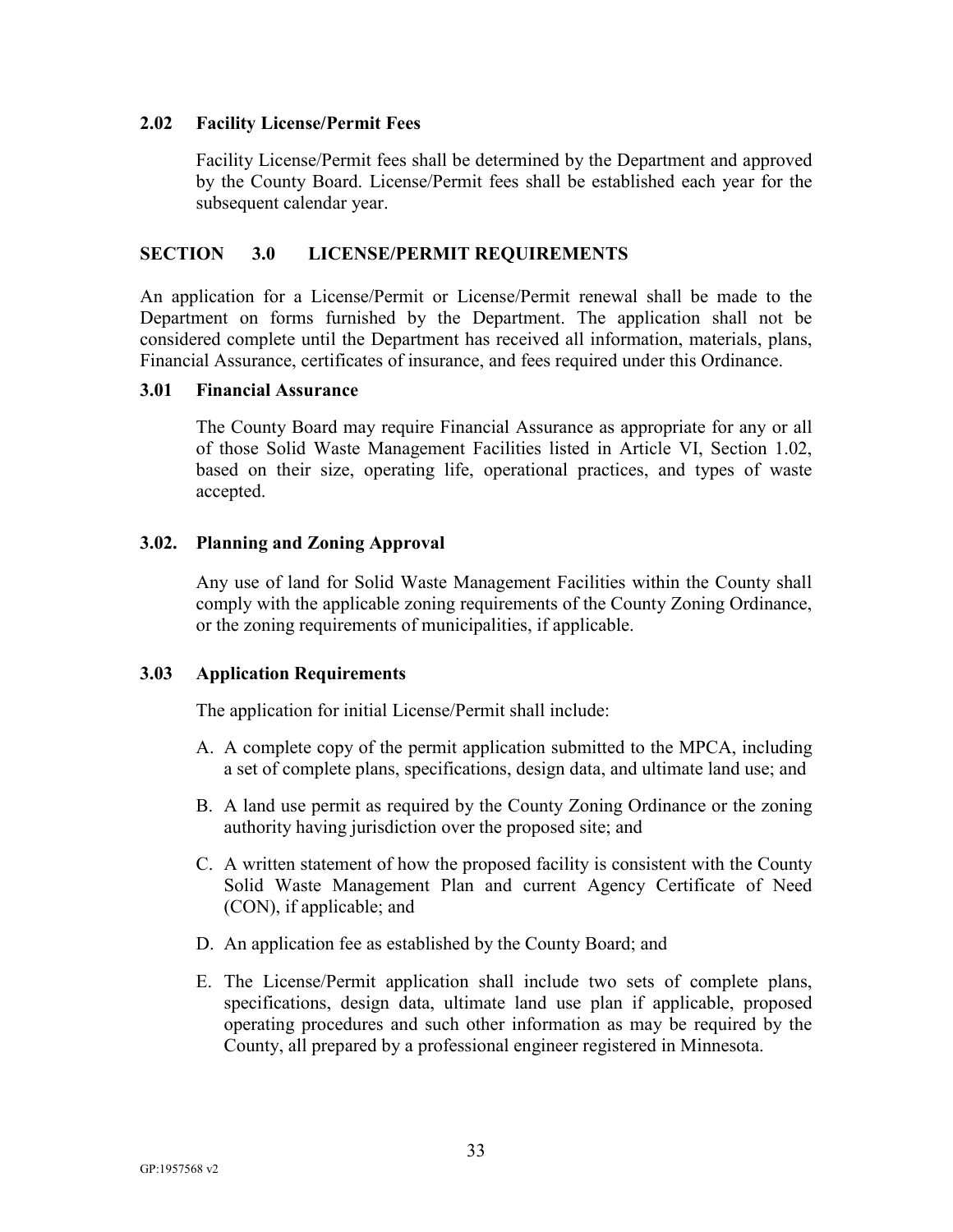#### **3.04 Licensed/Permitted Facilities**

At any time the Licensee/Permittee submits an application for renewal or modification of their Agency permit, a copy of that application and all supporting documentation must be submitted to the County and the process for License /Permit renewal shall be followed.

#### **3.05 License Holder**

In each application for a Solid Waste Management Facility License/Permit, the Owner and Operator shall be named as the proposed Licensees/Permittees. Co-Licensees/Permittees are jointly and severally liable for Ordinance violations.

# <span id="page-36-0"></span>**SECTION 4.0 REVIEW OF FACILITY LICENSE/PERMIT APPLICATION**

After receiving a complete License/Permit application that includes all required information, the County shall have 60 days to either grant or deny the License/Permit. If any applicant is denied a License/Permit, the applicant shall be notified in writing by the County of the reasons for the denial of the License/Permit. A denial shall be without prejudice to the applicant's right for filing a further application after revisions are made to meet objections specified as reasons for the denial.

#### **4.01 Operational Conditions**

The Licensee/Permittee shall comply with the operational conditions stated in the application as approved by the County. Failure of the Licensee/Permittee to comply with such operational conditions is a violation of this Ordinance and the Licensee/Permittee is subject to the penalties provided herein.

#### **4.02 Contingent License/Permit Special Conditions**

A License/Permit may be granted that is contingent upon compliance with special conditions specified in the License/Permit. Such conditions, if any, shall be designed to promote the health, welfare and safety of the public pursuant to this Ordinance. Failure of the Licensee/Permit to comply with such special conditions is a violation of this Ordinance and is subject to the penalties provided herein.

#### **4.03 Sequencing**

No License/Permit application will be considered until written proof that the local governing body, if applicable, has considered the establishment of the Facility and the results of that consideration are provided to the Department.

# <span id="page-36-1"></span>**SECTION 5.0 TERM OF FACILITY LICENSE/PERMIT; RENEWAL; LICENSE/PERMIT NOT TRANSFERABLE**

The term and renewal of Solid Waste Management Facility Licenses/Permits are governed by this section.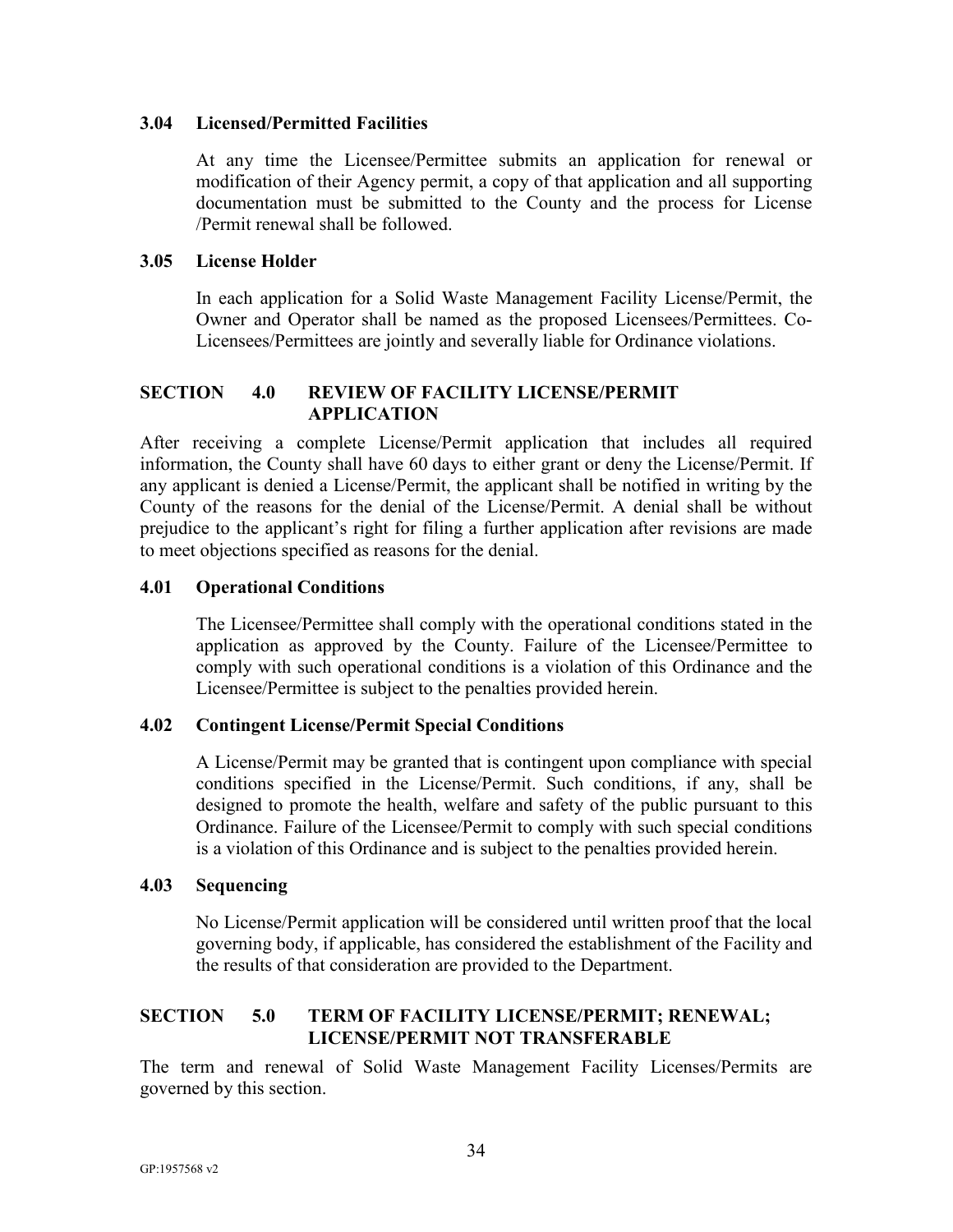#### **5.01 Term of License/Permit**

Unless otherwise provided by the County Board, the term of a Solid Waste Management Facility License/Permit granted pursuant to the provisions of this Ordinance shall be when the property transfers ownership, license/permit expires, license/permit is revoked, or the expiration of the MPCA permit, unless sooner renewed, suspended or revoked.

#### **5.02 Renewal of License/Permit**

Application for renewal of a License/Permit shall be made in writing to the Department and shall be signed by an individual authorized to act on behalf of and bind the Licensee/Permittee. Application for a License/Permit renewal shall contain a statement of any changes in the information submitted from the last approved License/Permit application. Application for a License/Permit renewal shall contain reports required by the Ordinance. If applicable, the Licensee/Permittee shall submit Financial Assurance information including the Financial Assurance mechanism used, the amount of bond or letter of credit, cash on deposit, amount in a depository account or trust account and other information requested on a form provided by the Department. Failure to submit such information is grounds for revocation or for not granting renewal of the License/Permit. If there are no changes in Financial Assurance, it shall be so stated in the renewal application.

#### **5.03 License/Permit Not Transferable**

Any License/Permit obtained under this Ordinance shall be nontransferable. Licenses/Permits issued to corporations, partnerships or associations shall be valid only so long as there is no change in the ownership. Corporations, partnerships or associations holding Licenses/Permits shall submit written notice to the Solid Waste Department of any such changes in ownership on or before thirty (30) days prior to the effective date of any such change. In the case of a corporation, the Licensee/Permittee shall notify the Department when a Person or entity not listed in the application acquires an interest, and shall give all information about such Person as is required pursuant to the provisions of this Article.

#### <span id="page-37-0"></span>**SECTION 6.0 INSURANCE REQUIREMENTS**

A Solid Waste Management Facility Licensee/Permittee shall provide and maintain at all times during the term of the License/Permit such insurance coverage as set forth in this Section, and otherwise comply with the provisions that follow. Such policy(ies) of insurance shall apply to the extent of, but not as a limitation upon or in satisfaction of, the License/Permit indemnity provisions. The provisions of this Section shall also apply to all subcontractors, and independent contractors engaged by the Licensee/Permittee with respect to the License/Permit. The Licensee/Permittee shall be entirely responsible for securing the compliance of all such Persons or parties with these provisions.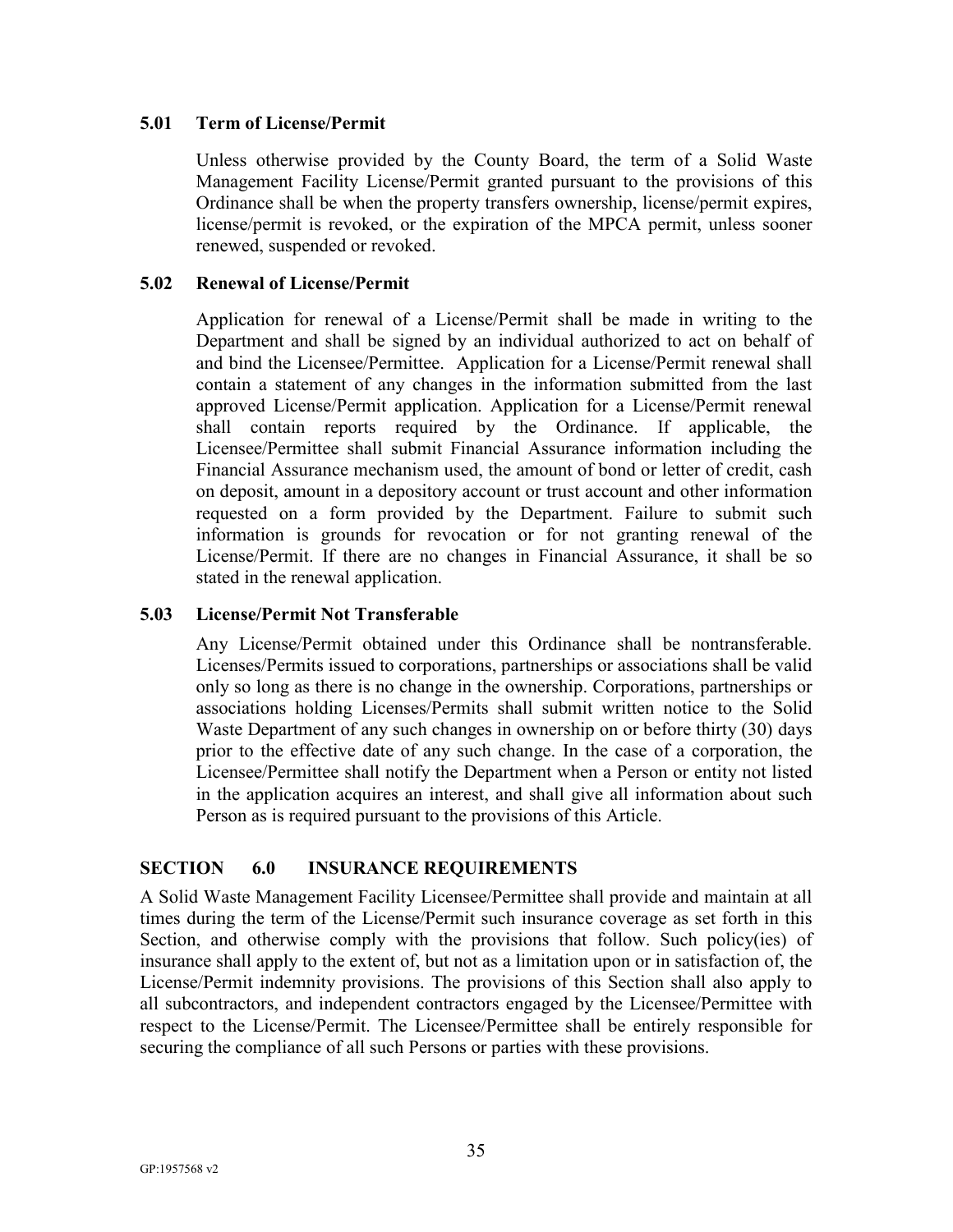#### **6.01 Worker's Compensation Insurance**

- A. Worker's compensation insurance shall be in compliance with all applicable State Statutes. Such policy shall include employer's liability coverage in at least such amount(s) as are customarily issued in Minnesota and an All States or Universal Endorsement, if applicable.
- B. In the event a Licensee/Permittee is a sole proprietor and has elected not to provide workers' compensation insurance, the Licensee/Permittee shall be required to execute and submit to the Department an affidavit of sole proprietorship in a form acceptable to the Department.

# **6.02 General Liability**

- A. Commercial General Liability Coverage (Insurance Services Office form title), providing coverage on an "occurrence", rather than on a "claims made" basis, which policy shall include, but shall not be limited to, coverage for bodily injury, property damage, personal injury, contractual liability (applying to this contract), independent Licensees, "XC&U" and products-completed operations liability (if applicable). Such coverage may be provided under an equivalent policy form (or forms), so long as such equivalent form (or forms) affords coverage that is at least as broad. An Insurance Services Office "Comprehensive General Liability" policy that includes a "Broad Form Endorsement", GL 0404 (Insurance Services Office designation) shall be considered to be an acceptable equivalent policy form.
- B. The Licensee/Permittee shall maintain at all times during the period of the License/Permit a total combined general liability policy limit of at least \$1,000,000 for each occurrence and \$2,000,000 aggregate, applying to liability for bodily injury, personal injury, and property damage, which total limit may be satisfied by the limit afforded under its "Commercial General Liability" policy, or equivalent policy, or by such policy in combination with the limits afforded by an "Umbrella" or "Excess Liability" policy (or policies), provided, that the coverage afforded under any such "Umbrella" or "Excess Liability" policy is at least as broad as that afforded by the underlying "Commercial General Liability" policy (or equivalent underlying policy).
- C. Such commercial general liability policy and "Umbrella" or "Excess Liability" policy (or policies) may provide aggregate limits for some or all of the coverage afforded there under, so long as such aggregate limits have not, as of the beginning of the term or at any time during the term, been reduced to less than the total required limits stated above, and further, that the "Umbrella" or "Excess Liability" policy provides coverage from the point that such aggregate limits in the underlying comprehensive general liability policy become reduced or exhausted.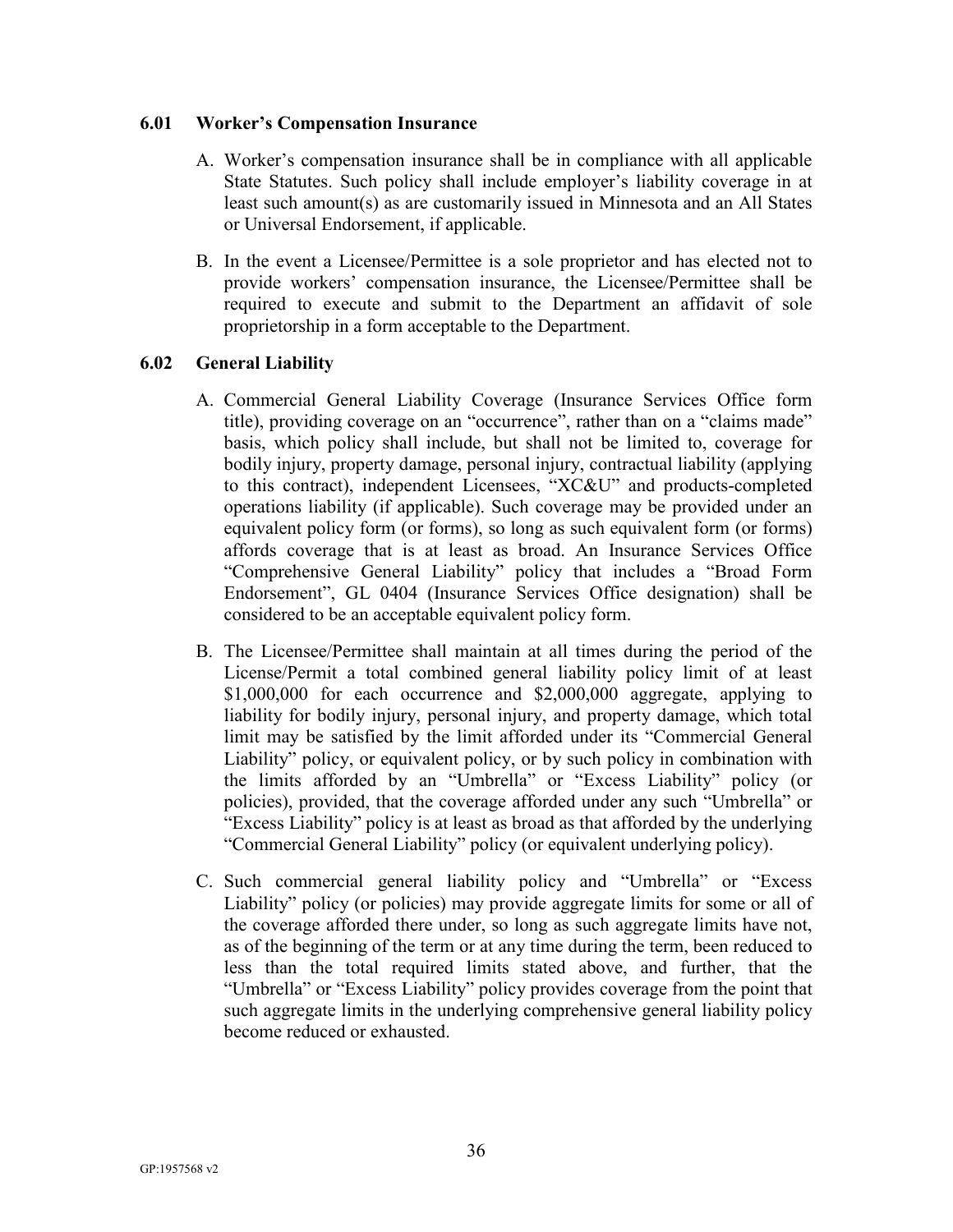#### **6.03 Automobile Liability**

Business Automobile liability insurance shall be obtained and shall cover liability for bodily injury and property damage arising out of the ownership, use, maintenance, or operation of all owned, non-owned and hired automobiles and other motor vehicles utilized by the Licensee/Permittee in connection with the operation of the licensed Solid Waste Management Facility. Such policy shall provide total liability limits for combined bodily injury and/or property damage in the amount of at least \$1,000,000 per accident, which total limits may be satisfied by the limits afforded under such policy, or by such policy in combination with the limits afforded by an "Umbrella" or "Excess Liability" policy(ies), provided, that the coverage afforded under any such "Umbrella" or "Excess Liability" policy(ies) shall be at least as broad with respect to such business automobile liability insurance as that afforded by the underlying policy. Unless included within the scope of the Licensee's/Permittee's commercial general liability policy, such business automobile liability policy shall also include coverage for motor vehicle liability assumed under contract.

#### **6.04 Additional Insurance**

The County may require a Licensee/Permittee to undertake an annual insurance evaluation, conducted by an independent evaluator selected by the County, which evaluator shall be reasonably acceptable to Licensee/Permittee. The County may, at any time during the period of the License/Permit, require that Licensee/Permittee secure any additional insurance, or additional feature to existing insurance, as is recommended by such evaluation as reasonably required for the protection of the County's interests or those of the public.

#### **6.05 Evidence of Insurance**

A Licensee/Permitee shall promptly provide the Department with evidence that the insurance coverage required hereunder is in full force and effect at least twenty (20) days prior to the granting of a license by the County Board. At least thirty (30) days prior to termination of any such coverage, Licensee/Permittee shall provide the Department with evidence that such coverage will be renewed or replaced upon termination with insurance that complies with these provisions. Such evidence of insurance shall be in the form of a "Certificate of Insurance", or in such other form as the Department may reasonably request, and shall contain sufficient information to allow the Department to determine whether there is compliance with these provisions. At the request of the Department, the Licensee/Permittee shall, in addition to providing such evidence of insurance, promptly furnish the Department with a complete (and if so requested, insurercertified) copy of each insurance policy intended to provide coverage required hereunder. All such policies shall be endorsed to require that the insurer provide at least a sixty (60) day notice to the Department prior to the effective date of policy cancellation, non-renewal, or material adverse change in coverage terms. The Licensee's/Permittee's insurance agent shall certify on the certificate of insurance, that he/she has error and omissions coverage.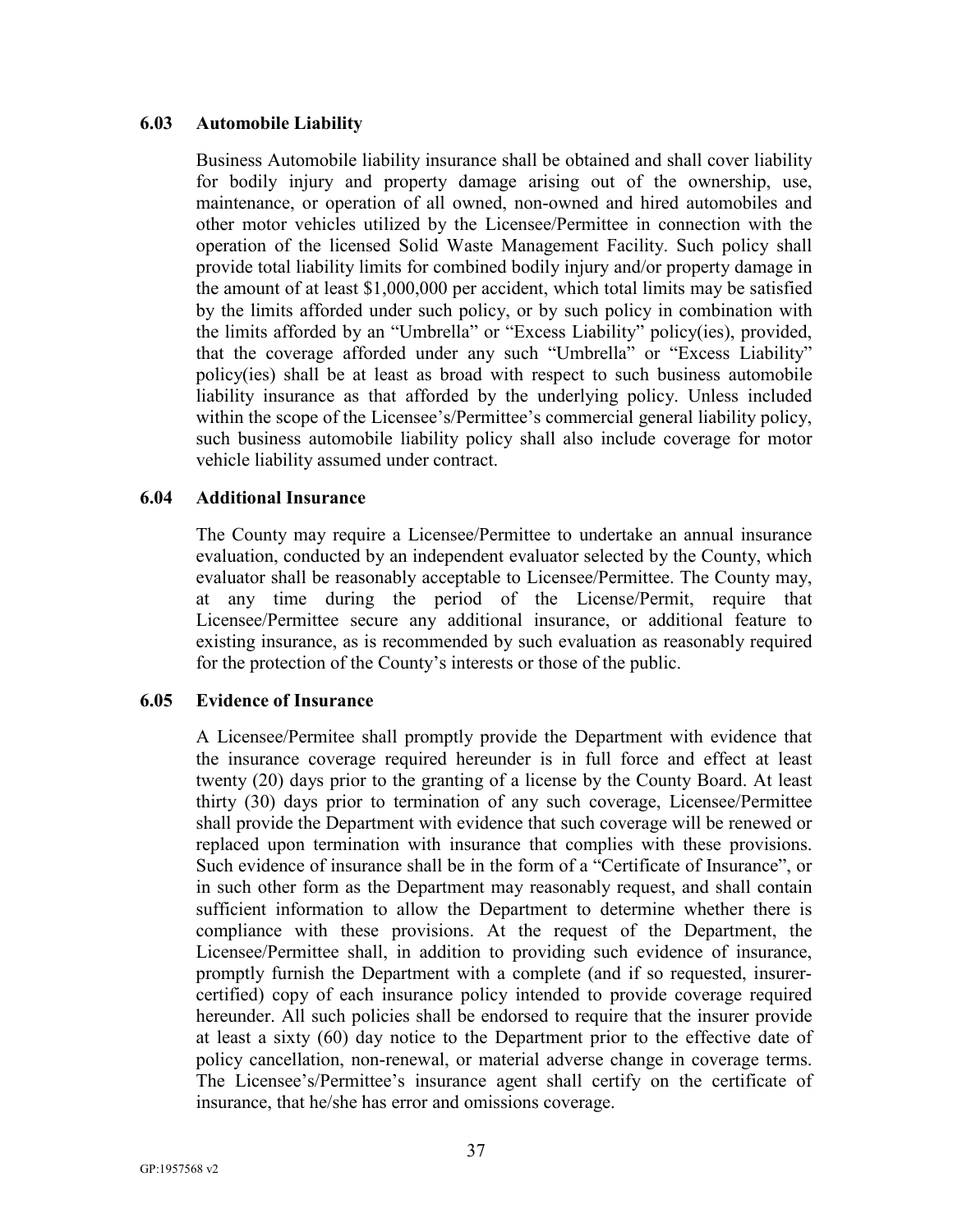#### **6.06 Insurer Policies**

All policies of insurance required by this Ordinance shall be issued by financially responsible insurers licensed to do business in the State of Minnesota, and all such insurers must be acceptable to the Department. Such acceptance shall not be unreasonably withheld or delayed. An insurer with a current A.M. Best Company rating of at least A: VII shall be conclusively deemed to be acceptable. In all other instances, the Department shall have twenty (20) business days from the date of receipt of a Licensee's/Permittee's evidence of insurance to advise the Licensee in writing of any insurer that is not acceptable to the County. If the Department does not respond in writing within such twenty (20) day period, the Licensee's/Permittee's insurer(s) shall be deemed to be acceptable to the County.

#### **6.07 Loss Information**

At the request of the Department, the Licensee/Permittee shall promptly furnish loss information concerning all liability claims brought against a Licensee/Permittee (or any other Insured under Licensee's/Permittee's required policies) that may affect the amount of liability insurance available for the benefit and protection of the County under this Ordinance. Such loss information shall include such specifics and be in such form as the Department may reasonably require.

# <span id="page-40-0"></span>**SECTION 7.0 FACILITY RECORDS**

It shall be the obligation of the Operator of a Solid Waste Facility to maintain accurate operation records. To be considered for renewal the Licensee/Permittee must maintain the following records and submit reports as required by the Department.

#### **7.01 Daily Records**

Accurate daily records of Solid Waste Management Facility operations shall be maintained and made available upon request to the County or Authorized Representative including:

- A. Receipt of Solid Waste in tons and cubic yards shall be recorded daily in a manner acceptable to the County. This information shall provide statistics on the types and quantities of Solid Waste received including, but not limited to Residential Solid Waste, Non-Residential/Institutional waste, and Industrial Solid Waste.
- B. General areas in which a particular type of Solid Waste disposal takes place within a Solid Waste Land Disposal Facility shall be recorded.
- C. Information that identifies the types and quantities of waste Released from the Site or transported to other Solid Waste Management Facilities. This information includes but is not limited to Solid Waste, ash, Leachate, and residual materials derived from waste Processing.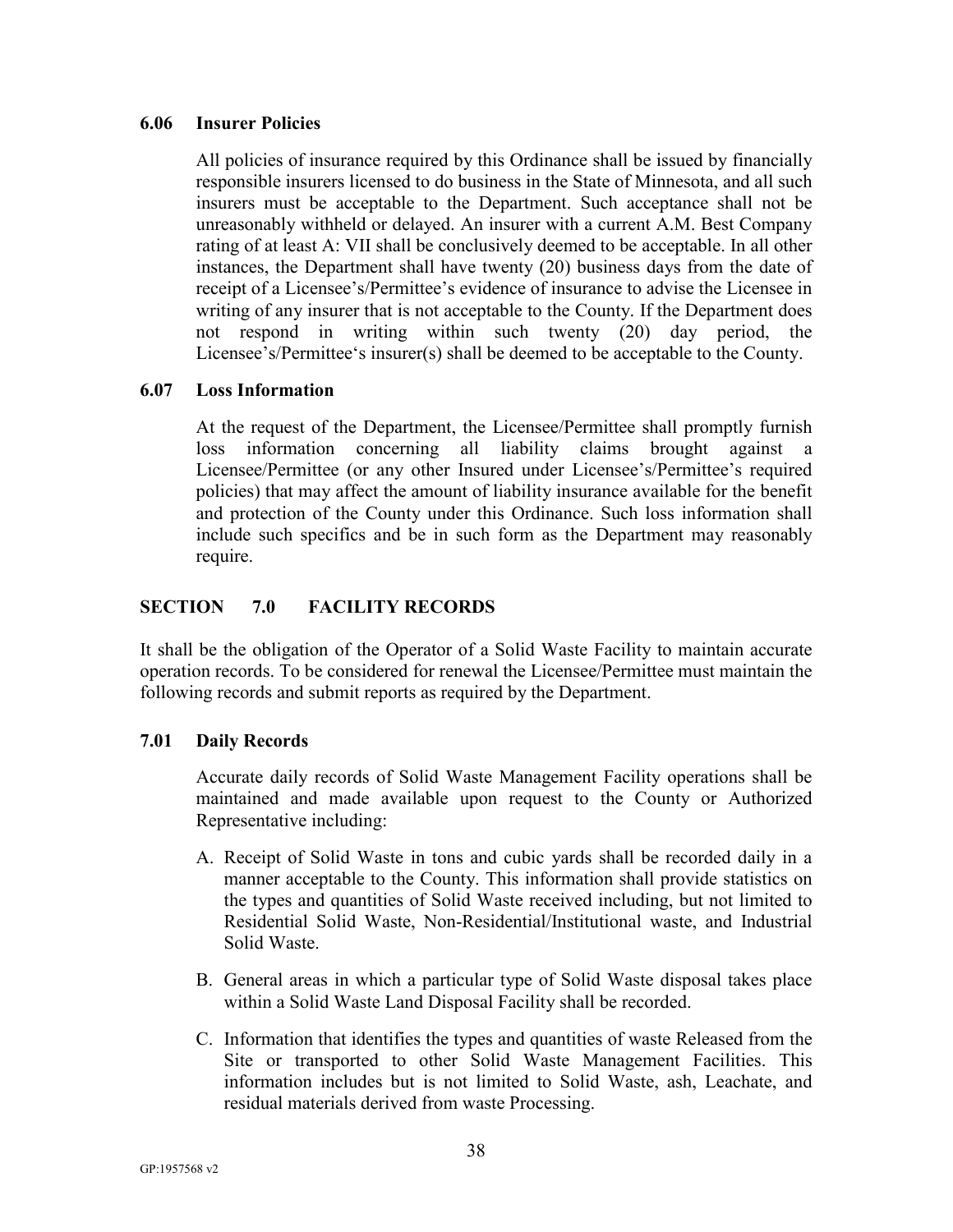- D. Copies of reports and data related to environmental monitoring including but not limited to groundwater testing, Leachate analysis, methane monitoring, and air emission data.
- E. Disposal of Hazardous Waste is prohibited. All Hazardous Wastes Generated by the facility operation or delivered to the facility by other Persons must be recorded, and documentation of management in accordance with State and federal regulations and as set out in the facility's operations plan must be reported.

#### **7.02 Facility's Annual Report**

The Licensee/Permittee shall submit a copy of the Licensed/Permitted facility's annual report required by the Agency to the Department by March 1 of each year.

#### **7.03 Emergency Incidents**

Within two (2) hours of an emergency incident that results in conditions that may be adverse to public or environmental health, the Licensee/Permittee shall submit oral notification to the Solid Waste Administrator.

- A. This report shall be followed with written notification within 48 hours of the incident.
- B. When corrective actions are required by County, State or federal agencies, a report of the incident and actions taken shall be submitted to the Solid Waste Administrator within 15 days of completion of the action.

# <span id="page-41-0"></span>**SECTION 8.0 GENERAL REQUIREMENTS FOR ALL FACILITIES**

The following items shall be established, constructed, or provided for at all Solid Waste Management Facilities, unless specifically exempted by the Department:

#### **8.01 Design and Construction Requirements**

- A. Sanitary facilities and shelter shall be available at the Site.
- B. Effective litter control devices such as portable fences shall be utilized.
- C. Electrical service, as necessary for operations and repairs.
- D. Firefighting facilities on site adequate to insure the safety of employees.
- E. Emergency first aid equipment to provide adequate treatment for all accidents.
- F. A potable water supply for Site Personnel.
- G. Shelter for maintenance and storage of Site equipment.
- H. Adequate facilities to ensure that no vehicle desiring entry into the Site may have to wait outside the perimeter of the Site.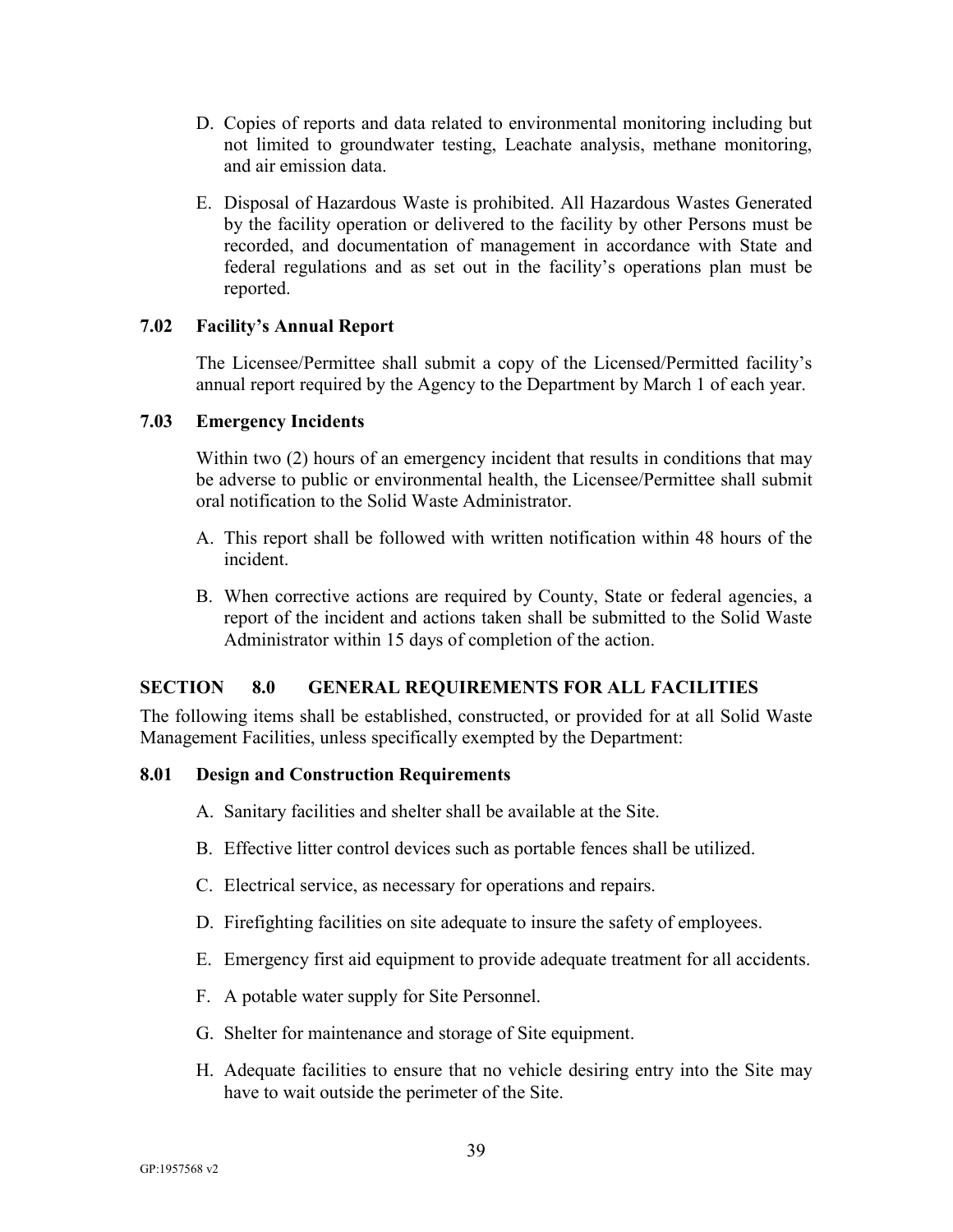- I. Adequate communication facilities shall be provided for emergency purposes.
- J. The Site shall be fenced or secured to prevent unauthorized entry and a gate shall be provided at the entrance to the Site and kept locked when an attendant is not on duty.
- K. An all-weather haul road to the unloading area.
- L. Visual screening of the Site, as approved by the Department, shall be provided by use of natural objects, trees, plants, seeded soil berms, fences, or other suitable means.
- M. An area shall be designated to inspect and store Solid Waste to determine whether or not Unacceptable Waste is contained in the Solid Waste deposited at the Site.

#### **8.02 Facility Fee Authorized**

The County Board may establish Solid Waste Land Disposal Facility fees pursuant to Minn. Stat. § 115A.919 and may utilize fees received pursuant to Minn. Stat. §115A.923.

- A. Any Solid Waste Management Facility subject to such fees shall file a monthly fee in the following manner:
	- 1. Monthly returns shall be on a reporting form approved by the Department.
	- 2. The return shall be signed by the Facility Operator or a Person authorized by the Facility Operator to do so.
	- 3. A check for the full amount of the fee and made out to the County Auditor must accompany the return form.
	- 4. The return shall be filed with the Department on or before the last day of the month immediately following the month in which the fee was incurred.
- B. Non-payment of fees shall be a violation of this ordinance including grounds for denial of a license application or renewal.

# <span id="page-42-0"></span>**SECTION 9.0 MIXED MUNICIPAL SOLID WASTE LAND DISPOSAL FACILITIES**

This section applies to facilities designed, constructed, maintained, or operated as a Mixed Municipal Solid Waste Land Disposal Facility.

#### **9.01 State Rule Adopted**

In addition to the general requirements provided for in this Ordinance and the specific requirements of this Section, the design, construction, and operation of Mixed Municipal Solid Waste Land Disposal Facilities shall be in accordance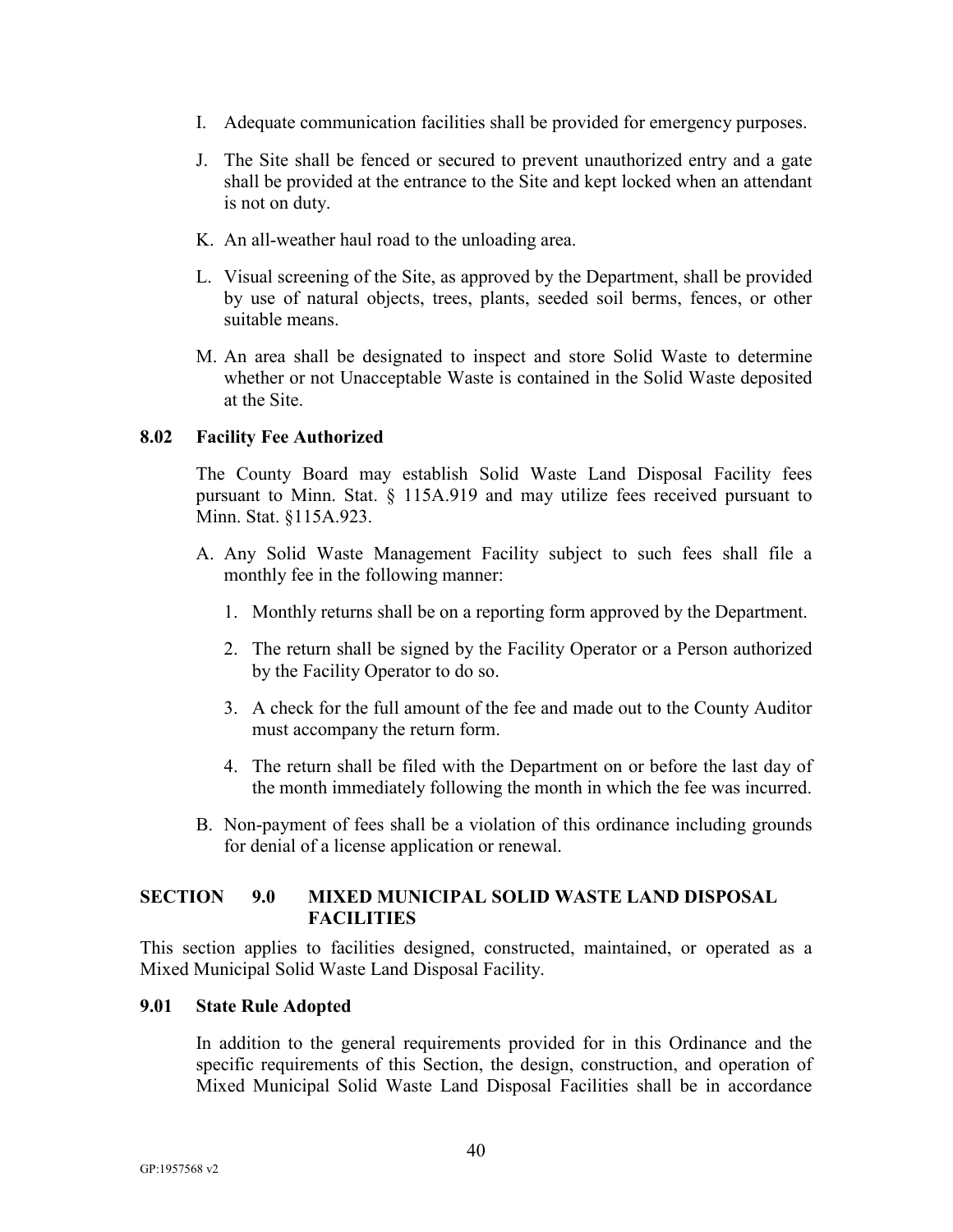with Agency Solid Waste Management Rules (Minn. Rules Chapter 7035), which are hereby adopted by reference as part of this Ordinance.

#### **9.02 Licensing/Permitting Requirements**

The following additional information shall be submitted to the Department as part of the application process for a Mixed Municipal Solid Waste Land Disposal Facility License/Permit.

1. Application and Fees

An applicant for a Mixed Municipal Solid Waste Land Disposal Facility License/Permit shall complete and submit to the Department an application on a form provided by the Department. The application shall not be considered complete until the Department receives the signed and dated application form, all applicable fees, and all materials required by this Section.

2. Existing Conditions Plan

A current map or aerial photograph of the area showing land use and zoning within 1/4 mile of the Solid Waste Land Disposal Site. The map or aerial photography shall be of sufficient scale to show all homes, buildings, lakes, ponds, watercourses, wetlands, dry runs, rock outcroppings, roads, and other applicable details and shall indicate the general topography with contours and drainage patterns. Wells shall be identified on the map or aerial photography, U.S.G.S. datum shall be indicated, and a north arrow drawn. A location insert map shall be included.

3. Plot Plan

A plot plan that includes the legal description of the Site and immediate adjacent area showing dimensions, location of soil borings, present and planned pertinent features including but not limited to roads, fencing and cover stockpiles. The plan of development including any excavation, trenching and fill shall be shown progressively with time. Cross sections shall be included on the plot plan or on separate sheets showing progressively with time the original and proposed elevation of excavation, trenching and fill. The scale of the plot plan should not be greater than 200 feet per inch.

4. Land Use Plan

An ultimate land use plan, including intermediate stages, identifying the total and complete land use. The scale of the ultimate land use plan shall not be greater than 200 feet per inch.

5. Report

A report shall accompany the plans indicating:

a. Population and areas expected to be served by the proposed Site.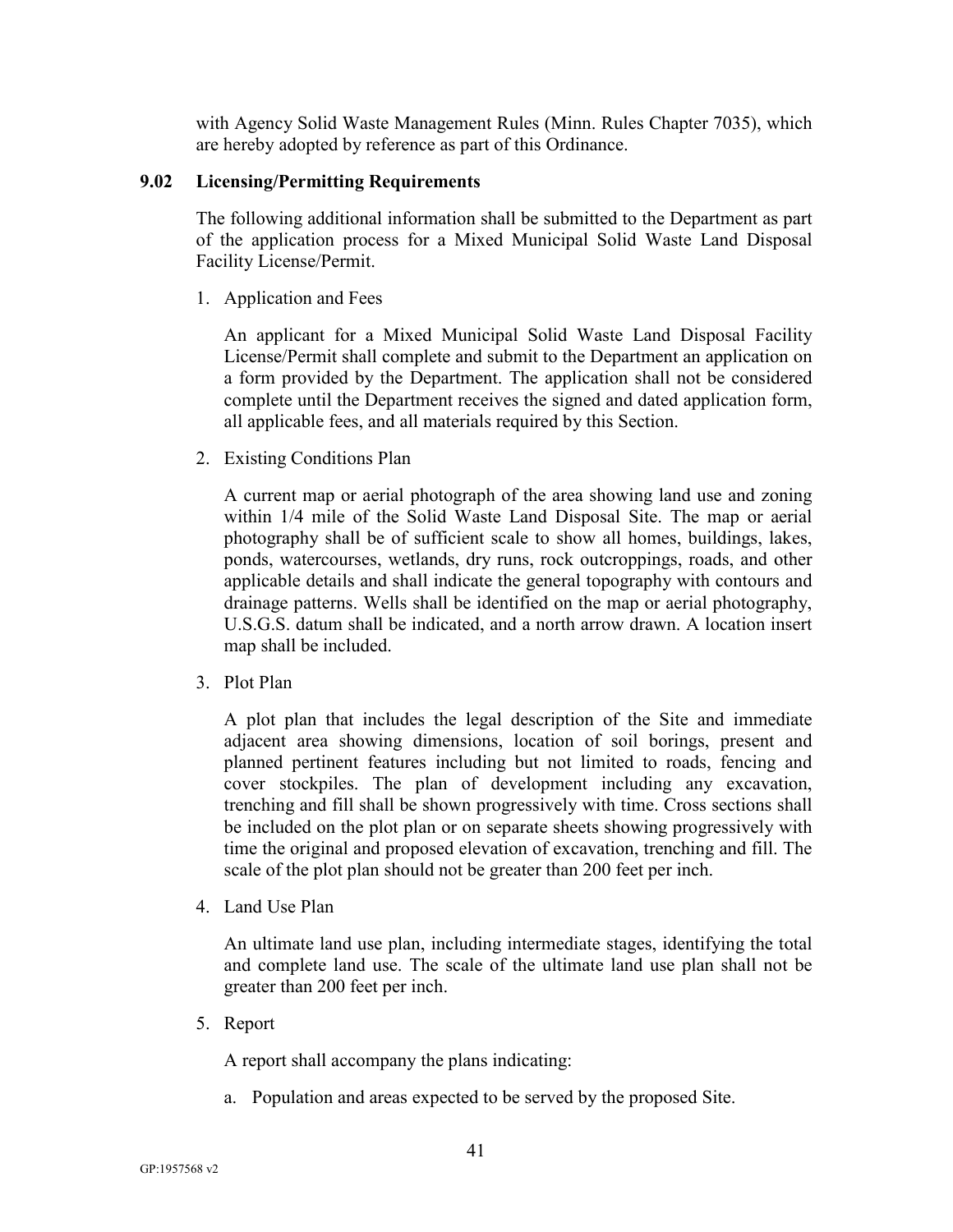- b. Anticipated type, quantity and source of material to be Disposed of at the Site.
- c. Geological formations and ground water elevations to a depth of at least ten (10) feet below proposed excavation and lowest elevation of the Site, including the high-water table. Such data shall be obtained by soil borings or other appropriate means.
- d. Source and characteristic of cover material and method for protecting cover material for winter operation.
- e. Type and amount of equipment to be provided at the Site for excavating, earth moving, spreading, compacting and other needs.
- f. Area of Site in acres.
- g. Owner of the Site.
- h. Persons responsible for actual operation and maintenance of the Site and operating procedures.

# **9.03 Specific Design and Construction Requirements**

The following shall be established, constructed, maintained, or provided for at the Site:

- A. Equipment sufficient for spreading, compacting, and covering operations to include sufficient reserve equipment or arrangements to provide for all operations within 24 hours of equipment breakdown.
- B. At each entrance to the Site the Licensee/Permittee shall erect and maintain a sign stating the name of the Solid Waste Management Facility, the schedule of days and hours the Mixed Municipal Solid Waste Management Facility is open to the public, the types of waste accepted, and Agency permit number and penalty for nonconforming Dumping. Plans and specifications for the sign wordage and its proposed placement shall be submitted to the Department for its approval prior to the sign's installation. Any changes to the sign after initial installation are also subject to approval by the Department.
- C. Suitable accommodations shall be provided for individuals who wish to Transport and Dispose of their own Mixed Municipal Solid Waste provided said Mixed Municipal Solid Waste has been determined by the owner/operator to be acceptable at the Facility.

# **9.04 Specific Operating Procedures**

Any Person who has been granted a License/Permit by the Department to operate a Mixed Municipal Solid Waste Land Disposal Facility shall comply with the following specific operational requirements: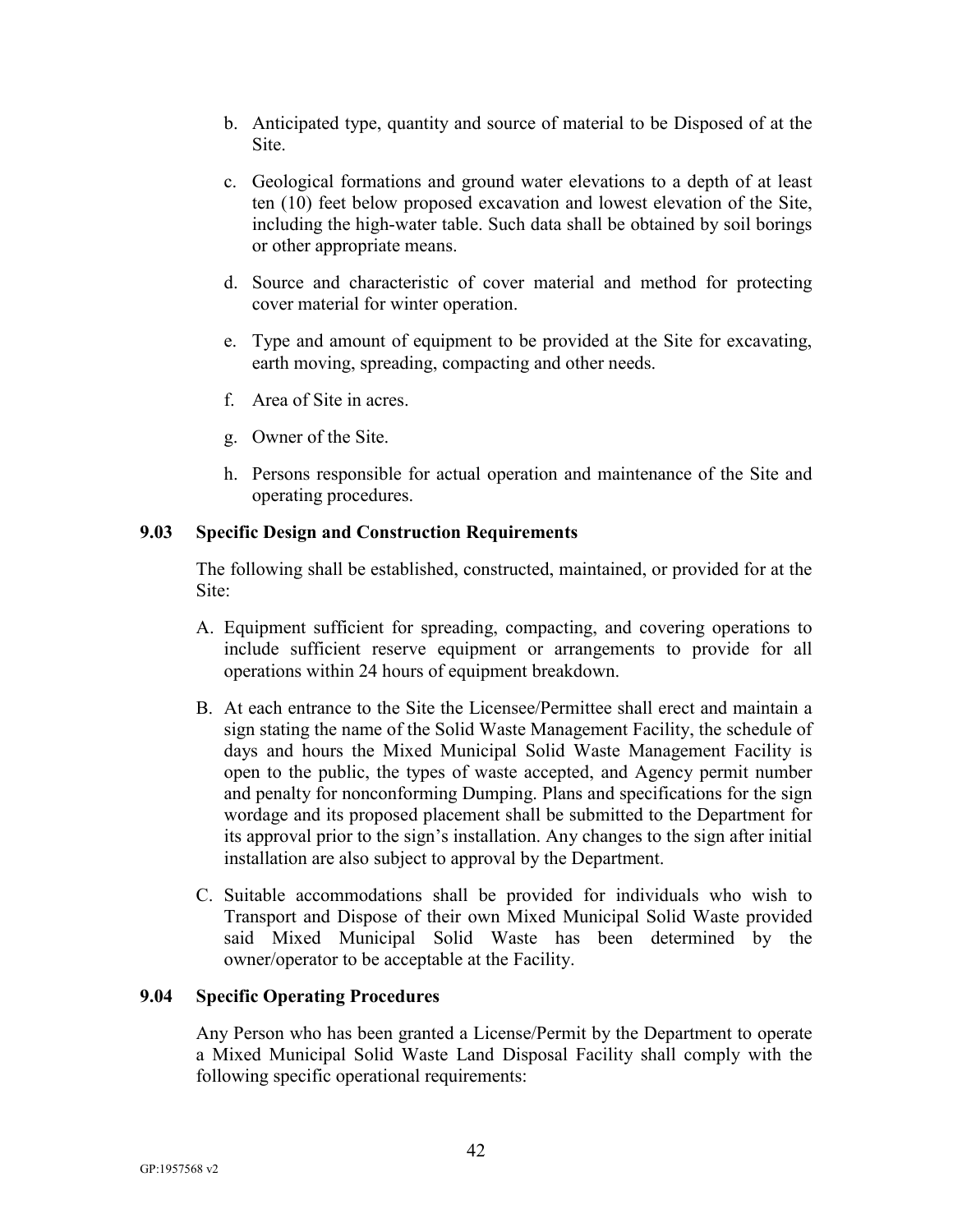A. Open Burning, Animal Feeding and Scavenging

Open Burning of Mixed Municipal Solid Waste is prohibited. No scavenging shall be allowed. Salvaging shall be allowed only upon conditions approved in writing by the Department. Animal feeding within the Site is prohibited.

B. Wind-Blown Material

Unloading of Mixed Municipal Solid Waste shall be confined to as small an area as practicable and surrounded with appropriate materials to prevent windblown material within the area. At the conclusion of each day of operation, all wind-blown material resulting from the operation shall be collected and returned to the designated area by the Owner or Operator.

C. Cover and Compaction of Putrescible Material

Putrescible Material, which has reached a foul state of decay or decomposition, shall be immediately covered and compacted.

D. Public Nuisance Control

Control of vectors, such as rodents and flies, and of odors, dust, wind-blown material and other potential Public Nuisances shall be sufficient to prevent or eliminate any Public Nuisance. Should the Department so prescribe, an exterminator or pest control agent, at the Licensee's/Permittee's expense, shall be engaged to inspect the Mixed Municipal Solid Waste Land Disposal Facility on at least a monthly basis until the nuisance conditions are abated. A copy of each inspection report shall be sent to the Department immediately upon its receipt by the Licensee/Permittee.

# <span id="page-45-0"></span>**SECTION 10.0 CONSTRUCTION AND DEMOLITION DEBRIS LAND DISPOSAL FACILITIES LICENSE/PERMIT**

This section applies to all facilities designed, constructed, or operated for the land disposal of Construction and Demolition Debris, regardless of size or duration of operation.

#### **10.01 State Rule Adopted**

In addition to the general requirements provided in this Ordinance and the specific requirements of this Section, the design, construction, and operation of Construction and Demolition Debris Land Disposal Facilities shall be in accordance with Agency regulations (Minn. Chap. 7035), which is hereby adopted by reference as part of this Ordinance.

#### **10.02 Licensing/Permitting Requirements**

The following information shall be submitted to the Department as part of the application process for a Construction and Demolition Debris Land Disposal Facility License/Permit.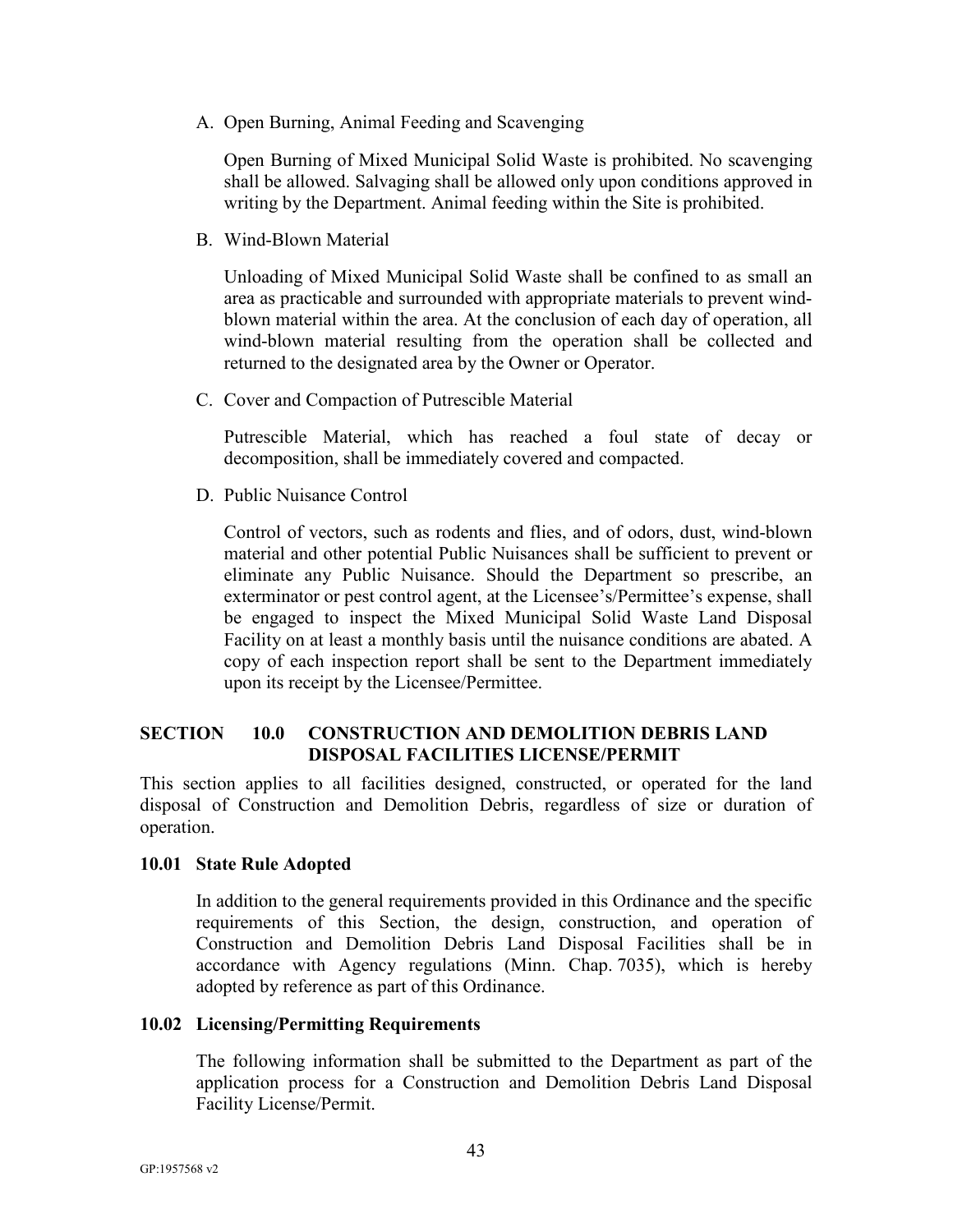1. Application and Fees

An applicant for a Construction and Demolition Debris Land Disposal Facility License/Permit shall complete and submit to the Department an application on a form provided by the Department. The application shall not be considered complete until the Department receives the signed and dated application form, all applicable fees and all materials required by this section.

2. Existing Conditions Plan

A current map or aerial photograph of the area showing land use and zoning within 1/4 mile of the Site. The map or aerial photography shall be of sufficient scale to show all homes, buildings, lakes, ponds, watercourses, wetlands, dry runs, rock outcroppings, roads, and other applicable details and shall indicate the general topography with contours and drainage patterns. Wells shall be identified on the map or aerial photography, U.S.G.S. datum shall be indicated, and a north arrow drawn. A location insert map shall be included.

3. Plot Plan

A plot plan including the legal description of the Site and immediate adjacent area showing dimensions, location of soil borings, present and planned pertinent features including but not limited to roads, fencing and cover stockpiles. The plan of development including any excavation, trenching and fill shall be shown progressively with time. Cross sections shall be included on the plot plan or on separate sheets showing progressively with time the original and proposed elevation of excavation, trenching and fill. The scale of the plot plan should not be greater than 200 feet per inch.

4. Land Use Plan

An ultimate land use plan, including intermediate stages, identifying the total and complete land use. The scale of the ultimate land use plan shall not be greater than 200 feet per inch.

5. Report

A report shall accompany the plans indicating:

- a. Population and areas expected to be served by the proposed Site.
- b. Anticipated type, quantity and source of material to be disposed of at the Site.
- c. Geological formations and ground water elevations to a depth of at least ten (10) feet below proposed excavation and lowest elevation of the Site, including the high-water table. Such data shall be obtained by soil borings or other appropriate means.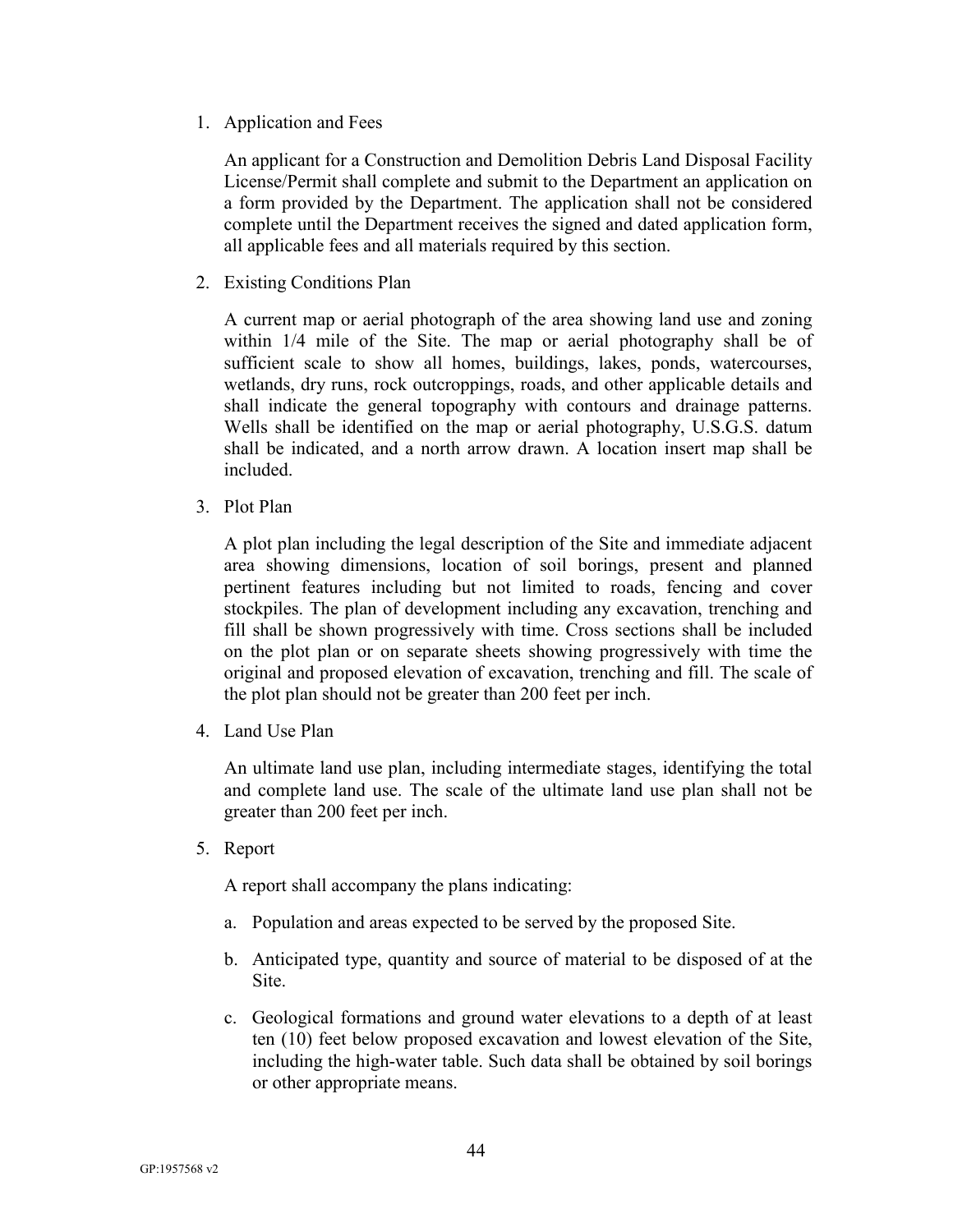- d. Source and characteristic of cover material and method for protecting cover material for winter operation.
- e. Type and amount of equipment to be provided at the Site for excavating, earth moving, spreading, compacting and other needs.
- f. Area of the Site in acres.
- g. Owner of the Site.
- h. Persons responsible for actual operation and maintenance of the Site and intended operating procedures.

### **10.03 Specific Design and Construction Requirements**

The following shall be established, constructed, maintained or provided for at the Site:

- A. Equipment sufficient for spreading, compacting and covering operations to include sufficient reserve equipment or arrangements to provide for all operations within 24 hours of equipment breakdown.
- B. Specific requirements regarding liner requirements and waste screening shall be determined based upon the Site conditions and the projected composition of the Demolition and Construction Debris.

#### **10.04 Specific General Operating Procedures**

Any person who has been granted a License/Permit to operate a Construction and Demolition Debris Land Disposal Facility shall comply with the following specific operational requirements:

A. Public Use Prohibited

No public usage will be allowed except where specifically approved by the Department.

B. Waste Acceptance and Prohibited Wastes

Types of Construction and Demolition Waste accepted at the facility shall be pursuant to the Agency's Generic Template Industrial Solid Waste Management Plan for Demolition and Construction Landfills which is available on the Agency website.

# <span id="page-47-0"></span>**SECTION 11.0 INDUSTRIAL SOLID WASTE LAND DISPOSAL FACILITIES**

This section applies to all facilities designed, constructed, maintained, or operated as an Industrial Solid Waste Land Disposal Facility.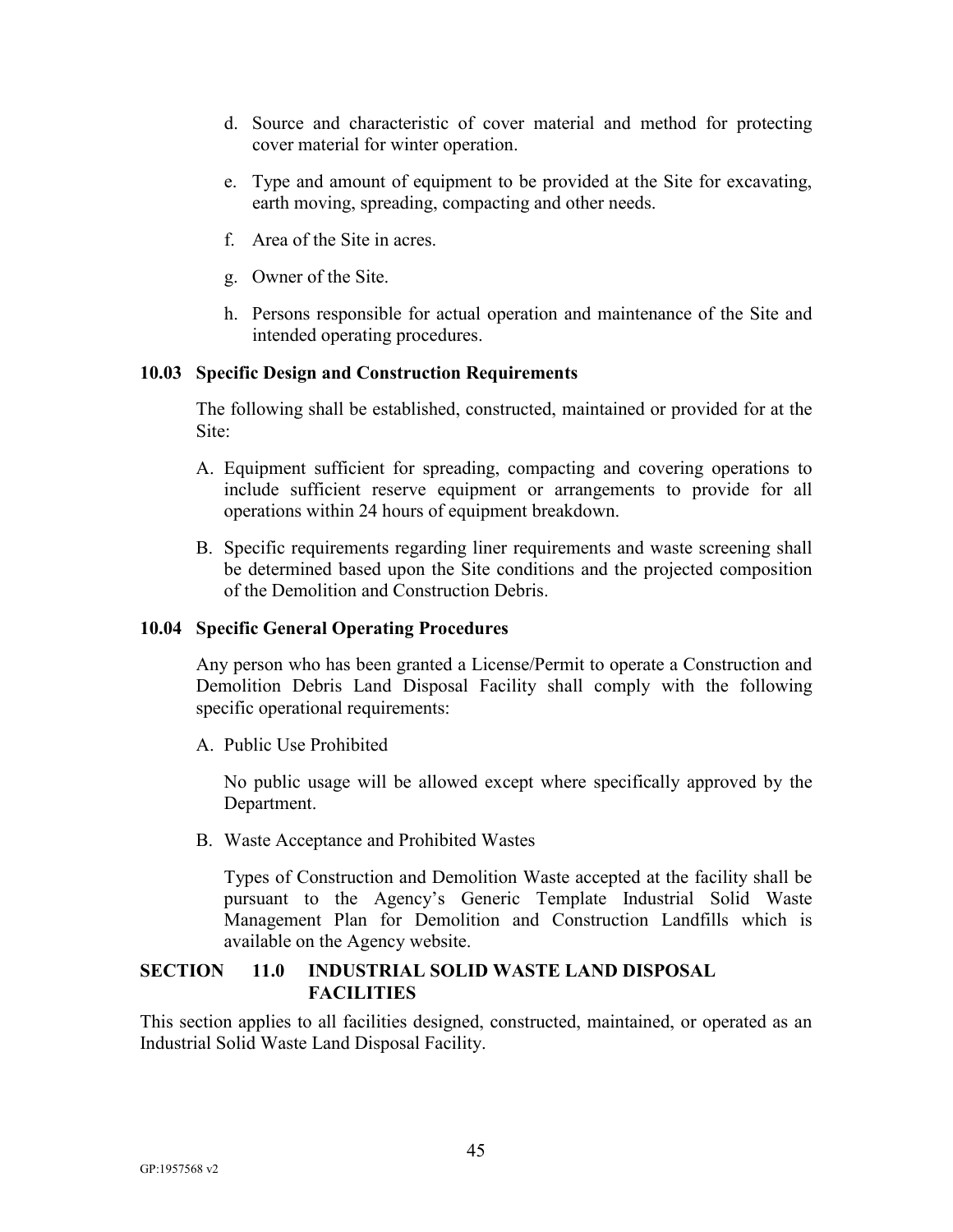#### **11.01 State Rule Adopted**

In addition to the general requirements provided in this Ordinance and the specific requirements of this Section, the design, construction, and operation of Industrial Solid Waste Land Disposal Facilities shall be in accordance with Agency regulations (Minn. Rules Chap. 7035), which are hereby adopted by reference as part of this Ordinance.

#### **11.02 Licensing/Permitting Requirements**

The following information shall be submitted to the Department as part of the application process for an Industrial Solid Waste Land Disposal Facility License/Permit.

1. Application and Fees

An applicant for an Industrial Solid Waste Land Disposal Facility License/Permit shall complete and submit to the Department an application on a form provided by the Department. The application shall not be considered complete until the Department receives the signed and dated application form, all applicable fees and all materials required by this section.

2. Existing Conditions Plan

A current map or aerial photograph of the area showing land use and zoning within 1/4 mile of the Site. The map or aerial photography shall be of sufficient scale to show all homes, buildings, lakes, ponds, watercourses, wetlands, dry runs, rock outcroppings, roads, and other applicable details and shall indicate the general topography with contours and drainage patterns. Wells shall be identified on the map or aerial photography, U.S.G.S. datum shall be indicated, and a north arrow drawn. A location insert map shall be included.

3. Plot Plan

A plot plan including legal description of the Site and immediate adjacent area showing dimensions, location of soil borings, present and planned pertinent features including but not limited to roads, fencing and cover stockpiles. The plan of development including any excavation, trenching and fill shall be shown progressively with time. Cross sections shall be included on the plot plan or on separate sheets showing progressively with time the original and proposed elevation of excavation, trenching and fill. The scale of the plot plan should not be greater than 200 feet per inch.

4. Land Use Plan

An ultimate land use plan, including intermediate stages, identifying the total and complete land use. The scale of the ultimate land use plan shall not be greater than 200 feet per inch.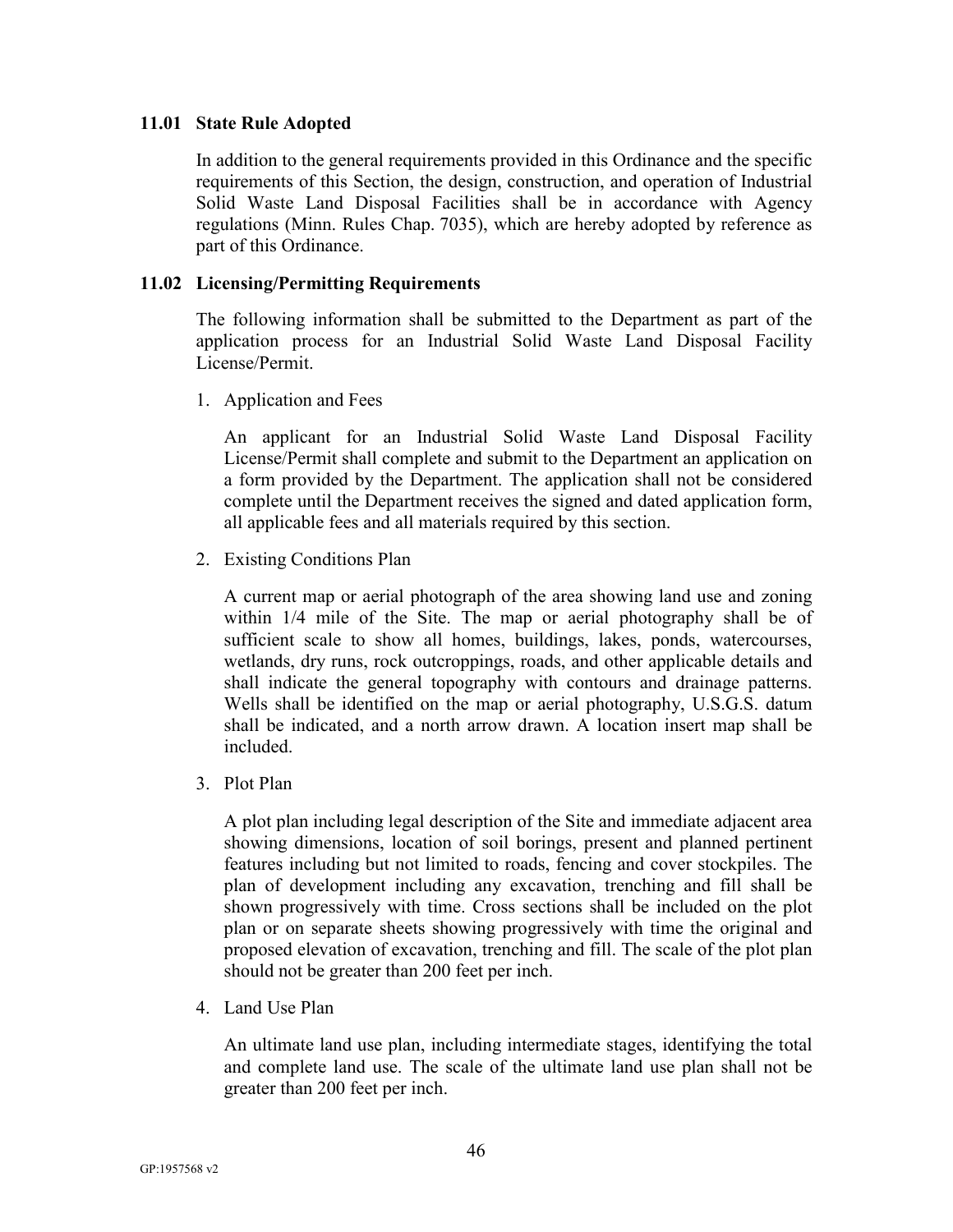#### 5. Report

A report shall accompany the plans indicating:

- a. Population and areas expected to be served by the proposed Site.
- b. Anticipated type, quantity and source of material to be disposed of at the Site.
- c. Geological formations and ground water elevations to a depth of at least ten (10) feet below proposed excavation and lowest elevation of the Site, including the high-water table. Such data shall be obtained by soil borings or other appropriate means.
- d. Source and characteristic of cover material and method for protecting cover material for winter operation.
- e. Type and amount of equipment to be provided at the Site for excavating, earth moving, spreading, compacting and other needs.
- f. Area of the Site in acres.
- g. Owner of the Site.
- h. Persons responsible for actual operation and maintenance of the Site and intended operating procedures.

#### **11.03 Specific Design and Construction Requirements**

The following shall be established, constructed, maintained or provided for at the Site:

- A. Equipment sufficient for spreading, compacting and covering operations to include sufficient reserve equipment or arrangements to provide for all operations within 24 hours of equipment breakdown.
- B. Specific requirements regarding liner requirements and waste screening shall be determined based upon the Site conditions and the projected composition of the Industrial Solid Waste.

#### **11.04 Specific Operating Procedures**

Any person who has been granted a License/Permit to operate an Industrial Solid Waste Land Disposal Facility shall comply with the following specific operational requirements, unless otherwise waived in writing by the Department:

A**.** Public Use Prohibited

No public usage will be allowed, except where specifically approved.

B. Waste Acceptance and Prohibited Wastes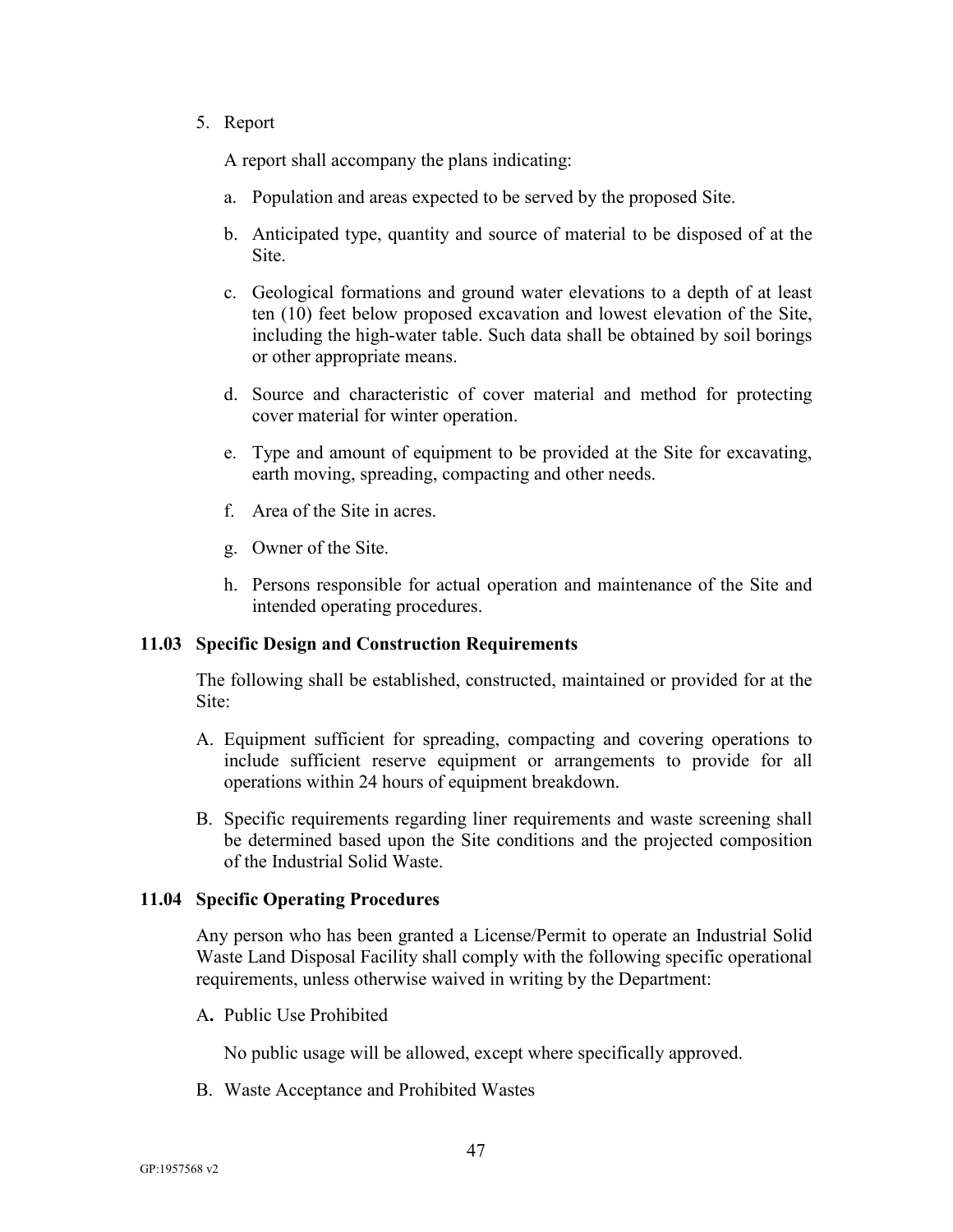Types of Industrial Solid Waste accepted at the facility shall be pursuant to the Agency's Generic Template Industrial Solid Waste Management Plan which is available on the Agency website.

# <span id="page-50-0"></span>**SECTION 12.0 TRANSFER STATIONS**

This section applies to all facilities designed, constructed, established, maintained and operated as a Solid Waste Transfer Station, regardless of size or category.

#### **12.01 State Rule Adopted**

In addition to the general requirements of this Ordinance and the specific requirements of this Section, the design, construction, and operation of Solid Waste Transfer Stations shall be in accordance with Agency regulations (Minn. Rules Chapter 7035), which are hereby adopted by reference as part of this Ordinance.

#### **12.02 License/Permit Required**

It is unlawful for any Person to establish, operate, or maintain a Solid Waste Transfer Station without first being licensed/permitted to do so by the Department.

#### A**.** Licensing/Permitting Requirements

The following information shall be submitted to the Department as part of the application process for a Solid Waste Transfer Station License/Permit:

- 1. Designation of the Transfer Station Category: All Solid Waste Transfer Stations shall be categorized as to type of Solid Waste transferred at the facility. The following categories are established:
	- a. Mixed Waste: This facility handles a variety of Solid Waste types, to include Mixed Municipal Solid Waste.
	- b. Demolition Debris: This facility handles Construction and Demolition Debris only.
- 2. Application and Fees: An applicant for a Solid Waste Transfer Station License/Permit shall complete and submit to the Department an application on a form provided by the Department. The application shall not be considered complete until the Department receives the signed and dated application form, all applicable fees, and all materials required by this section, to include:
	- a. Location, size and ownership of the land upon which the Transfer Station will operate.
	- b. General description of property use in the immediate vicinity of the Transfer Station.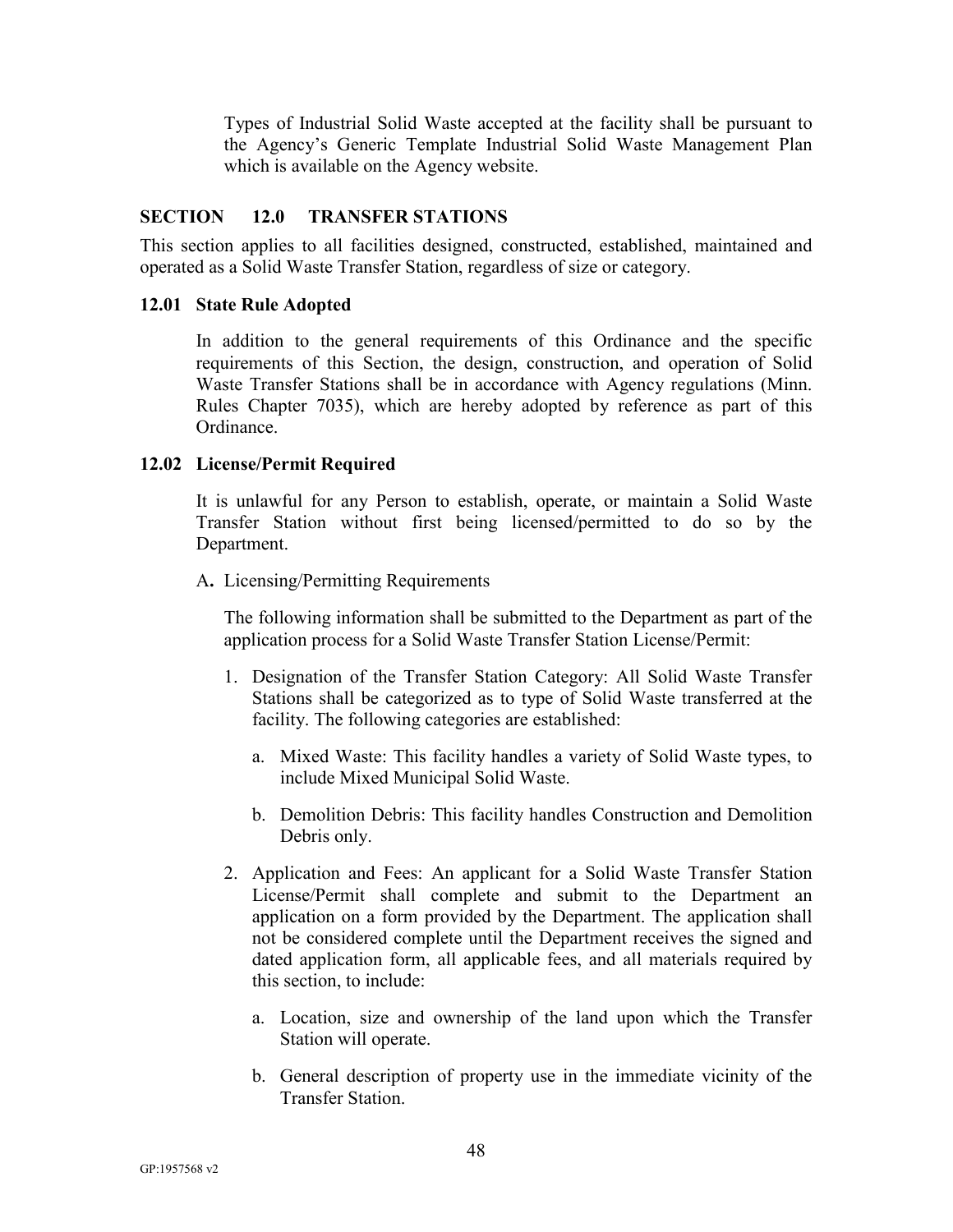- c. Complete plans and specifications and proposed operating procedures for the Transfer Station.
- d. A fee schedule for the use of Transfer Station.
- e. A statement of the ultimate Solid Waste Management Facility destination(s) of Solid Waste delivered to the Transfer Station.

### **12.03 Specific Design and Construction Requirements**

The following specific design and construction requirements shall apply:

A. Entrance Sign

At each entrance to the Site the Licensee/Permittee shall erect and maintain a sign stating the name of the Transfer Station, the schedule of days and hours the Transfer Station is open to the public, and Agency permit number and penalty for nonconforming Dumping. Plans and specifications for the sign wordage and its proposed placement shall be submitted to the Department for approval prior to installation. Any changes to the sign after initial installation are also subject to approval by the Department.

B. Residential Disposal Facilities

For Transfer Stations open to the public, suitable facilities shall be provided for accepting Solid Waste from Self-Haulers.

C. Minimal Interference with Other Activities

The Transfer Station shall be so situated, equipped, operated, and maintained as to minimize interference with other activities in the area and not create a Public Nuisance.

#### **12.04 Specific Operating Procedures**

Any Person who has been granted a License/Permit by the Department to operate a Transfer Station shall comply with the following specific operational requirements:

A. Waste Removal and Clean-up

Unless stated otherwise as a part of the License/Permit, the Licensee/Permittee shall remove all Solid Waste from the tipping floor, clean, and maintain the Transfer Station at a minimum of every 72 hours.

B. Orderly Maintenance

The premises, entrances and exits shall be maintained in a clean, neat and orderly manner at all times.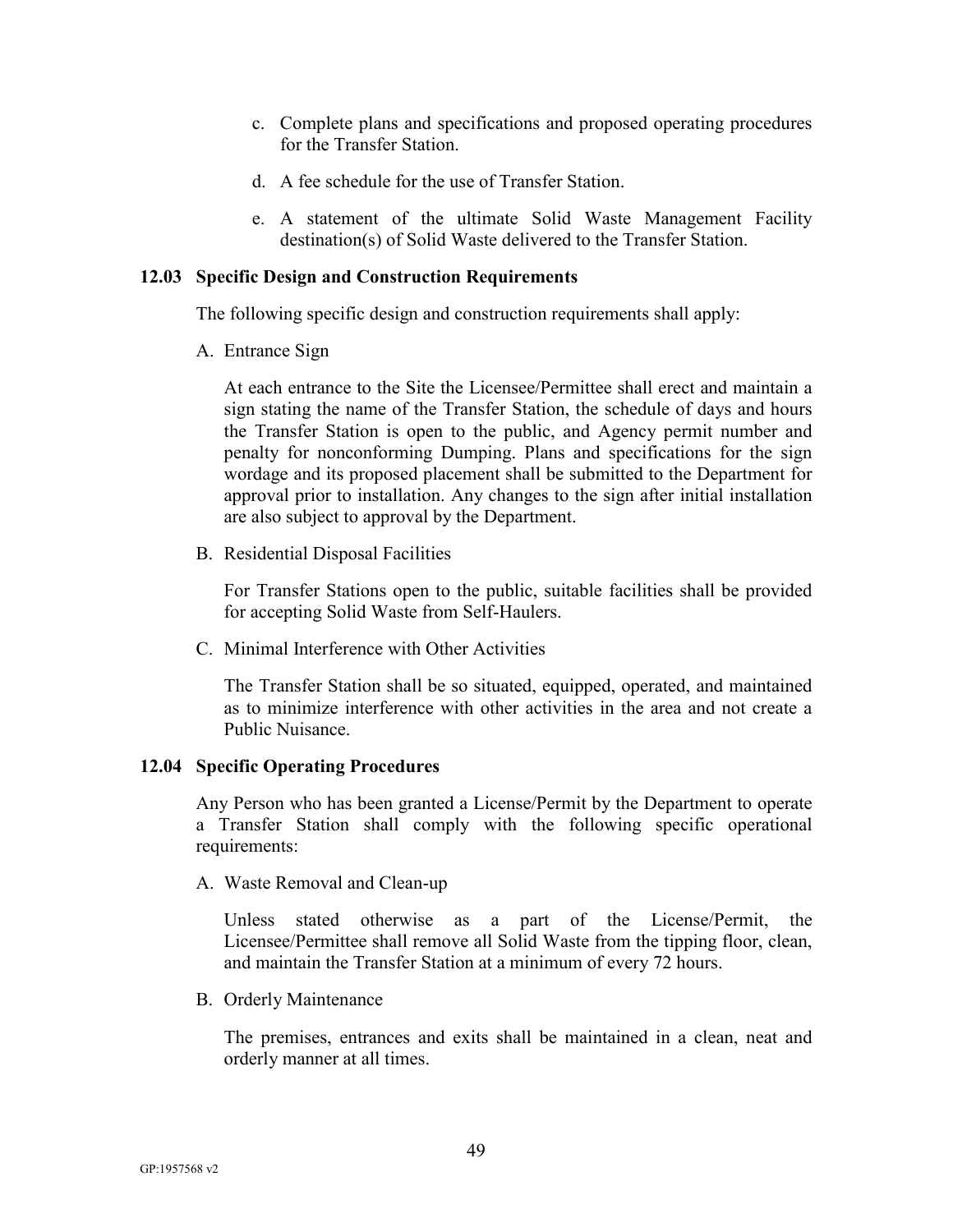C. Traffic Control

All incoming and outgoing traffic shall be controlled by the Licensee/Permittee in such a manner as to provide orderly and safe ingress and egress.

D. Unloading

All unloading of Solid Waste from contributing vehicles shall be conducted in such a manner as to eliminate odor and litter outside the Transfer Station.

E. Liquids

All liquids shall be captured, contained, and treated without discharging to the environment.

# <span id="page-52-0"></span>**SECTION 13.0 SOLID WASTE PROCESSING FACILITIES**

This section applies to all facilities designed, constructed, established, maintained and operated as Solid Waste Processing Facilities.

#### **13.01 State Rule Adopted**

In addition to the general requirements of this Ordinance and the specific requirements of this Section, the design, construction, and operation of Solid Waste Processing Facilities shall be in accordance with Agency regulations (Minn. Rules Chapter 7035). which are hereby adopted by reference as part of this Ordinance.

#### **13.02 Licensing/Permitting Requirements**

The following information shall be submitted to the Department as part of the application process for a Solid Waste Processing Facility License/Permit.

A. Application and Fees

An applicant for a Solid Waste Processing Facility License/Permit shall complete and submit to the Department an application on a form provided by the Department. The application shall not be considered complete until the Department receives the signed and dated application form, all applicable fees, and all materials required by this section, to include:

- 1. Location, size, and ownership of the Site the Solid Waste Processing Facility will operate on.
- 2. General description of property use in the immediate vicinity of the Solid Waste Processing Facility.
- 3. Complete plans and specifications and proposed operating procedures for the Solid Waste Processing Facility.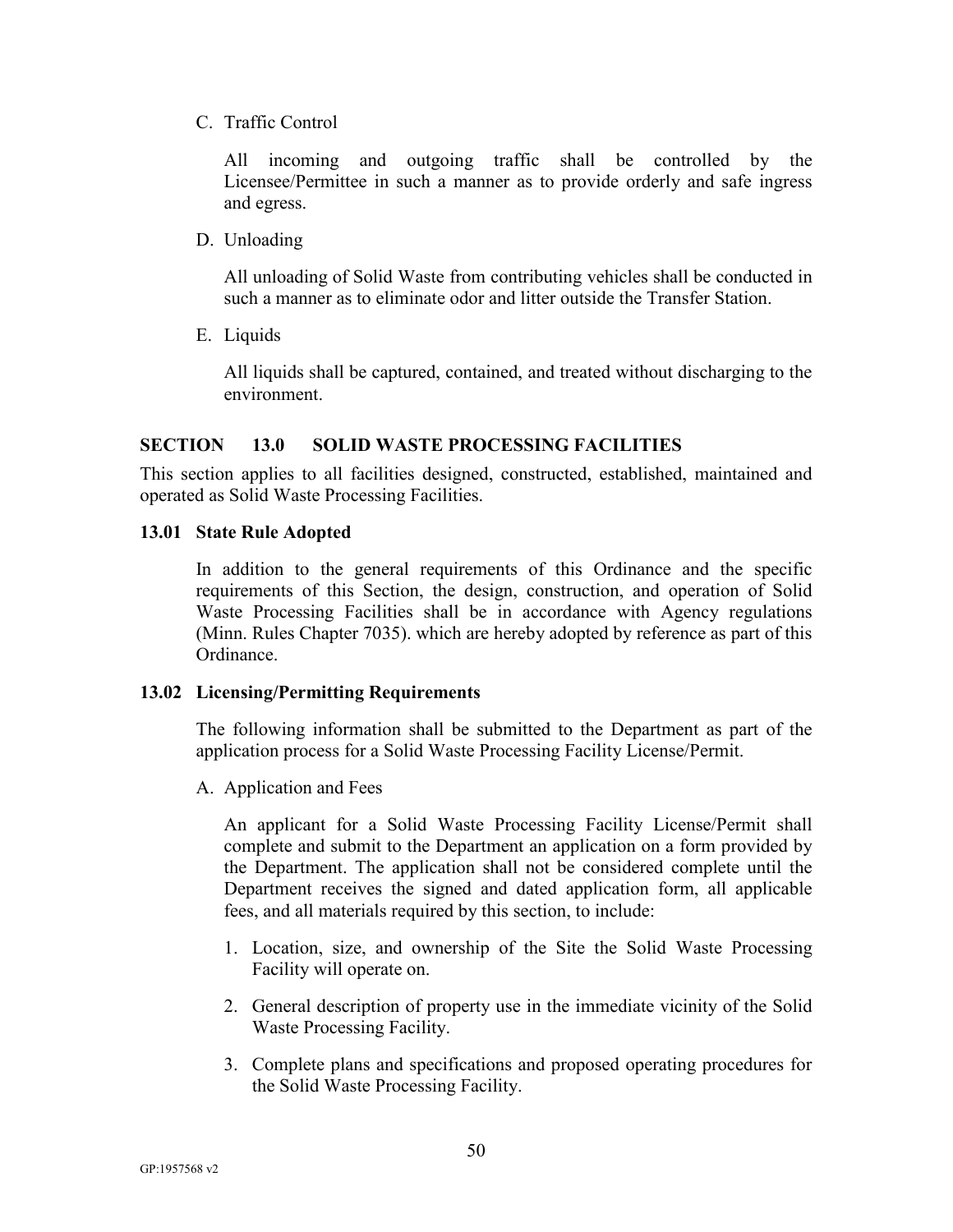#### **13.03 Specific Design and Construction Requirements**

The following shall be established, constructed, maintained or provided for at the Site:

- A. The Solid Waste Processing Facility shall be so situated, equipped, operated, and maintained as to minimize interference with other activities in the area.
- B. Storage facilities for by-products, to include residuals and recyclables, shall be provided to prevent vector intrusion.
- C. The Site shall be sized, or a separate area provided, for a location for Transportation vehicles to park while waiting to unload or load material without having to wait on a public thoroughfare.
- D. A Solid Waste delivery area shall be designated and all Solid Waste delivered to the Solid Waste Processing Facility shall be confined to that area until incorporated into the Processing system.
- E. If the Processing Facility is a Solid Waste Composting Facility (excluding yard waste composting facilities), a Leachate Management System shall be provided for the facility and shall be designed and constructed so to be able to handle any run-off or run-on water that has made contact with the composted waste, materials stored for Composting or residual waste.

#### **13.04 Specific Operating Procedures**

Any Person who has been granted a License/Permit by the Department to operate a Solid Waste Processing Facility shall comply with the following specific operational requirements.

A. Orderly Maintenance

The premises, entrances and exits shall be maintained in a clean, neat and orderly manner at all times.

B. Traffic Control

All incoming and outgoing traffic shall be controlled by the Licensee/Permittee in such a manner as to provide orderly and safe ingress and egress.

C. Unloading

All unloading of Solid Waste from contributing vehicles shall be conducted in such a manner as to eliminate odor and litter outside the Processing Facility.

# <span id="page-53-0"></span>**SECTION 14.0 WASTE TIRE FACILITIES**

All Waste Tire Collection Sites and Processing Facilities shall be designed, constructed, maintained, and operated in accordance with the following provisions.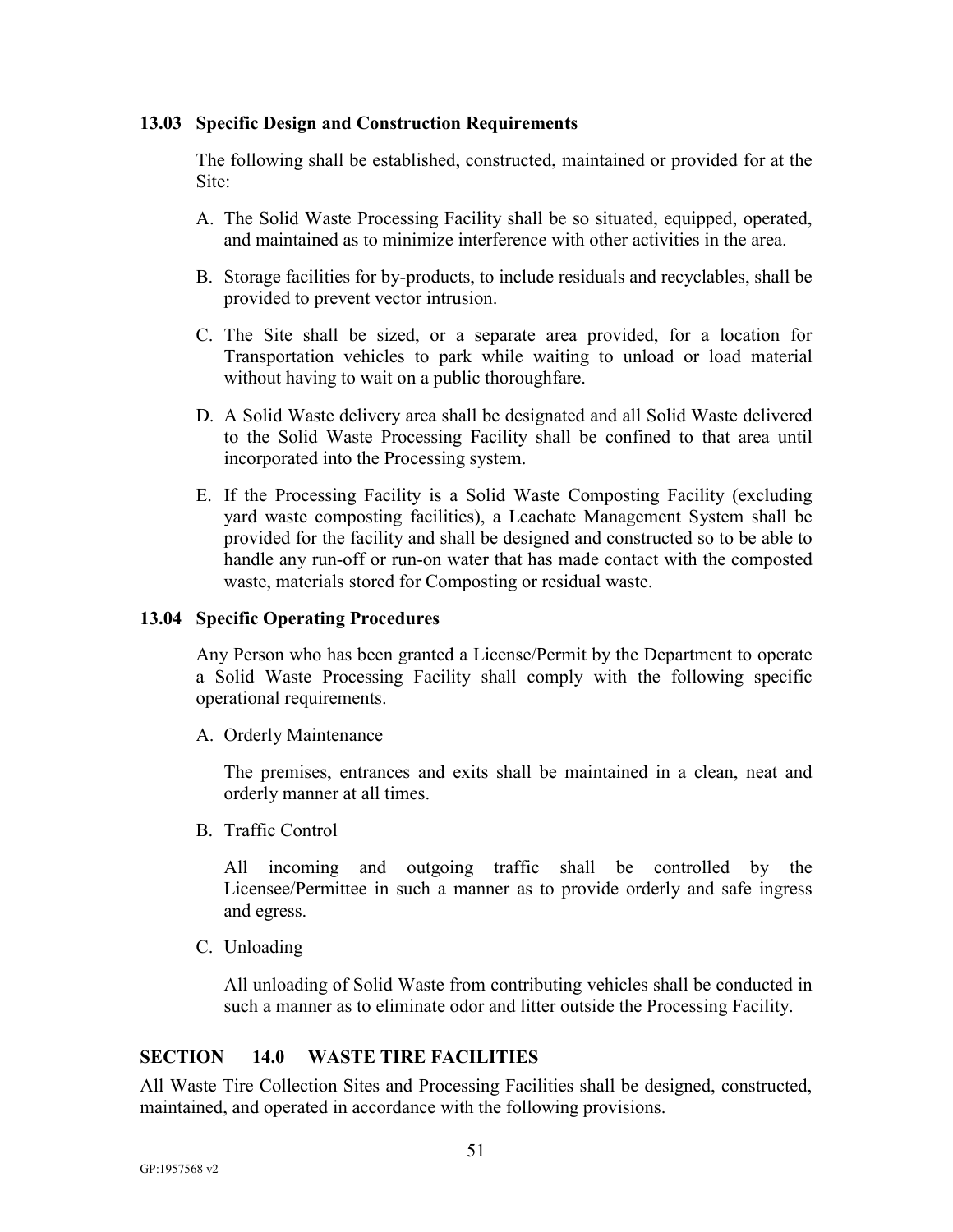#### **14.01 State Rule Adopted**

In addition to the general requirements of this Ordinance and the specific requirements of this Section, the design, construction, and operation of Waste Tire Collection Sites and Processing Facilities shall be in accordance Agency regulations (Minn. Rules Chapter 9220), which are hereby adopted by reference as part of this Ordinance.

#### **14.02 Licensing/Permitting Requirements**

It is unlawful for any Person to establish, operate, or maintain a Waste Tire Collection Site or Processing Facility without first being licensed to do so by the Department, except that a License/Permit shall not be required for the following:

- A. A retail tire seller if no more than 500 Waste Tires are kept on the business premises.
- B. An Owner or Operator of a tire retreading business if no more than 3,000 Waste Tires are kept on the business premises and stored under roof.
- C. An Owner or Operator of a business who, in the ordinary course of business, removes tires from motor vehicles if no more than 500 Waste Tires are kept on the premises.
- D. A licensed and permitted Solid Waste Management Facility with less than 500 Waste Tires stored above ground at the licensed and permitted Site.
- E. A Person using Waste Tires for agricultural purposes if the Waste Tires are kept on the premises of use.

The following information shall be submitted to the Department as part of the application process for a Waste Tire Collection Site and/or Processing Facility License/Permit.

A. Application and Fees

An applicant for a Waste Tire Collection Site and/or Processing Facility License/Permit shall complete and submit to the Department an application on a form provided by the Department. The application shall not be considered complete until the Department receives all applicable fees and all materials required by this section, to include:

- 1. Location, size and ownership of the site on which the Waste Tire Collection Site and/or Processing Facility will operate.
- 2. General description of property use in the immediate vicinity of the Waste Tire Collection Site and/or Processing Facility.
- 3. Complete plans and specifications and proposed operating procedures for the Waste Tire Collection Site and/or Processing Facility.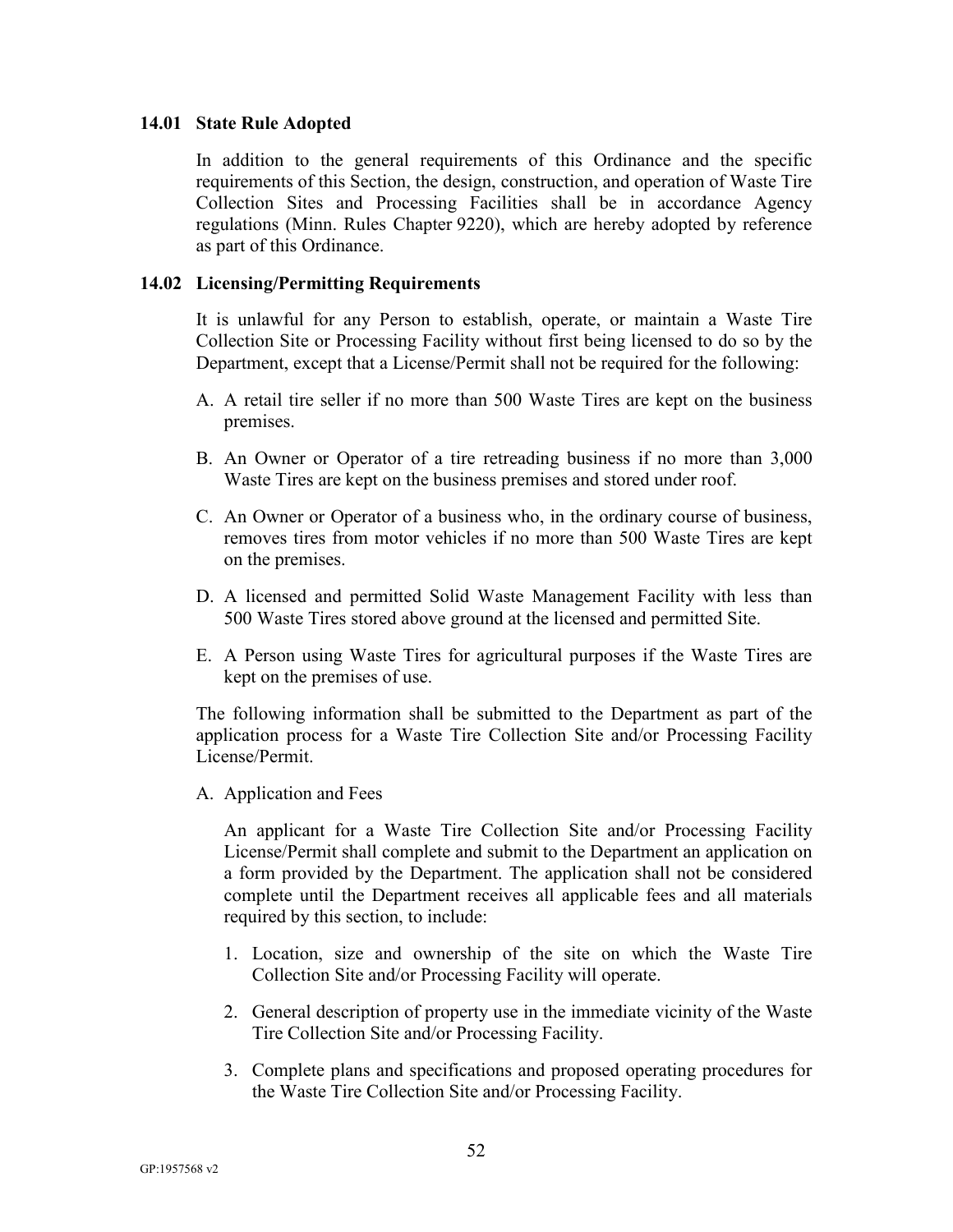#### **14.03 Specific Design and Construction Requirements**

The following specific design and construction requirements shall be established, constructed, maintained or provided for at the Site:

- A. The Licensee/Permittee shall maintain a minimum distance of one hundred (100) feet between the Waste Tire Collection Site or Processing Facility operations and the adjacent property line.
- B. The Licensee/Permittee shall divert surface water drainage around and away from the Collection area.
- C. The Licensee/Permittee shall provide adequate visual screening to reduce visibility of above-grade operations from housing or public right-of-ways by use of natural objects, trees, plants, seeded soil berms, fences, or other means deemed suitable by the Department.
- D. The Waste Tire Collection Site and/or Processing Facility shall be so situated, equipped, operated, and maintained as to minimize interference with other activities in the area.

#### **14.04 Specific Operating Procedures**

Any Person who has been granted a License/Permit by the Department to operate a Waste Tire Collection Site and/or Processing Facility shall comply with the following specific operational requirements:

- A. The Licensee/Permittee shall accept only Waste Tires at the Collection Site and/or Processing Facility.
- B. The Licensee/Permittee shall prohibit piling of Waste Tires within the following regions:
	- 1. Shore land;
	- 2. Regional flood plain for a 100-year flood; and
	- 3. Wetlands.
- C. The Licensee/Permittee shall:
	- 1. Confine Waste Tires to as small an area as practical with individual piles not more than 2500 square feet in area and 20 feet in height,
	- 2. Provide a minimum twelve (12) foot separation between the piles of Waste Tires to allow access for trucks and emergency vehicles,
	- 3. Provide trenching or other adequate measures to minimize the potential for fire spreading; and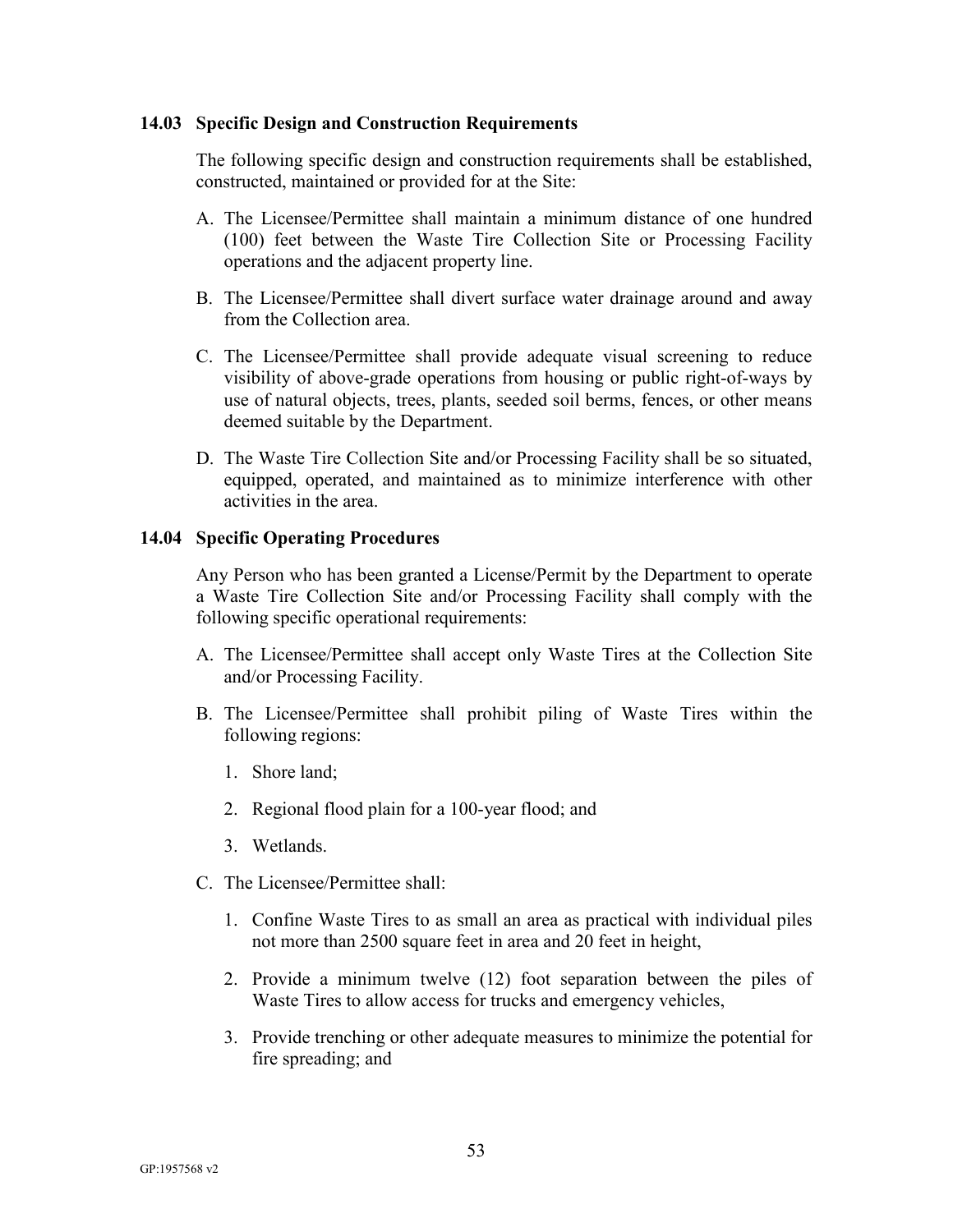4. Construct piles of Waste Tires to minimize the accumulation of stagnant water.

# **14.05 Waste Tire Reduction**

Waste Tire Collection Sites, Processing Facilities, and Waste Tire Dumps in existence prior to the effective date of this provision shall reduce the accumulation of Waste Tires by Processing and/or marketing such Waste Tires by an amount and within time limits established by the Department, and shall be approved by the local zoning authority.

#### **14.06 Cessation of Operation**

Upon cessation of Waste Tire Collection Site and/or Processing Facility operations, the Licensee/Permittee, Owner, and Operator shall be responsible for removing all Waste Tires and tire products from the Site and ensure their proper management pursuant to this Ordinance and Minn. Stat. §§ 115A.90 to 115A.914.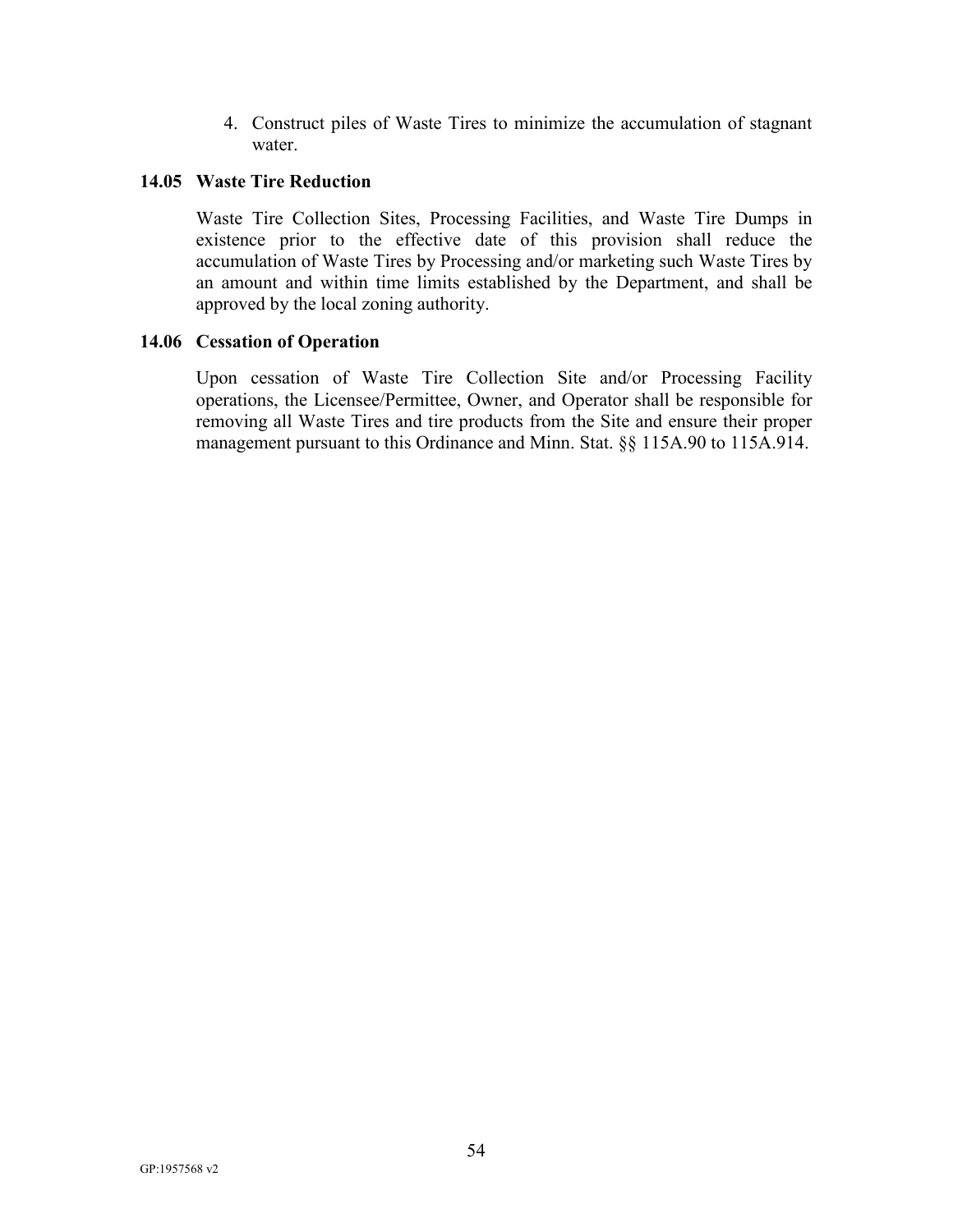# <span id="page-57-0"></span>**ARTICLE VII INSPECTIONS, VIOLATIONS AND ENFORCEMENT**

## <span id="page-57-1"></span>**SECTION 1.0 INSPECTIONS**

#### **1.01 Inspections**

Inspection of Solid Waste Management Activities, Facilities and/or a Licensee's/Permittee's premises shall be made by the Department in such frequency as to insure consistent compliance by the Licensee/Permittee with this Ordinance.

- A. The applicant or Licensee/Permittee shall allow free access to Authorized Representatives of the Department at any reasonable time for the purpose of making such inspections as may be necessary to determine compliance with the requirements of this Ordinance.
- B. Failure of the applicant or Licensee/Permittee to permit such inspection shall be grounds for denial, suspension or revocation of a license/permit. The Licensee/Permittee shall be provided with written documentation of any deficiencies and the date by which the corrections shall be completed.
- C. Whenever necessary to enforce any provision of this Ordinance, or whenever the County has reasonable cause to believe that a violation of this Ordinance exists, the County may enter premises to inspect the same or to perform any duty incumbent upon the Department.
- D. Whenever the Department or its Authorized Representatives shall find in any building, vehicle, or on any premises any material, condition or activity endangering the health, welfare or safety of the public, the Department shall issue such orders as may be necessary for the enforcement of this or other applicable County ordinances governing and safeguarding the health, welfare and safety of the public.
- E. Repeated violations of this Ordinance or failure to comply with any order of the Department, shall be grounds for suspension or revocation of a license/permit.
- F. Any order or notice issued or served by the Department shall be complied with by the Owner, Operator or other Person responsible for the condition or violation to which the order or notice pertains. Every order or notice shall set forth a time limit for compliance depending on the nature of and the danger created by the violation. In cases of extreme danger to health, welfare and safety of the public, immediate compliance shall be required.
- G. If a building, premises or vehicle is owned by one Person and occupied or operated by another, under lease or otherwise, and the order or notice requires immediate compliance for the health, welfare and safety of the public, such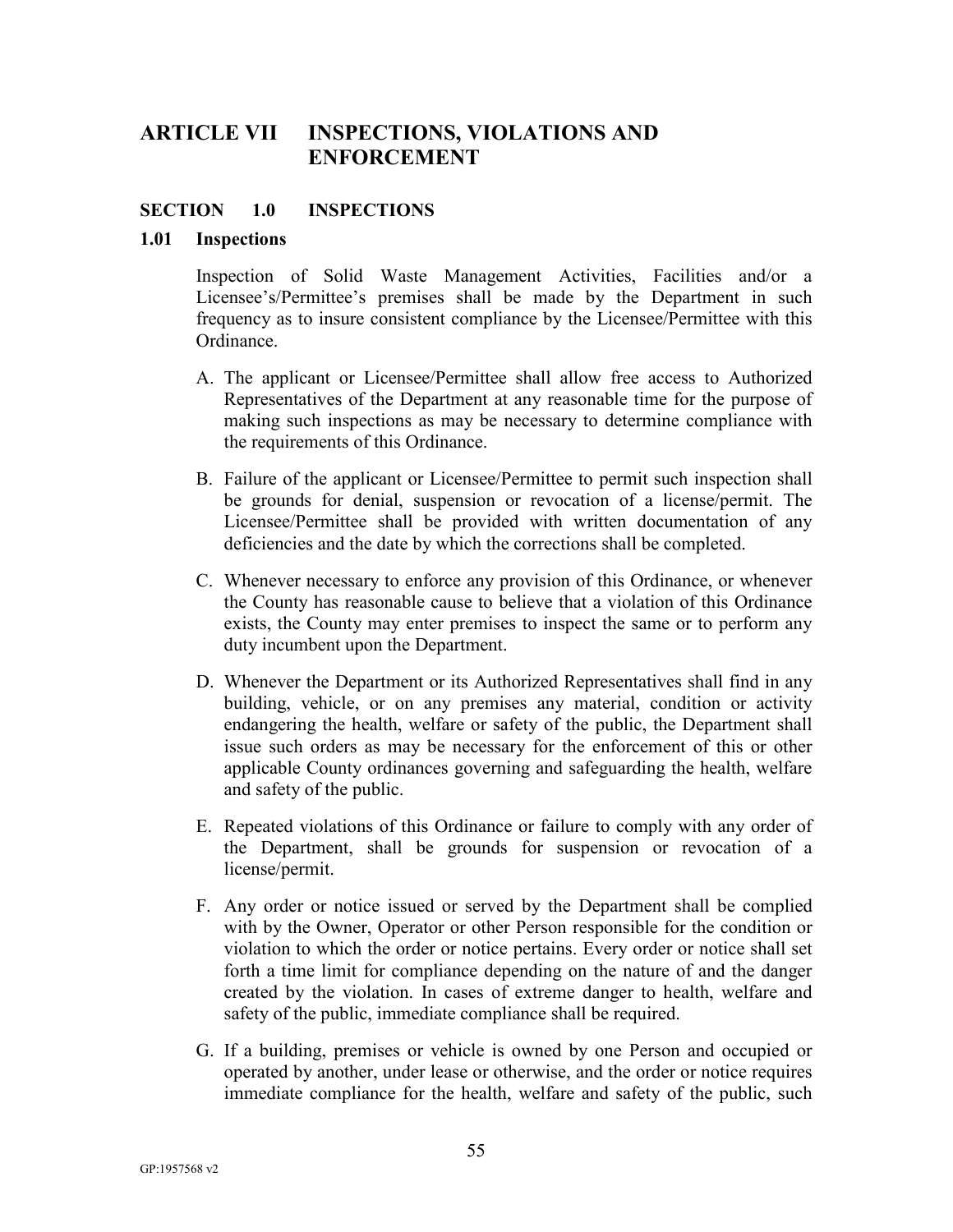order or notice shall be served on the Owner, Operator or occupant and the Owner, Operator or occupant shall ensure compliance with the order or notice.

## **1.02 Re-inspections**

Upon written notification from the Licensee/Permittee that all the violations for which a suspension has been issued have been corrected, the Department shall reinspect the Solid Waste Management Activity within 3 business days. If the Department finds upon such re-inspection that the violation has been corrected, the Department shall inform the Licensee/Permittee of reinstatement of the License/Permit.

# <span id="page-58-0"></span>**SECTION 2.0 ACTION AUTHORIZED**

For violations of this Ordinance, the County may take the following actions; issuance of a Notice of Violation; issuance of Citation(s); issuance of an Abatement Order; issuance an Embargo Order; issuance of an Administrative Penalty Order if authorized by law; suspension or revocation of a license/permit issued under this Ordinance; execution of a Stipulation Agreement; and/or commencement of other civil proceedings.

# **2.01 Notice of Violation (NOV)**

The Department may issue a Notice of Violation (NOV) as defined in this Ordinance to any Person alleged to have committed a violation of this Ordinance. A NOV shall serve to place the Person alleged to have committed a violation on notice that compliance with specified Ordinance requirements must occur to avoid additional enforcement actions. The NOV shall be served by mail, certified mail or by personal service on the Person(s) alleged to have committed a violation of this Ordinance.

# **2.02 Citations**

Any Person who fails to comply with the provisions of this Ordinance is guilty of a misdemeanor, and upon conviction thereof, shall be punished as provided by law. A separate offense shall be deemed committed each day during or on which a violation occurs or continues.

In the event of a violation or a threatened violation of this ordinance, Aitkin County, in addition to other remedies, may institute appropriate actions or proceedings to prevent, restrain, or abate such violations or threatened violations. The Department may and is empowered to issue citations and/or cease and desist orders to halt the progress of any on-going violation. When the work has been stopped by the Department for any valid reason whatsoever, it shall not again be resumed until the reason for the work stoppage has been completely satisfied and the cease and desist order lifted.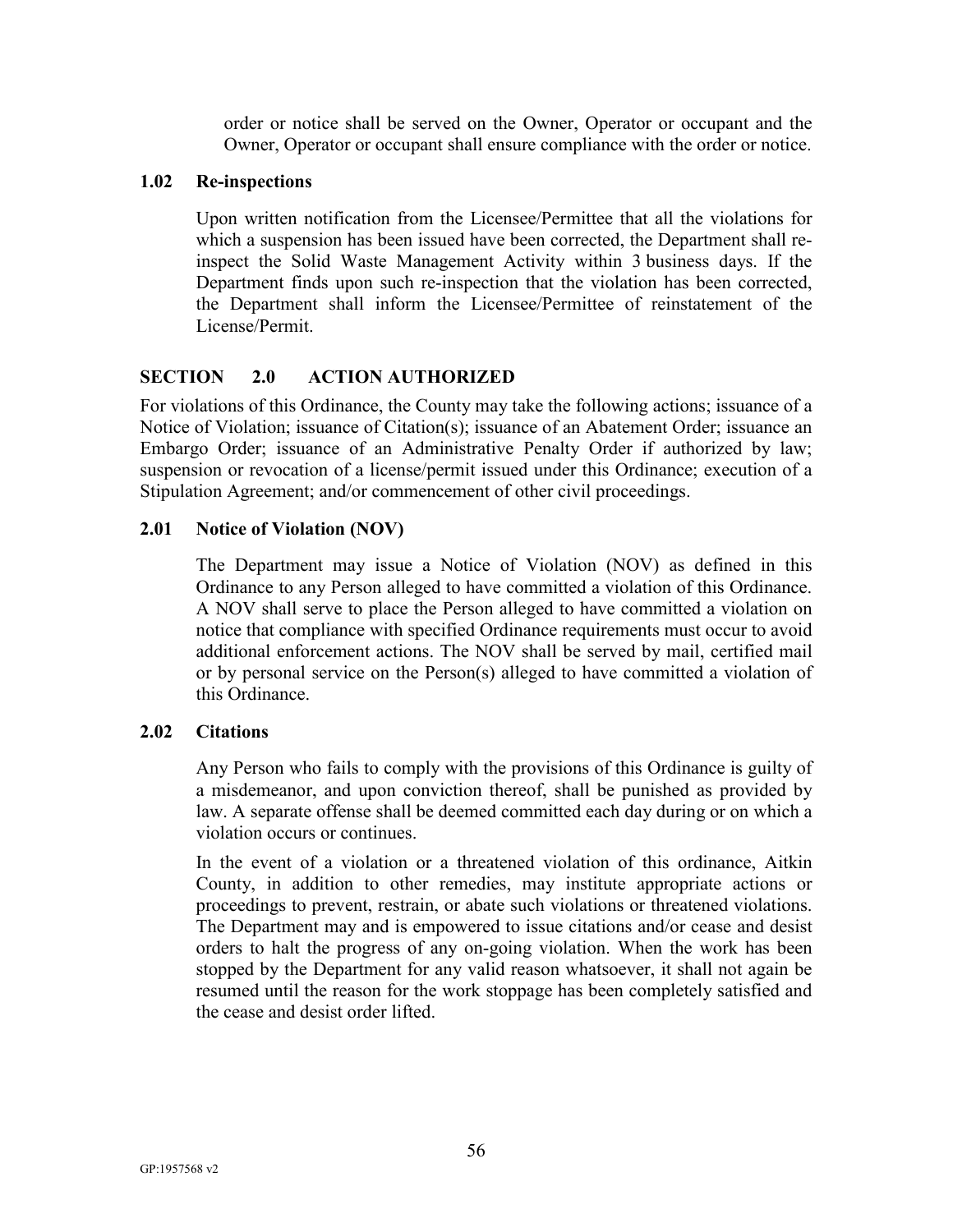#### **2.03 Abatement**

In the event of an emergency abatement by the County as described in Section 2.04(E) below, or if a property owner does not complete Corrective Actions within the timelines given in a NOV, a Stipulation Agreement or a court order, the Department may abate the violations and the Department has the authority to enter the property and perform the Corrective Actions and recover the costs of the same from the property owner through Mn Statute 375.18, Subp.14.

- A. Abatement Notice
	- 1. Contents of Abatement Notice

An Abatement Notice shall include the following:

- a. Notice that the property owner has not completed the Corrective Actions within the time period required in the attached NOV(s), Stipulation Agreement or court order;
- b. Notice that the Department or its agent intends to enter the property and commence abatement of the conditions on the property that violate this Ordinance in thirty days;
- c. Notice that the property owner must correct the violation(s) before thirty days to avoid any civil liability for the costs of inspection and abatement that the County may incur.
- 2. Service

The Abatement Notice must be served on a property owner by certified mail or personal service. Service by certified mail shall be deemed complete upon mailing. If the property owner is unknown or absent and has no known representative upon whom the Abatement Notice can be served, the Department shall post the Abatement Notice at the property. The Department must send a copy of the Abatement Notice to the County Attorney's Office.

B. Abatement by the County

In the event a property owner does not abate the Ordinance violations within the applicable time period, the Department may expend funds necessary to abate the violation(s) in accordance with applicable County policies and procedures:

- C. Recovery of Abatement Costs
	- 1. The Department may pursue recovery of all costs, including enforcement costs, from the property owner for abatement incurred by the County, by